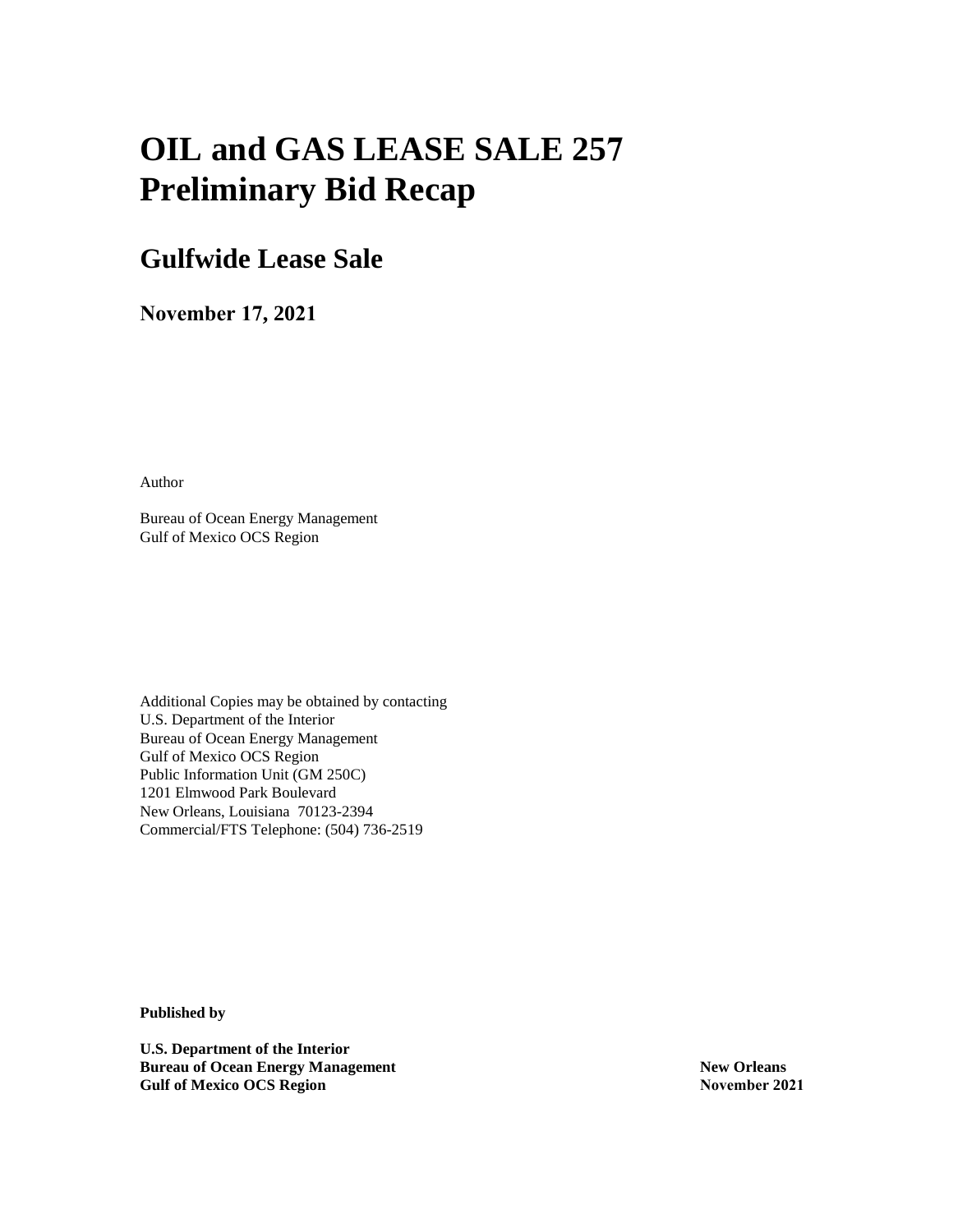# **PREFACE**

The Preliminary Bid Recap lists bid-specific information from a lease sale. Individual copies of the preliminary bid recap for a particular sale are available on the internet the day of the sale. The Final bid recap will be available on the internet following the completion of the bid evaluation process, which takes approximately 60-90 days following the sale day.

> Bureau of Ocean Energy Management Gulf of Mexico OCS Regional Office Public Information Office (GM 335A) 1201 Elmwood Park Boulevard New Orleans, Louisiana 70123-2394 Commercial/FTS Telephone 1-800-200-GULF

Specific questions concerning this publication should be referred to the Gulf of Mexico OCS Regional Office, Office of Leasing and Plans, Commercial/FTS telephone (504) 736-2763. Questions of a general nature should be referred to the Gulf of Mexico OCS Regional Office, Public Information Unit, at the address above.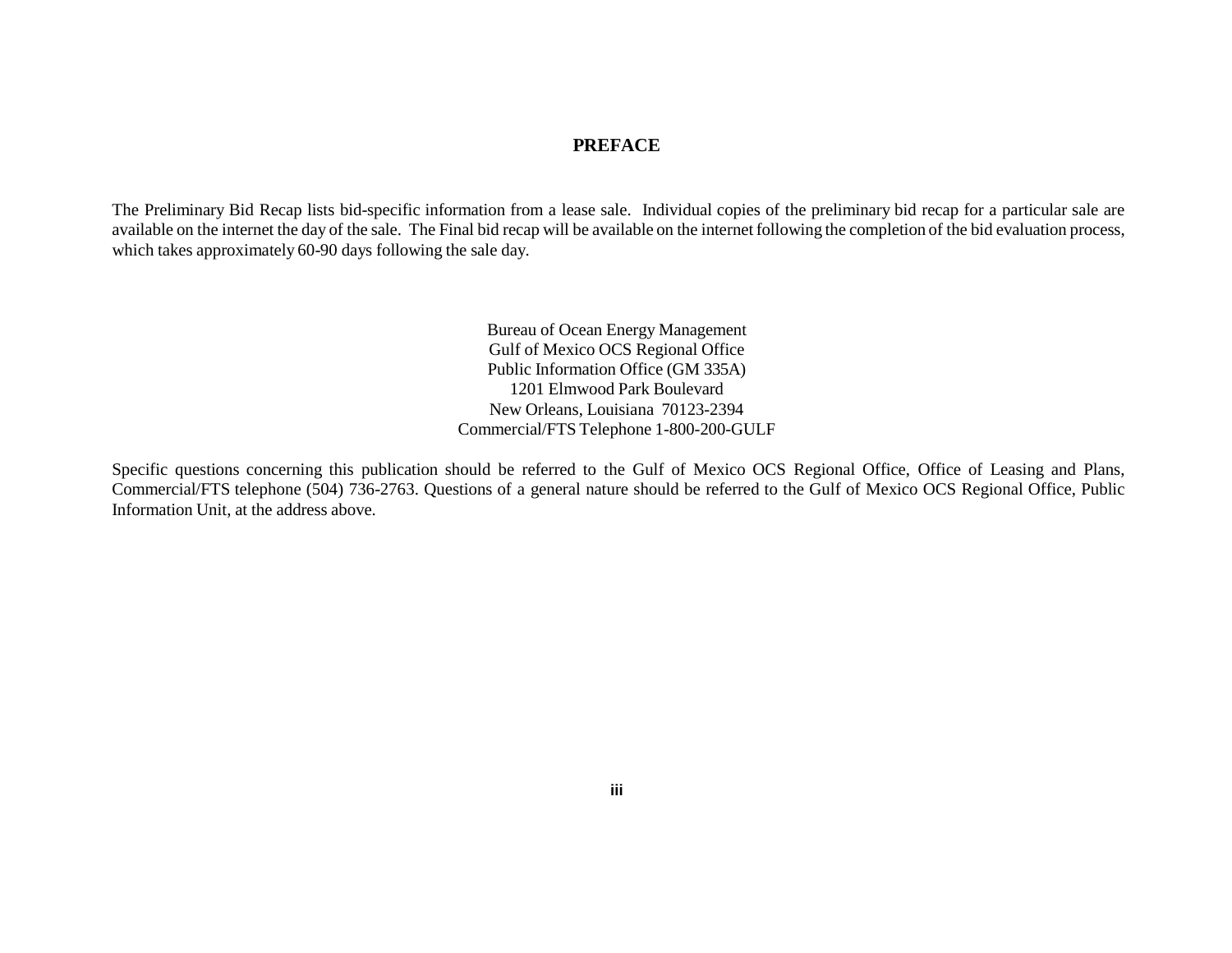### **EXPLANATION OF TERMS USED**

### **BID TYPE:**

RS22 **-** Bonus Bidding system with a fixed royalty rate of 18 3/4%; possible royalty suspension volume of 35 bcf for >=20,000 feet; (0-<200 meters water depth**)**

RS21 - Bonus Bidding system with a fixed royalty rate of 18 3/4%; possible royalty suspension volume of 35 bcf for >=20,000 feet; (200-<400 meters water depth)

R21 - Bonus Bidding system with a fixed royalty rate of 18 3/4 %; (400-800 meters water depth

R22 - Bonus Bidding system with a fixed royalty rate of 18 3/4%; (800-<1600 meters water depth)

R23 - Bonus Bidding system with a fixed royalty rate of 18 3/4%; (>1600 meters water depth)

**RNK** - Rank is the order of bid when more than one bid is submitted for a tract. The high bid is listed first; successive bids are listed in descending monetary order.

### **iv**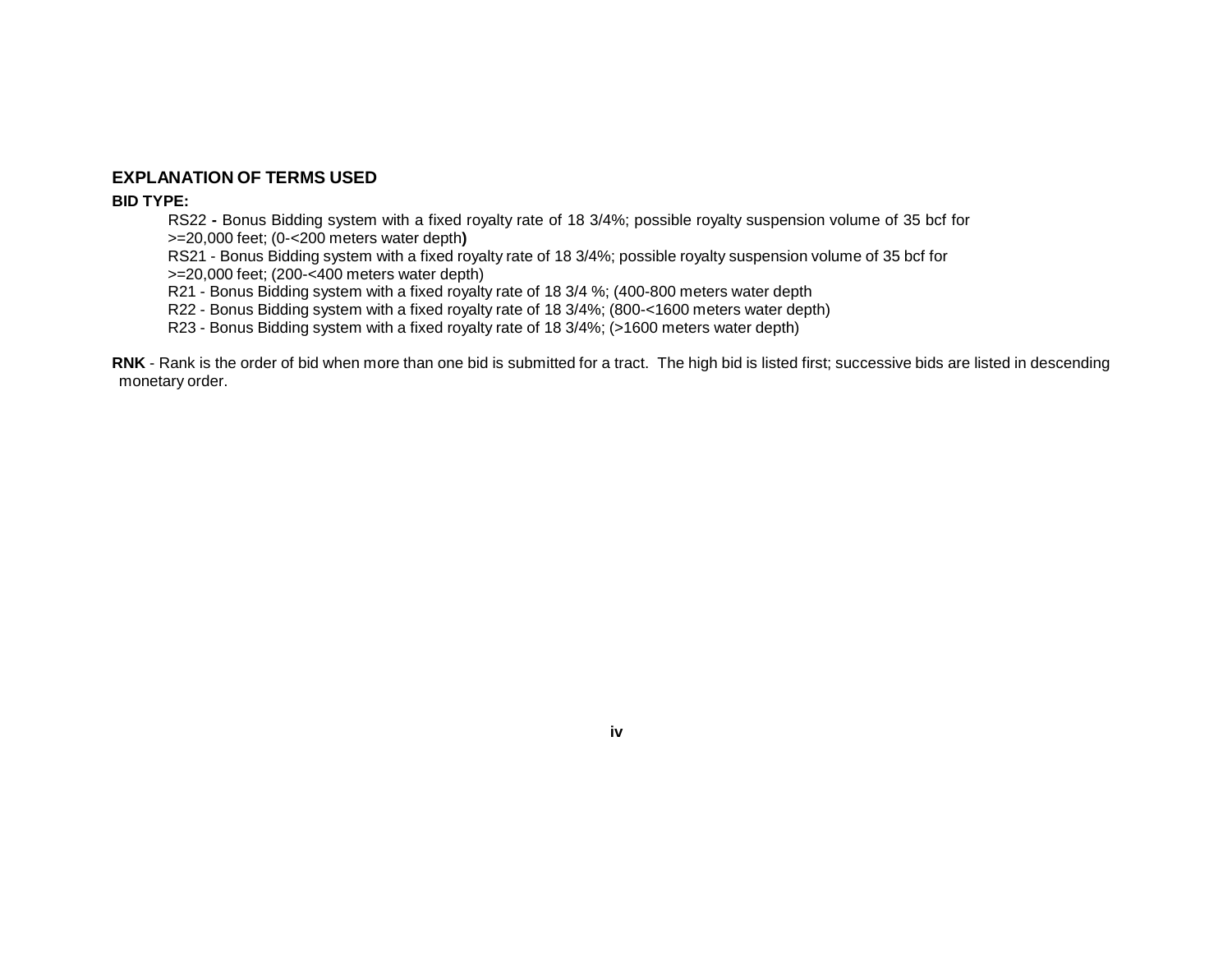#### **PARTICIPATING COMPANIES**

- **00059 Hess Corporation**
- **00078 Chevron U.S.A. Inc.**
- **00276 Exxon Mobil Corporation**
- **00689 Shell Offshore Inc.**
- **00730 Walter Oil & Gas Corporation**
- **01284 W & T Offshore, Inc.**
- **01999 Houston Energy, L.P.**
- **02058 LLOG Exploration Offshore, L.L.C.**
- **02219 Anadarko US Offshore LLC**
- **02277 BHP Billiton Petroleum (Deepwater) Inc.**
- **02417 Arena Energy, LLC**
- **02481 BP Exploration & Production Inc.**
- **02647 Murphy Exploration & Production Company - USA**
- **02748 Equinor Gulf of Mexico LLC**
- **02790 Focus Exploration, LLC**
- **02805 Repsol E&P USA Inc.**
- **02961 Byron Energy Inc.**
- **03026 EnVen Energy Ventures, LLC**
- **03152 Cox Oil Offshore, L.L.C.**
- **03247 Talos Energy Offshore LLC**
- **03362 Kosmos Energy Gulf of Mexico Operations, LLC**
- **03410 Beacon Offshore Energy Operating LLC**
- **03475 Blackcomb Energy, LLC**
- **03481 Cantium, LLC**
- **03502 Otto Energy (Gulf Two) LLC**
- **03517 F. F. Foster & Associates, Inc.**
- **03570 Beacon Offshore Energy Exploration LLC**
- **03583 Juneau Oil & Gas, LLC**
- **03615 DG Exploration, Inc.**
- **03672 QuarterNorth Energy LLC**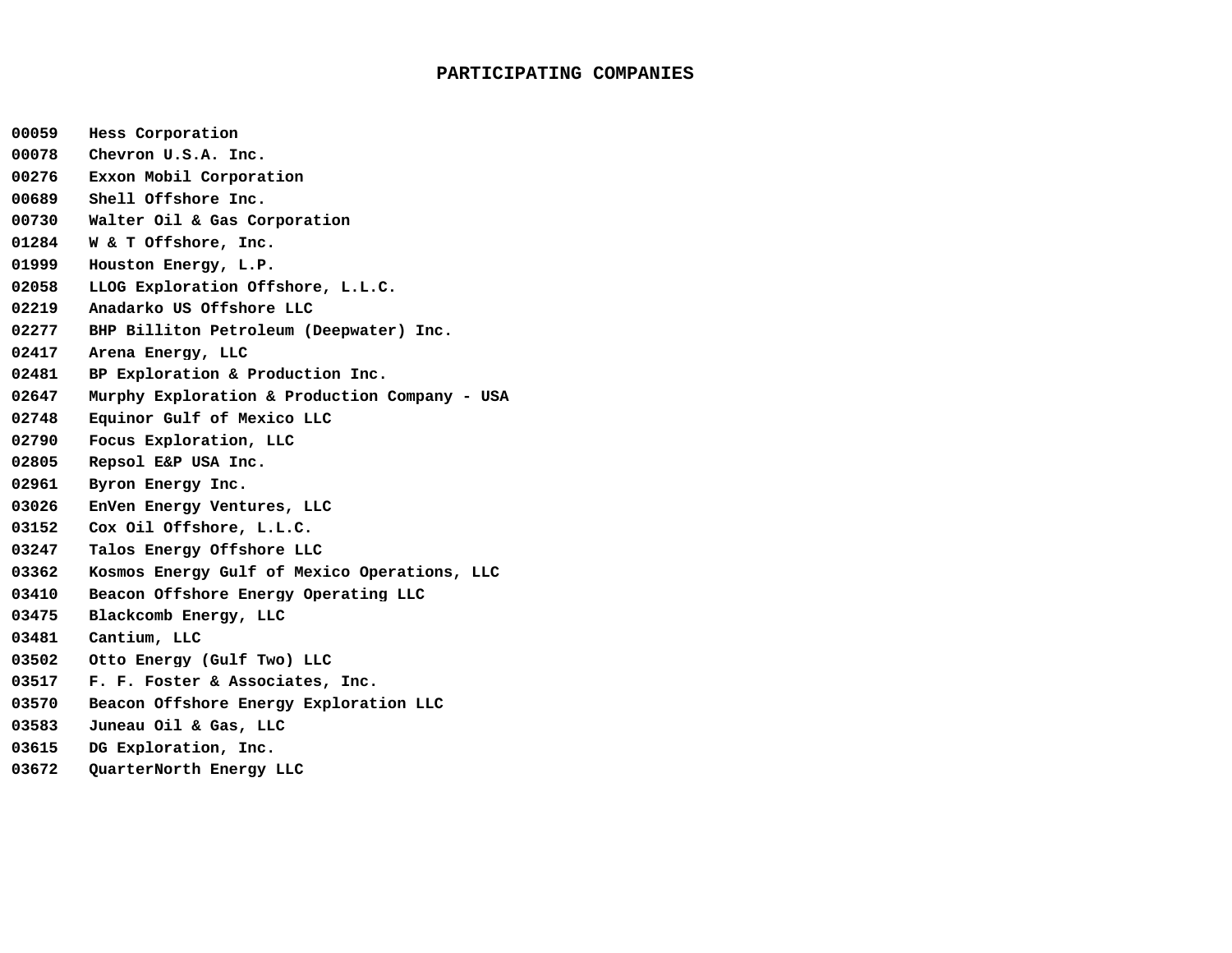### **Sale Number: 257 Sale Identifier: GULF OF MEXICO Sale Date: 17-NOV-2021**

 $\qquad \qquad =$ 

|                              | 12 1/2 Total    | 18 3/4 Total     | <b>Sale Total</b> |
|------------------------------|-----------------|------------------|-------------------|
| 1. Tracts Receiving Bids     | 140             | 168              | 308               |
| 2. Acres Receiving Bids      | 758,640.10      | 964,181.37       | 1,722,821.47      |
| 3. Sum of High Bids          | \$23,007,983.00 | \$168,681,001.00 | \$191,688,984.00  |
| 4. Sum of All Bids           | \$23,540,883.00 | \$174,970,951.00 | \$198,511,834.00  |
| 5. Total Number of Bids      | 144             | 173              | 317               |
| 6. Average Number of Bids    | 1.03            | 1.03             | 1.03              |
| 7. Companies Participating   | 15              | 21               | 33                |
| 8. (A) Highest Bid Per Tract | \$1,204,123.00  | \$10,001,252.00  | \$10,001,252.00   |
| (B) Number of Bids           | $\mathbf{2}$    | 1                | 1                 |
| (C) OCS Number(s)            | G37170          | G37144           | G37144            |
| 9. (A) Highest Bid Per Acre  | \$364.05        | \$1,736.33       | \$1,736.33        |
| (B) Number of Bids           | 1               | 1                | 1                 |
| (C) OCS Number(s)            | G37169          | G37144           | G37144            |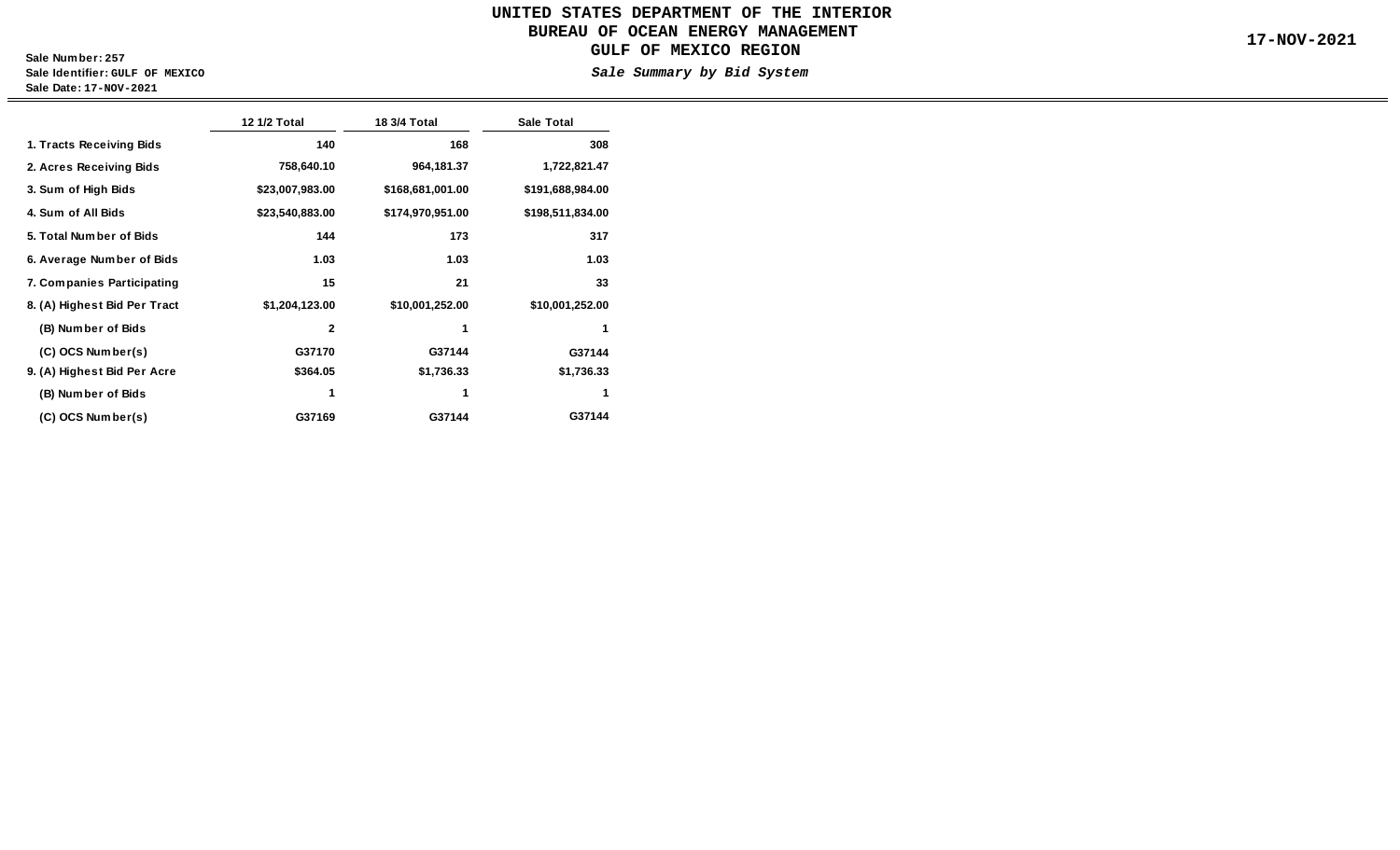**Sale Number: 257 Sale Identifier: GULF OF MEXICO Sale Date: 17-NOV-2021**

 $\qquad \qquad =$ 

| 10. (A) Largest Number of Bids | 2                | $\mathbf{2}$     | $\overline{2}$   |
|--------------------------------|------------------|------------------|------------------|
| (B) Number of OCS/Tracts       | 4                | 5                | 9                |
| (C) OCS Number(s)              | G37170           | G37199           | G37170           |
|                                | G37172<br>G37175 | G37205<br>G37231 | G37172<br>G37175 |
|                                | G37176           | G37277<br>G37294 | G37176<br>G37199 |
|                                |                  |                  | G37205<br>G37231 |
|                                |                  |                  | G37277<br>G37294 |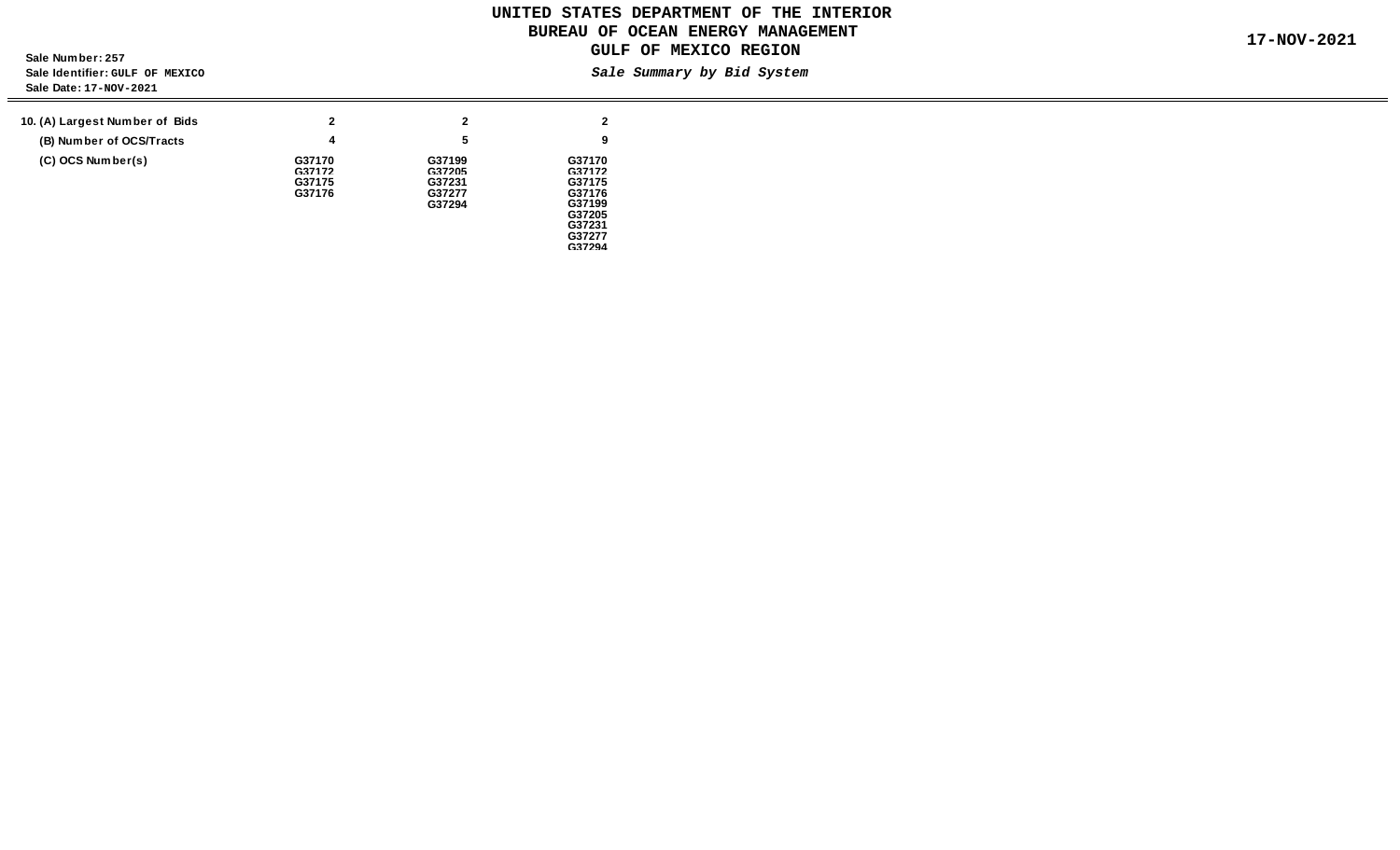**Sale Number: 257 Sale Identifier: GULF OF MEXICO Sale Date: 17-NOV-2021**

 $\equiv$ 

|                                | 12 1/2% RS22                         | 12 1/2 Total                         |
|--------------------------------|--------------------------------------|--------------------------------------|
| 1. Tracts Receiving Bids       | 140                                  | 140                                  |
| 2. Acres Receiving Bids        | 758,640.10                           | 758,640.10                           |
| 3. Sum of High Bids            | \$23,007,983.00                      | \$23,007,983.00                      |
| 4. Sum of All Bids             | \$23,540,883.00                      | \$23,540,883.00                      |
| 5. Total Number of Bids        | 144                                  | 144                                  |
| 6. Average Number of Bids      | 1.03                                 | 1.03                                 |
| 7. Companies Participating     | 15                                   | 15                                   |
| 8. (A) Highest Bid Per Tract   | \$1,204,123.00                       | \$1,204,123.00                       |
| (B) Number of Bids             | $\mathbf{2}$                         | $\mathbf{2}$                         |
| (C) OCS Number(s)              | G37170                               | G37170                               |
| 9. (A) Highest Bid Per Acre    | \$364.05                             | \$364.05                             |
| (B) Number of Bids             | 1                                    | 1                                    |
| (C) OCS Number(s)              | G37169                               | G37169                               |
| 10. (A) Largest Number of Bids | $\mathbf{2}$                         | $\mathbf{2}$                         |
| (B) Number of OCS/Tracts       | 4                                    | 4                                    |
| (C) OCS Number(s)              | G37170<br>G37172<br>G37175<br>G37176 | G37170<br>G37172<br>G37175<br>G37176 |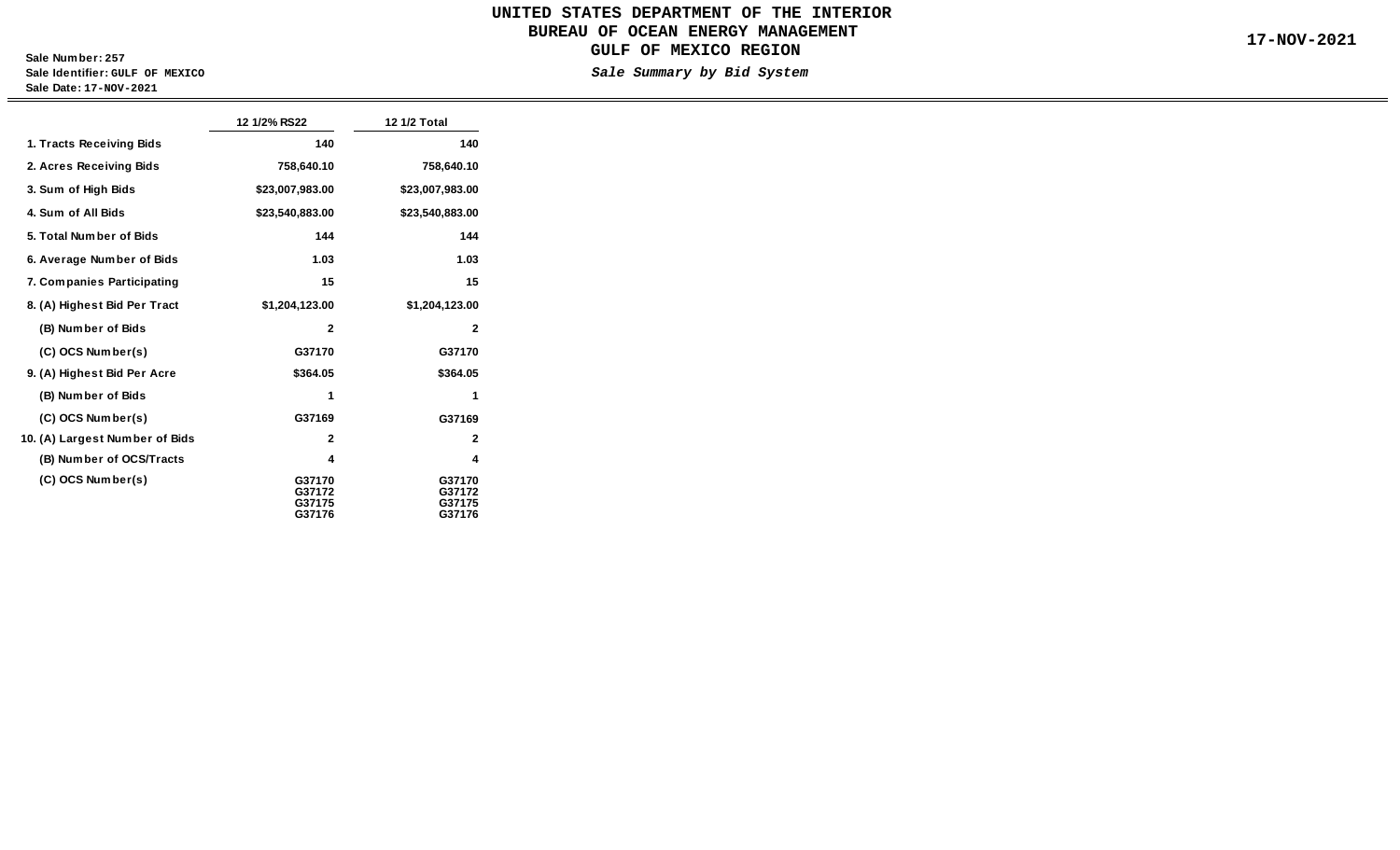# **UNITED STATES DEPARTMENT OF THE INTERIOR BUREAU OF OCEAN ENERGY MANAGEMENT 17-NOV-2021 GULF OF MEXICO REGION**

**Sale Number: 257 Sale Identifier: GULF OF MEXICO**

**Sale Date: 17-NOV-2021**

 **(C) OCS Number(s)**

#### **Sale Summary by Bid System**

**G37144**

**18 3/4% RS21 18 3/4% R21 18 3/4% R22 18 3/4% R23 1. Tracts Receiving Bids 3 23 89 53 2. Acres Receiving Bids 17,280.00 132,480.00 512,640.00 301,781.37 3. Sum of High Bids \$1,143,065.00 \$20,951,274.00 \$99,388,766.00 \$47,197,896.00 4. Sum of All Bids \$1,143,065.00 \$20,951,274.00 \$105,678,716.00 \$47,197,896.00 5. Total Number of Bids 3 23 94 53 6. Average Number of Bids 1.00 1.00 1.06 1.00 8. (A) Highest Bid Per Tract \$641,106.00 \$3,570,612.00 \$10,001,252.00 \$4,341,006.00 (C) OCS Number(s) (B) Number of Bids 7. Companies Participating 3 14 12 9 1** 1 1 1 1 1 **G37263 G37261 G37144 G37329 168 964,181.37 \$168,681,001.00 \$174,970,951.00 173 1.03 21 \$10,001,252.00 18 3/4 Total 9. (A) Highest Bid Per Acre (B) Number of Bids \$111.30 \$619.90 \$1,736.33 \$753.65 1** 1 1 1 1 1  **\$1,736.33 1 G37144 1**

**G37263 G37261 G37144 G37329**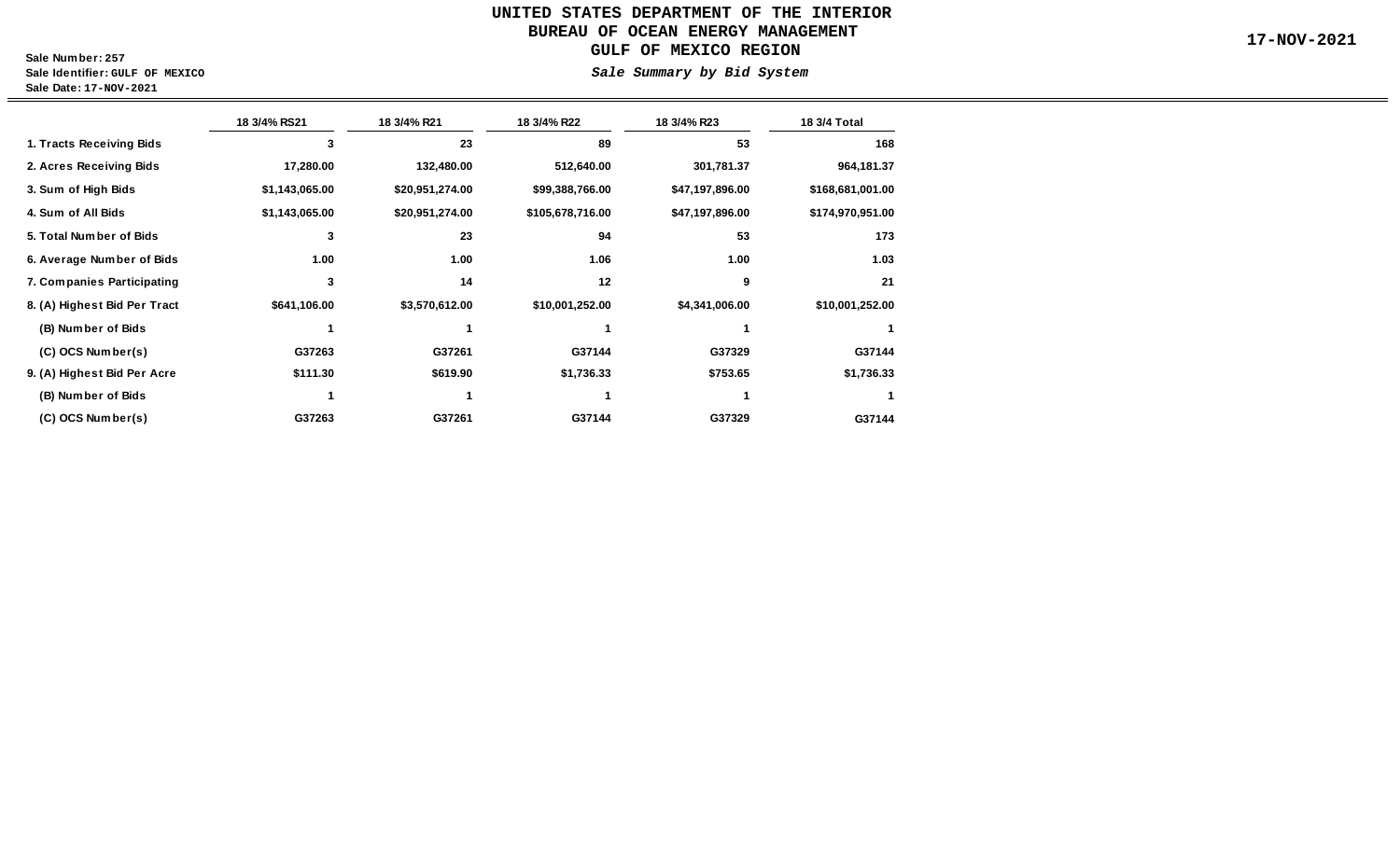> **G37326 G37327 G37328 G37329 G37330 G37331 G37332 G37333**

**Sale Number: 257** Sale Identifier: *GULF OF MEXICO*<br>Sale Date: 17-NOV-2021 **Sale Date: 17-**

| Sale Date: 17-NOV-2021         |                            |                                                                                                                                                                                                                                    |                                                |                                                                                                                                                                                                                                                                                                                                                                                                                                                                |                                                |  |
|--------------------------------|----------------------------|------------------------------------------------------------------------------------------------------------------------------------------------------------------------------------------------------------------------------------|------------------------------------------------|----------------------------------------------------------------------------------------------------------------------------------------------------------------------------------------------------------------------------------------------------------------------------------------------------------------------------------------------------------------------------------------------------------------------------------------------------------------|------------------------------------------------|--|
|                                |                            |                                                                                                                                                                                                                                    |                                                |                                                                                                                                                                                                                                                                                                                                                                                                                                                                |                                                |  |
| 10. (A) Largest Number of Bids | $\mathbf{1}$               | $\mathbf{1}$                                                                                                                                                                                                                       | $\bf{2}$                                       | $\mathbf{1}$                                                                                                                                                                                                                                                                                                                                                                                                                                                   | $\boldsymbol{2}$                               |  |
| (B) Number of OCS/Tracts       | 3                          | ${\bf 23}$                                                                                                                                                                                                                         | ${\bf 5}$                                      | 53                                                                                                                                                                                                                                                                                                                                                                                                                                                             | ${\bf 5}$                                      |  |
| (C) OCS Number(s)              | G37194<br>G37258<br>G37263 | G37130<br>G37131<br>G37132<br>G37133<br>G37134<br>G37195<br>G37196<br>G37197<br>G37200<br>G37201<br>G37209<br>G37212<br>G37222<br>G37223<br>G37226<br>G37259<br>G37260<br>G37261<br>G37264<br>G37265<br>G37266<br>G37267<br>G37268 | G37199<br>G37205<br>G37231<br>G37277<br>G37294 | G37213<br>G37216<br>G37217<br>G37218<br>G37219<br>G37221<br>G37224<br>G37225<br>G37228<br>G37229<br>G37230<br>G37232<br>G37233<br>G37234<br>G37235<br>G37236<br>G37243<br>G37295<br>G37296<br>G37297<br>G37298<br>G37299<br>G37300<br>G37301<br>G37302<br>G37303<br>G37307<br>G37308<br>G37309<br>G37310<br>G37311<br>G37312<br>G37313<br>G37314<br>G37315<br>G37316<br>G37317<br>G37318<br>G37319<br>G37320<br>G37321<br>G37322<br>G37323<br>G37324<br>G37325 | G37199<br>G37205<br>G37231<br>G37277<br>G37294 |  |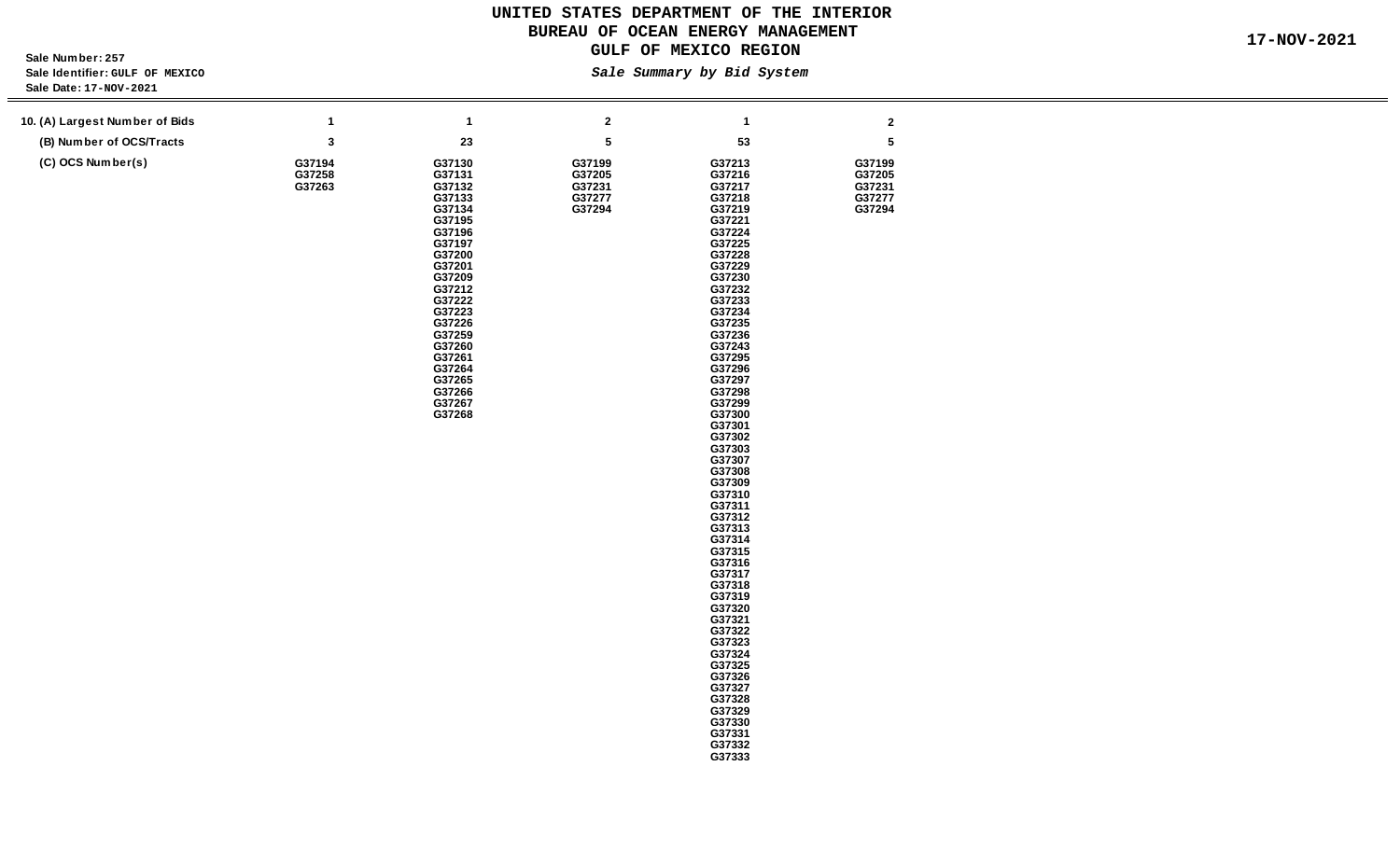### **BUREAU OF OCEAN ENERGY MANAGEMENT**

**GULF OF MEXICO REGION**

**Bid Recap (All Bids by Area/Tract)**

**17-NOV-2021 PAGE: 1**

| Area     | TX5                      |              |       | Area Name          |         | Brazos Area                       |              |                           |         |                |      |
|----------|--------------------------|--------------|-------|--------------------|---------|-----------------------------------|--------------|---------------------------|---------|----------------|------|
| Bid Type | <b>OCS</b><br>Number     |              | Block | Block<br>Size/Unit | Company | Percent(%)                        | Company Name | Amount Bid/<br>Tract Unit |         | Total<br>Bonus | Rank |
|          | 12 1/2% RS22 G37026      | A            | 3     | 5,760.00A 00276    |         | 100.00000 Exxon Mobil Corporation |              |                           | \$27.50 | \$158,400.00   | 1    |
|          | 12 1/2% RS22 G37027 A    |              | 4     | 5,760.00A 00276    |         | 100.00000 Exxon Mobil Corporation |              |                           | \$27.50 | \$158,400.00   | 1    |
|          | 12 1/2% RS22 G37028 A    |              | .5.   | 5,760.00A 00276    |         | 100.00000 Exxon Mobil Corporation |              |                           | \$27.50 | \$158,400.00   | 1    |
|          | 12 1/2% RS22 G37029 A    |              | 6     | 5,760.00A 00276    |         | 100.00000 Exxon Mobil Corporation |              |                           | \$27.50 | \$158,400.00   | 1    |
|          | 12 1/2% RS22 G37030 A    |              | 8     | 5,760.00A 00276    |         | 100.00000 Exxon Mobil Corporation |              |                           | \$27.50 | \$158,400.00   | 1    |
|          | 12 1/2% RS22 G37031 A    |              | -9    | 5,760.00A 00276    |         | 100.00000 Exxon Mobil Corporation |              |                           | \$27.50 | \$158,400.00   | 1    |
|          | 12 1/2% RS22 G37032 A 10 |              |       | 5,760.00A 00276    |         | 100.00000 Exxon Mobil Corporation |              |                           | \$27.50 | \$158,400.00   | 1    |
|          | 12 1/2% RS22 G37033 A 11 |              |       | 5,760.00A 00276    |         | 100.00000 Exxon Mobil Corporation |              |                           | \$27.50 | \$158,400.00   | 1    |
|          | 12 1/2% RS22 G37034 A 12 |              |       | 5,760.00A 00276    |         | 100.00000 Exxon Mobil Corporation |              |                           | \$27.50 | \$158,400.00   | 1    |
|          | 12 1/2% RS22 G37035 A 13 |              |       | 5,760.00A 00276    |         | 100.00000 Exxon Mobil Corporation |              |                           | \$27.50 | \$158,400.00   | 1    |
|          | 12 1/2% RS22 G37036 A 17 |              |       | 5,760.00A 00276    |         | 100.00000 Exxon Mobil Corporation |              |                           | \$27.50 | \$158,400.00   | 1    |
|          | 12 1/2% RS22 G37037 A 18 |              |       | 5,760.00A 00276    |         | 100.00000 Exxon Mobil Corporation |              |                           | \$27.50 | \$158,400.00   | 1    |
|          | 12 1/2% RS22 G37038      | A 19         |       | 5,760.00A 00276    |         | 100.00000 Exxon Mobil Corporation |              |                           | \$27.50 | \$158,400.00   | 1    |
|          | 12 1/2% RS22 G37039 A    |              | 20    | 5,760.00A 00276    |         | 100.00000 Exxon Mobil Corporation |              |                           | \$27.50 | \$158,400.00   | 1    |
|          | 12 1/2% RS22 G37040 A 24 |              |       | 5,760.00A 00276    |         | 100.00000 Exxon Mobil Corporation |              |                           | \$27.50 | \$158,400.00   | 1    |
|          | 12 1/2% RS22 G37041 A 25 |              |       | 5,760.00A 00276    |         | 100.00000 Exxon Mobil Corporation |              |                           | \$27.50 | \$158,400.00   | 1    |
|          | 12 1/2% RS22 G37042      | $\mathbf{A}$ | 26    | 5,760.00A 00276    |         | 100.00000 Exxon Mobil Corporation |              |                           | \$27.50 | \$158,400.00   | 1    |
|          | 12 1/2% RS22 G37043 A    |              | 27    | 5,760.00A 00276    |         | 100.00000 Exxon Mobil Corporation |              |                           | \$27.50 | \$158,400.00   | 1    |
|          | 12 1/2% RS22 G37044      |              | A 37  | 5,760.00A 00276    |         | 100.00000 Exxon Mobil Corporation |              |                           | \$27.50 | \$158,400.00   | 1    |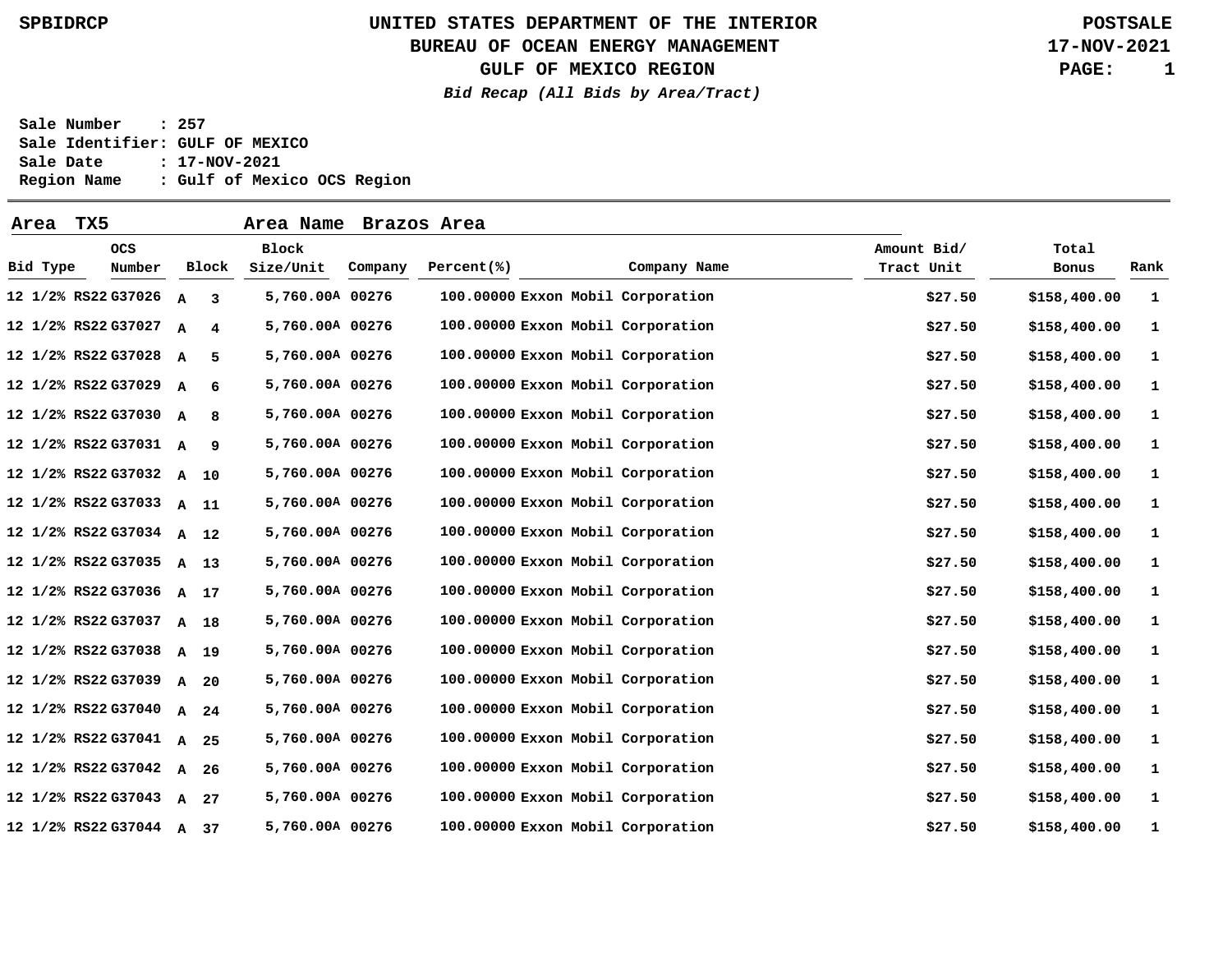### **BUREAU OF OCEAN ENERGY MANAGEMENT**

**GULF OF MEXICO REGION**

**Bid Recap (All Bids by Area/Tract)**

**17-NOV-2021 PAGE: 2**

| Area     | TX5                      |                |       | Area Name          |         | Brazos Area |                                   |                           |                |              |
|----------|--------------------------|----------------|-------|--------------------|---------|-------------|-----------------------------------|---------------------------|----------------|--------------|
| Bid Type | <b>OCS</b><br>Number     |                | Block | Block<br>Size/Unit | Company | Percent(% ) | Company Name                      | Amount Bid/<br>Tract Unit | Total<br>Bonus | Rank         |
|          | 12 1/2% RS22 G37045      | $\overline{A}$ | 38    | 5,760.00A 00276    |         |             | 100.00000 Exxon Mobil Corporation | \$27.50                   | \$158,400.00   | $\mathbf{1}$ |
|          | 12 1/2% RS22 G37046 A 39 |                |       | 5,760.00A 00276    |         |             | 100.00000 Exxon Mobil Corporation | \$27.50                   | \$158,400.00   | $\mathbf{1}$ |
|          | 12 1/2% RS22 G37047 A 40 |                |       | 5,760.00A 00276    |         |             | 100.00000 Exxon Mobil Corporation | \$27.50                   | \$158,400.00   | $\mathbf{1}$ |
|          | 12 1/2% RS22 G37048      | A 41           |       | 5,760.00A 00276    |         |             | 100.00000 Exxon Mobil Corporation | \$27.50                   | \$158,400.00   | $\mathbf{1}$ |
|          | 12 1/2% RS22 G37049      | $\lambda$      | 42    | 5,760.00A 00276    |         |             | 100.00000 Exxon Mobil Corporation | \$27.50                   | \$158,400.00   | $\mathbf{1}$ |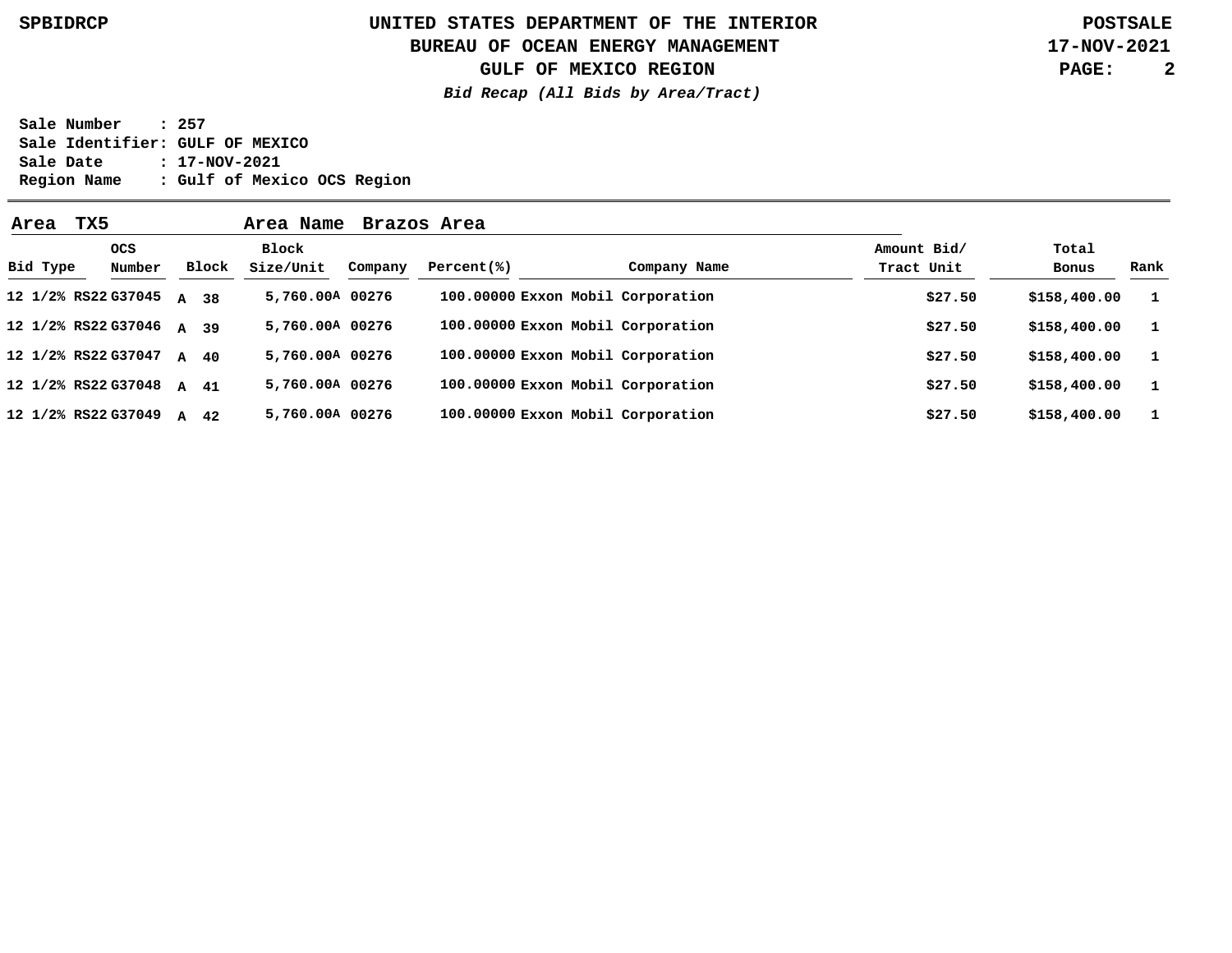**BUREAU OF OCEAN ENERGY MANAGEMENT**

**GULF OF MEXICO REGION**

**Bid Recap (All Bids by Area/Tract)**

**17-NOV-2021 PAGE: 3**

| Area     | TX5B                      |                    | Area Name       |         | Brazos Area, South Addition       |              |             |              |      |
|----------|---------------------------|--------------------|-----------------|---------|-----------------------------------|--------------|-------------|--------------|------|
|          | <b>OCS</b>                |                    | Block           |         |                                   |              | Amount Bid/ | Total        |      |
| Bid Type | Number                    | Block              | Size/Unit       | Company | Percent(% )                       | Company Name | Tract Unit  | Bonus        | Rank |
|          | 12 1/2% RS22 G37050       | $\mathbf{A}$<br>48 | 5,760.00A 00276 |         | 100.00000 Exxon Mobil Corporation |              | \$27.50     | \$158,400.00 | 1    |
|          | 12 1/2% RS22 G37051 A 49  |                    | 5,760.00A 00276 |         | 100.00000 Exxon Mobil Corporation |              | \$27.50     | \$158,400.00 | 1    |
|          | 12 1/2% RS22 G37052 A     | 50                 | 5,760.00A 00276 |         | 100.00000 Exxon Mobil Corporation |              | \$27.50     | \$158,400.00 | 1    |
|          | 12 1/2% RS22 G37053 A     | 51                 | 5,760.00A 00276 |         | 100.00000 Exxon Mobil Corporation |              | \$27.50     | \$158,400.00 | 1    |
|          | 12 1/2% RS22 G37054 A     | 66                 | 5,760.00A 00276 |         | 100.00000 Exxon Mobil Corporation |              | \$27.50     | \$158,400.00 | 1    |
|          | 12 1/2% RS22 G37055 A 67  |                    | 5,760.00A 00276 |         | 100.00000 Exxon Mobil Corporation |              | \$27.50     | \$158,400.00 | 1    |
|          | 12 1/2% RS22 G37056 A 68  |                    | 5,760.00A 00276 |         | 100.00000 Exxon Mobil Corporation |              | \$27.50     | \$158,400.00 | 1    |
|          | 12 1/2% RS22 G37057       | $\mathbf{A}$<br>69 | 5,760.00A 00276 |         | 100.00000 Exxon Mobil Corporation |              | \$27.50     | \$158,400.00 | 1    |
|          | 12 1/2% RS22 G37058 A     | 77                 | 5,760.00A 00276 |         | 100.00000 Exxon Mobil Corporation |              | \$27.50     | \$158,400.00 | 1    |
|          | 12 1/2% RS22 G37059 A     | 78                 | 5,760.00A 00276 |         | 100.00000 Exxon Mobil Corporation |              | \$27.50     | \$158,400.00 | 1    |
|          | 12 1/2% RS22 G37060 A 79  |                    | 5,760.00A 00276 |         | 100.00000 Exxon Mobil Corporation |              | \$27.50     | \$158,400.00 | 1    |
|          | 12 1/2% RS22 G37061 A 98  |                    | 5,760.00A 00276 |         | 100.00000 Exxon Mobil Corporation |              | \$27.50     | \$158,400.00 | 1    |
|          | 12 1/2% RS22 G37062 A     | 99                 | 5,760.00A 00276 |         | 100.00000 Exxon Mobil Corporation |              | \$27.50     | \$158,400.00 | 1    |
|          | 12 1/2% RS22 G37063 A 100 |                    | 5,760.00A 00276 |         | 100.00000 Exxon Mobil Corporation |              | \$27.50     | \$158,400.00 | 1    |
|          | 12 1/2% RS22 G37064 A 101 |                    | 5,760.00A 00276 |         | 100.00000 Exxon Mobil Corporation |              | \$27.50     | \$158,400.00 | 1    |
|          | 12 1/2% RS22 G37065 A 106 |                    | 5,760.00A 00276 |         | 100.00000 Exxon Mobil Corporation |              | \$27.50     | \$158,400.00 | 1    |
|          | 12 1/2% RS22 G37066 A 107 |                    | 5,760.00A 00276 |         | 100.00000 Exxon Mobil Corporation |              | \$27.50     | \$158,400.00 | 1    |
|          | 12 1/2% RS22 G37067 A 108 |                    | 5,760.00A 00276 |         | 100.00000 Exxon Mobil Corporation |              | \$27.50     | \$158,400.00 | 1    |
|          | 12 1/2% RS22 G37068 A 130 |                    | 5,760.00A 00276 |         | 100.00000 Exxon Mobil Corporation |              | \$27.50     | \$158,400.00 | 1    |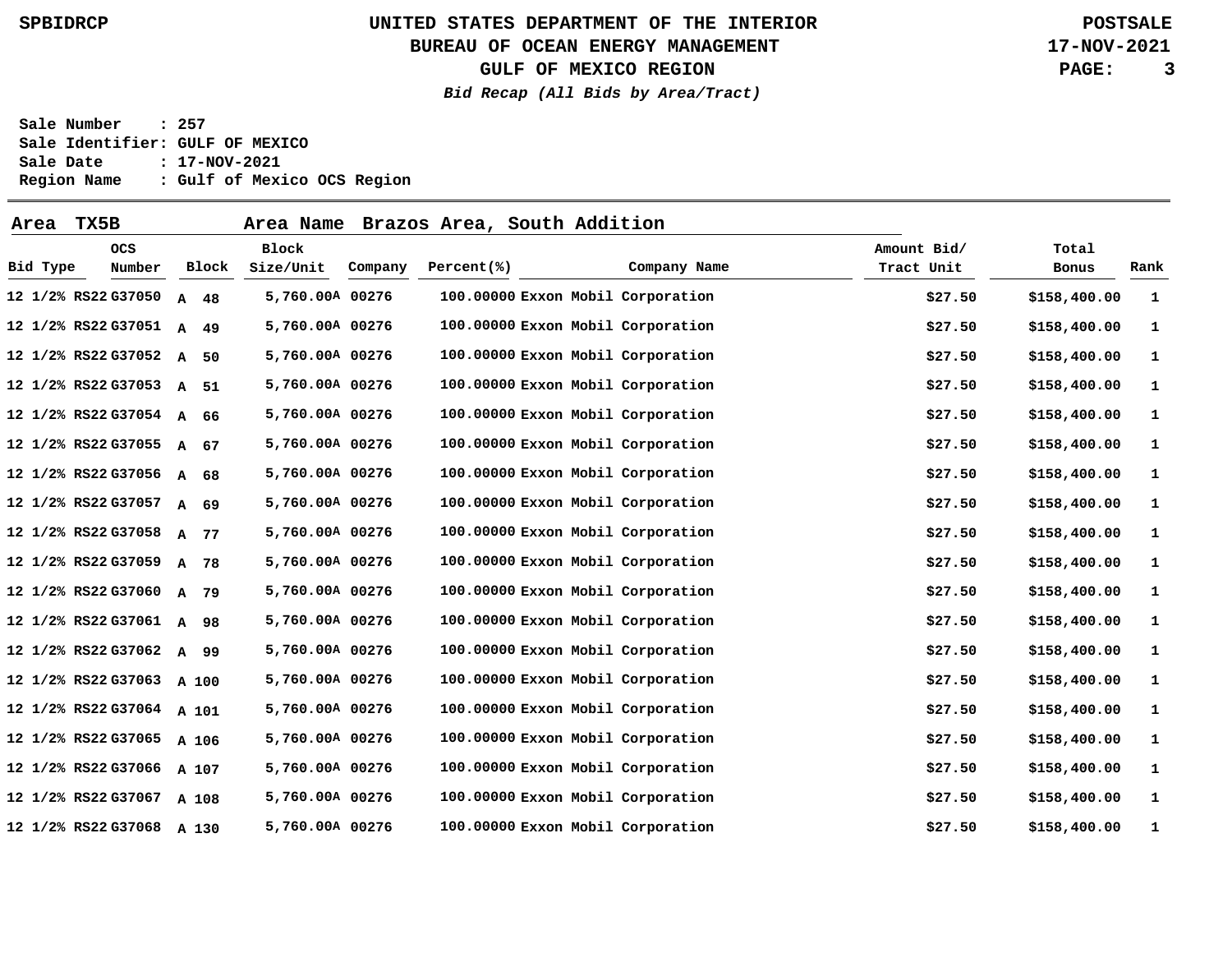### **BUREAU OF OCEAN ENERGY MANAGEMENT**

**17-NOV-2021 PAGE: 4**

**GULF OF MEXICO REGION Bid Recap (All Bids by Area/Tract)**

| Area     | TX5B                      |       | Area Name          |         |            | Brazos Area, South Addition |                                   |                           |                |      |
|----------|---------------------------|-------|--------------------|---------|------------|-----------------------------|-----------------------------------|---------------------------|----------------|------|
| Bid Type | <b>OCS</b><br>Number      | Block | Block<br>Size/Unit | Company | Percent(%) |                             | Company Name                      | Amount Bid/<br>Tract Unit | Total<br>Bonus | Rank |
|          | 12 1/2% RS22 G37069 A 131 |       | 5,760.00A 00276    |         |            |                             | 100.00000 Exxon Mobil Corporation | \$27.50                   | \$158,400.00   |      |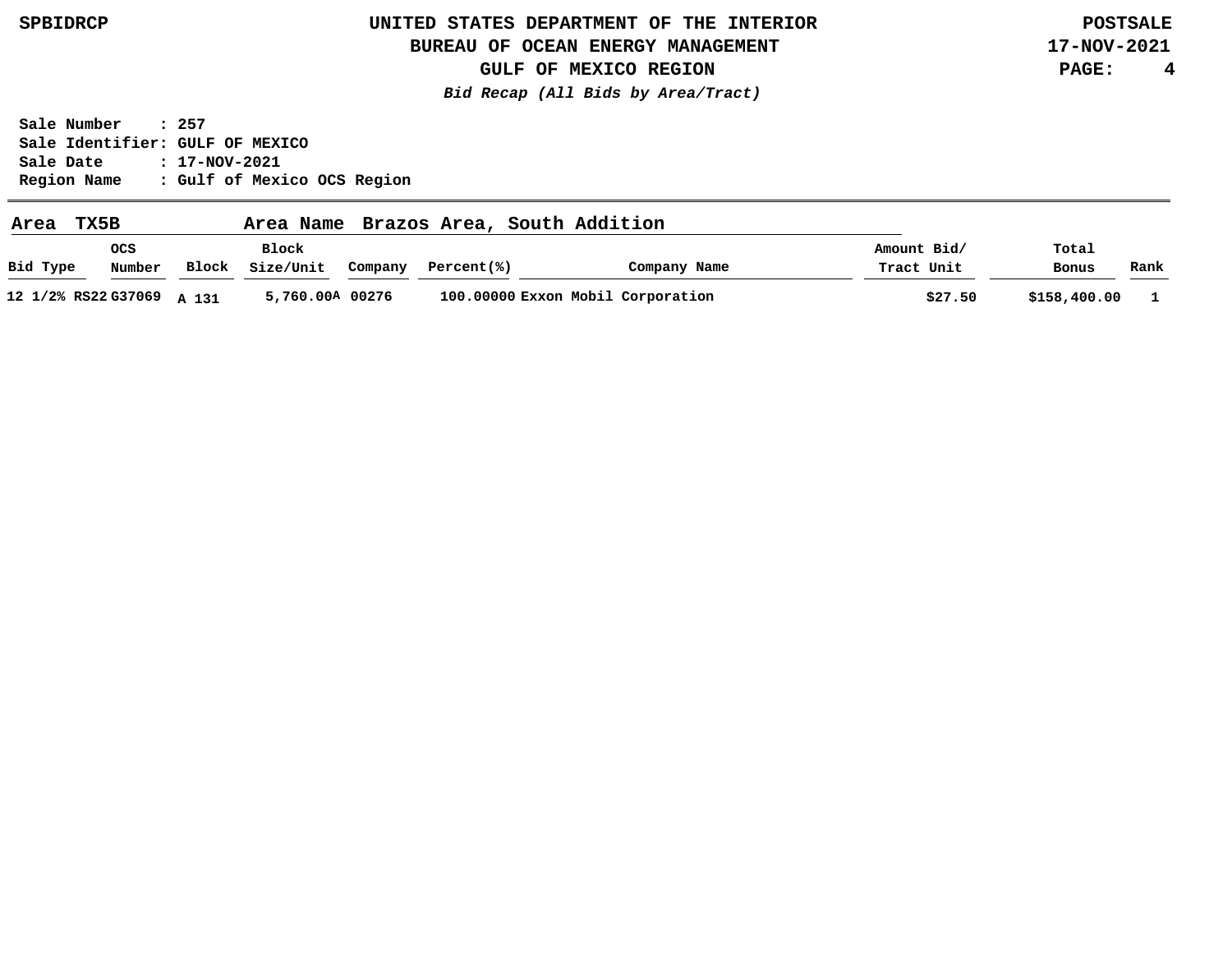### **BUREAU OF OCEAN ENERGY MANAGEMENT**

**GULF OF MEXICO REGION**

**Bid Recap (All Bids by Area/Tract)**

**17-NOV-2021 PAGE: 5**

| Area     | TX6                  |       | Area Name                 |         | Galveston Area                    |              |                           |         |                |      |
|----------|----------------------|-------|---------------------------|---------|-----------------------------------|--------------|---------------------------|---------|----------------|------|
| Bid Type | <b>OCS</b><br>Number | Block | <b>Block</b><br>Size/Unit | Company | Percent(% )                       | Company Name | Amount Bid/<br>Tract Unit |         | Total<br>Bonus | Rank |
|          | 12 1/2% RS22 G37070  | 224   | 5,760.00A 00276           |         | 100.00000 Exxon Mobil Corporation |              |                           | \$27.50 | \$158,400.00   | 1    |
|          | 12 1/2% RS22 G37071  | 225   | 5,760.00A 00276           |         | 100.00000 Exxon Mobil Corporation |              |                           | \$27.50 | \$158,400.00   | 1    |
|          | 12 1/2% RS22 G37072  | 240   | 5,760.00A 00276           |         | 100.00000 Exxon Mobil Corporation |              |                           | \$27.50 | \$158,400.00   | 1    |
|          | 12 1/2% RS22 G37073  | 254   | 5,760.00A 00276           |         | 100.00000 Exxon Mobil Corporation |              |                           | \$27.50 | \$158,400.00   | 1    |
|          | 12 1/2% RS22 G37074  | 255   | 5,760.00A 00276           |         | 100.00000 Exxon Mobil Corporation |              |                           | \$27.50 | \$158,400.00   | 1    |
|          | 12 1/2% RS22 G37075  | 256   | 5,760.00A 00276           |         | 100.00000 Exxon Mobil Corporation |              |                           | \$27.50 | \$158,400.00   | 1    |
|          | 12 1/2% RS22 G37076  | 257   | 5,760.00A 00276           |         | 100.00000 Exxon Mobil Corporation |              |                           | \$27.50 | \$158,400.00   | 1    |
|          | 12 1/2% RS22 G37077  | 269   | 5,760.00A 00276           |         | 100.00000 Exxon Mobil Corporation |              |                           | \$27.50 | \$158,400.00   | 1    |
|          | 12 1/2% RS22 G37078  | 270   | 5,760.00A 00276           |         | 100.00000 Exxon Mobil Corporation |              |                           | \$27.50 | \$158,400.00   | 1    |
|          | 12 1/2% RS22 G37079  | 271   | 5,760.00A 00276           |         | 100.00000 Exxon Mobil Corporation |              |                           | \$27.50 | \$158,400.00   | 1    |
|          | 12 1/2% RS22 G37080  | 284   | 5,760.00A 00276           |         | 100.00000 Exxon Mobil Corporation |              |                           | \$27.50 | \$158,400.00   | 1    |
|          | 12 1/2% RS22 G37081  | 285   | 5,760.00A 00276           |         | 100.00000 Exxon Mobil Corporation |              |                           | \$27.50 | \$158,400.00   | 1    |
|          | 12 1/2% RS22 G37082  | 286   | 5,760.00A 00276           |         | 100.00000 Exxon Mobil Corporation |              |                           | \$27.50 | \$158,400.00   | 1    |
|          | 12 1/2% RS22 G37083  | 299   | 5,760.00A 00276           |         | 100.00000 Exxon Mobil Corporation |              |                           | \$27.50 | \$158,400.00   | 1    |
|          | 12 1/2% RS22 G37084  | 300   | 5,760.00A 00276           |         | 100.00000 Exxon Mobil Corporation |              |                           | \$27.50 | \$158,400.00   | 1    |
|          | 12 1/2% RS22 G37085  | 315   | 5,760.00A 00276           |         | 100.00000 Exxon Mobil Corporation |              |                           | \$27.50 | \$158,400.00   | 1    |
|          | 12 1/2% RS22 G37086  | 316   | 5,760.00A 00276           |         | 100.00000 Exxon Mobil Corporation |              |                           | \$27.50 | \$158,400.00   | 1    |
|          | 12 1/2% RS22 G37087  | 317   | 5,760.00A 00276           |         | 100.00000 Exxon Mobil Corporation |              |                           | \$27.50 | \$158,400.00   | 1    |
|          | 12 1/2% RS22 G37088  | 318   | 5,760.00A 00276           |         | 100.00000 Exxon Mobil Corporation |              |                           | \$27.50 | \$158,400.00   | 1    |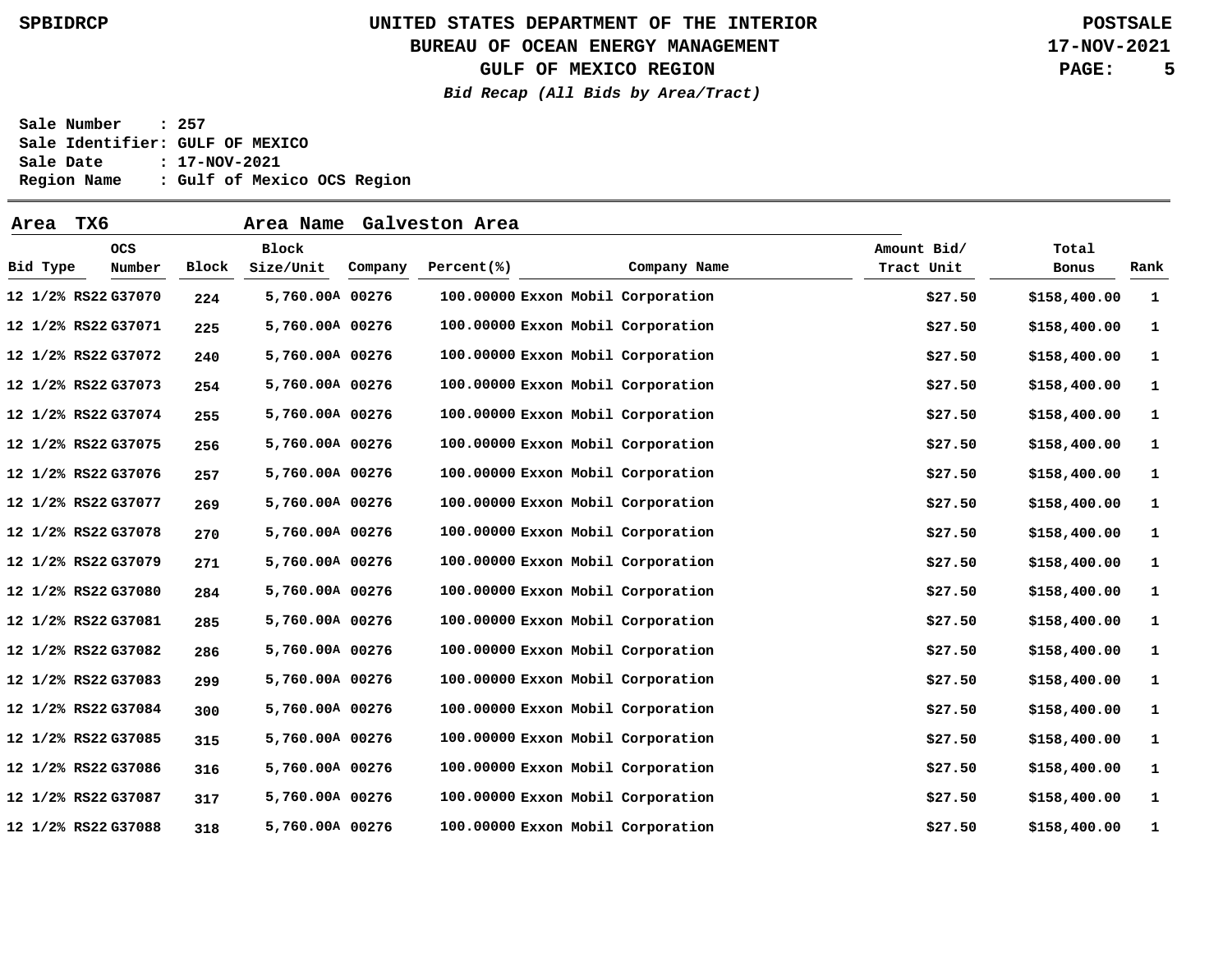### **BUREAU OF OCEAN ENERGY MANAGEMENT**

**GULF OF MEXICO REGION**

**Bid Recap (All Bids by Area/Tract)**

**17-NOV-2021 PAGE: 6**

| Area     | TX6                       |                    | Area Name                 |         | Galveston Area |                                   |                           |                |      |
|----------|---------------------------|--------------------|---------------------------|---------|----------------|-----------------------------------|---------------------------|----------------|------|
| Bid Type | <b>OCS</b><br>Number      | Block              | <b>Block</b><br>Size/Unit | Company | Percent(% )    | Company Name                      | Amount Bid/<br>Tract Unit | Total<br>Bonus | Rank |
|          | 12 1/2% RS22 G37089       | 326                | 5,760.00A 00276           |         |                | 100.00000 Exxon Mobil Corporation | \$27.50                   | \$158,400.00   | 1    |
|          | 12 1/2% RS22 G37090       | 327                | 5,760.00A 00276           |         |                | 100.00000 Exxon Mobil Corporation | \$27.50                   | \$158,400.00   | 1    |
|          | 12 1/2% RS22 G37091       | 328                | 5,760.00A 00276           |         |                | 100.00000 Exxon Mobil Corporation | \$27.50                   | \$158,400.00   | 1    |
|          | 12 1/2% RS22 G37092       | 329                | 5,760.00A 00276           |         |                | 100.00000 Exxon Mobil Corporation | \$27.50                   | \$158,400.00   | 1    |
|          | 12 1/2% RS22 G37093       | 330                | 5,760.00A 00276           |         |                | 100.00000 Exxon Mobil Corporation | \$27.50                   | \$158,400.00   | 1    |
|          | 12 1/2% RS22 G37094       | 346                | 5,760.00A 00276           |         |                | 100.00000 Exxon Mobil Corporation | \$27.50                   | \$158,400.00   | 1    |
|          | 12 1/2% RS22 G37095       | 347                | 5,760.00A 00276           |         |                | 100.00000 Exxon Mobil Corporation | \$27.50                   | \$158,400.00   | 1    |
|          | 12 1/2% RS22 G37096       | 348                | 5,760.00A 00276           |         |                | 100.00000 Exxon Mobil Corporation | \$27.50                   | \$158,400.00   | 1    |
|          | 12 1/2% RS22 G37097       | 358                | 5,760.00A 00276           |         |                | 100.00000 Exxon Mobil Corporation | \$27.50                   | \$158,400.00   | 1    |
|          | 12 1/2% RS22 G37098       | 359                | 5,760.00A 00276           |         |                | 100.00000 Exxon Mobil Corporation | \$27.50                   | \$158,400.00   | 1    |
|          | 12 1/2% RS22 G37099       | 360                | 5,760.00A 00276           |         |                | 100.00000 Exxon Mobil Corporation | \$27.50                   | \$158,400.00   | 1    |
|          | 12 1/2% RS22 G37100       | 381                | 5,760.00A 00276           |         |                | 100.00000 Exxon Mobil Corporation | \$27.50                   | \$158,400.00   | 1    |
|          | 12 1/2% RS22 G37101       | 382                | 5,760.00A 00276           |         |                | 100.00000 Exxon Mobil Corporation | \$27.50                   | \$158,400.00   | 1    |
|          | 12 1/2% RS22 G37102       | 383                | 5,760.00A 00276           |         |                | 100.00000 Exxon Mobil Corporation | \$27.50                   | \$158,400.00   | 1    |
|          | 12 1/2% RS22 G37103       | $\mathbf{A}$<br>84 | 5,760.00A 00276           |         |                | 100.00000 Exxon Mobil Corporation | \$27.50                   | \$158,400.00   | 1    |
|          | 12 1/2% RS22 G37104       | A 85               | 5,760.00A 00276           |         |                | 100.00000 Exxon Mobil Corporation | \$27.50                   | \$158,400.00   | 1    |
|          | 12 1/2% RS22 G37105       | A 112              | 5,760.00A 00276           |         |                | 100.00000 Exxon Mobil Corporation | \$27.50                   | \$158,400.00   | 1    |
|          | 12 1/2% RS22 G37106 A 113 |                    | 5,760.00A 00276           |         |                | 100.00000 Exxon Mobil Corporation | \$27.50                   | \$158,400.00   | 1    |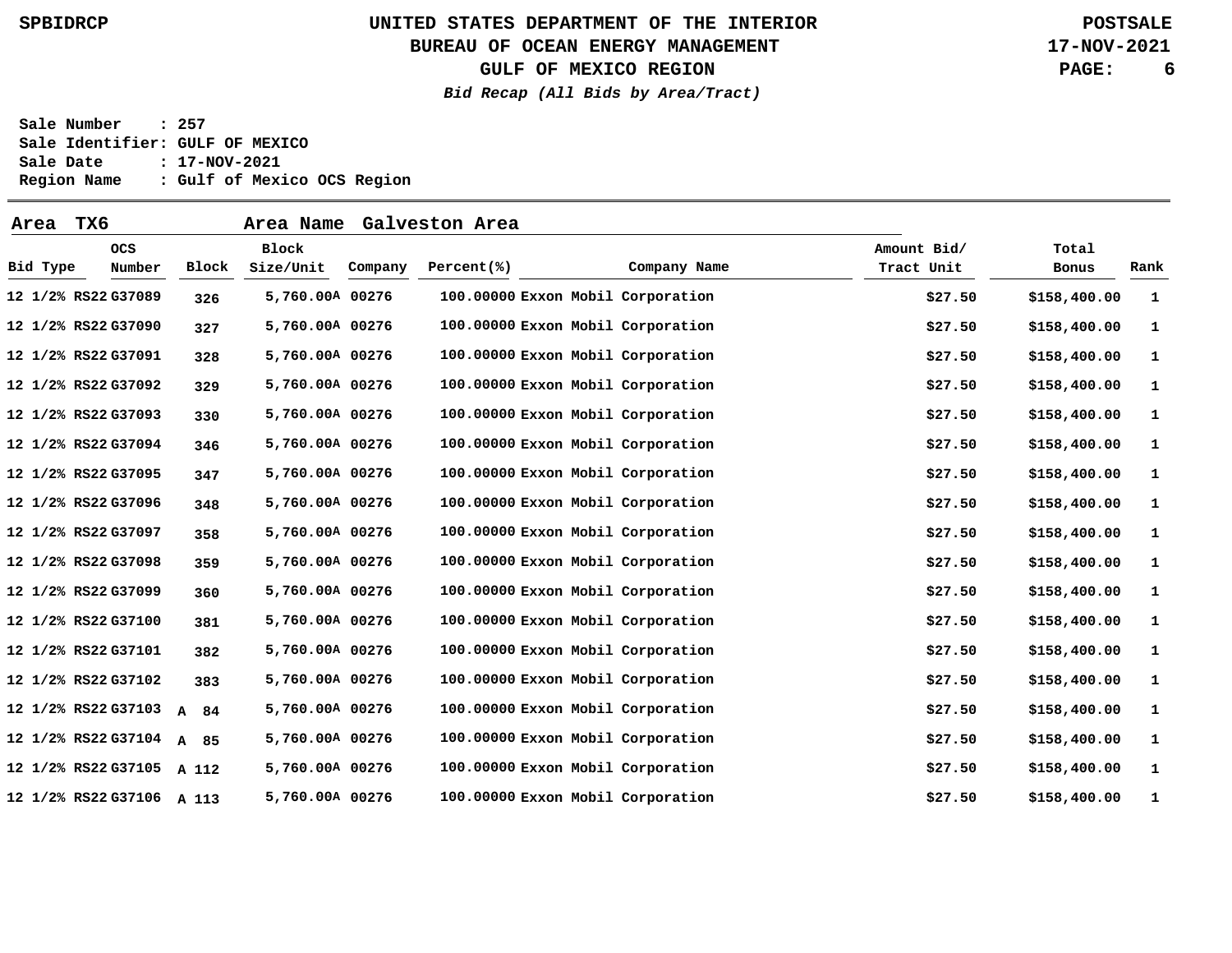### **BUREAU OF OCEAN ENERGY MANAGEMENT**

**17-NOV-2021 PAGE: 7**

**GULF OF MEXICO REGION Bid Recap (All Bids by Area/Tract)**

| Area                      | <b>TX6A</b>          |       | Area Name          |         | Galveston Area, South Addition |                                   |                           |                |              |
|---------------------------|----------------------|-------|--------------------|---------|--------------------------------|-----------------------------------|---------------------------|----------------|--------------|
| Bid Type                  | <b>OCS</b><br>Number | Block | Block<br>Size/Unit | Company | Percent(%)                     | Company Name                      | Amount Bid/<br>Tract Unit | Total<br>Bonus | Rank         |
| 12 1/2% RS22 G37107 A 114 |                      |       | 5,760.00A 00276    |         |                                | 100.00000 Exxon Mobil Corporation | \$27.50                   | \$158,400.00   | $\mathbf{1}$ |
| 12 1/2% RS22 G37108 A 115 |                      |       | 5,760.00A 00276    |         |                                | 100.00000 Exxon Mobil Corporation | \$27.50                   | \$158,400.00   |              |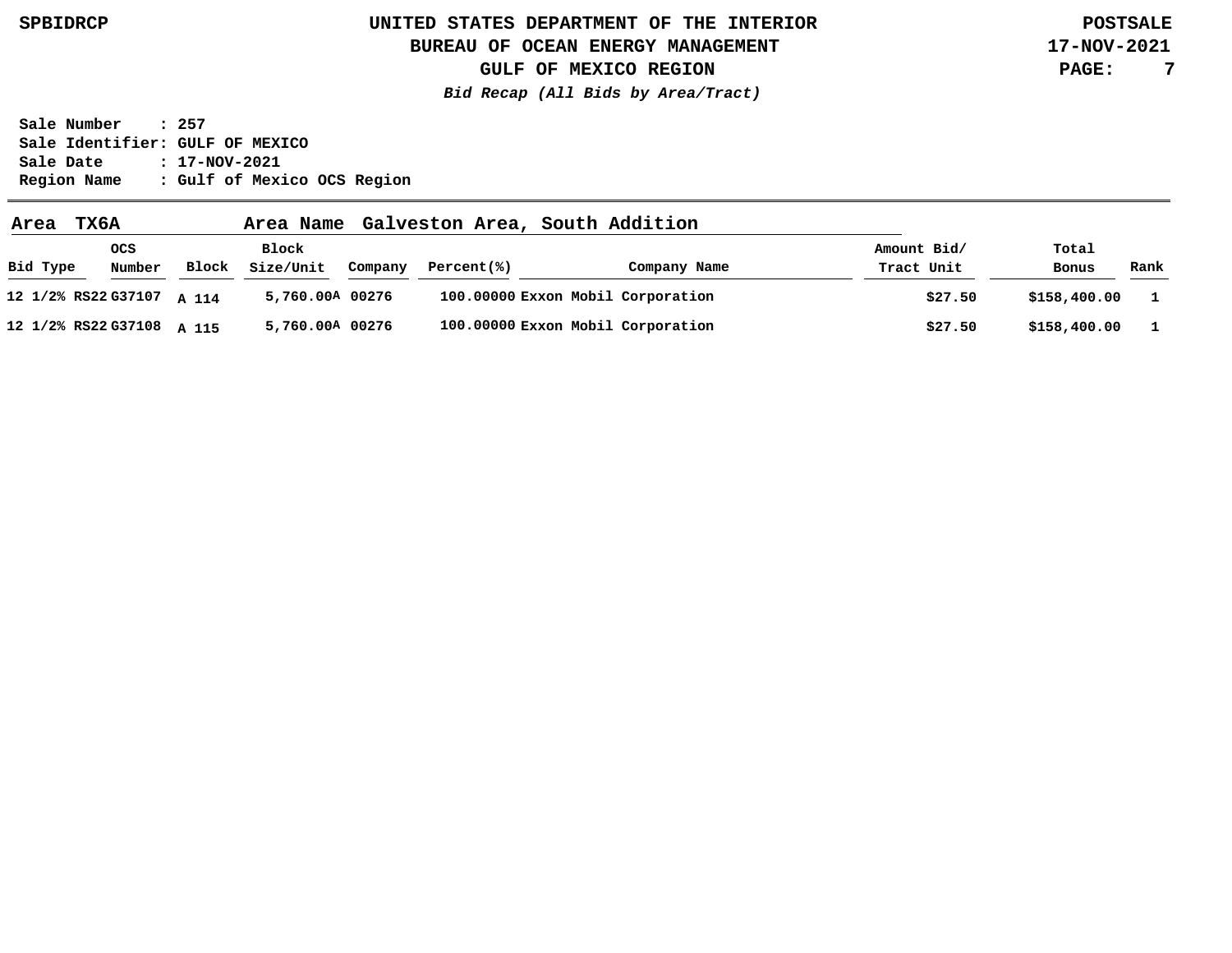### **BUREAU OF OCEAN ENERGY MANAGEMENT**

**GULF OF MEXICO REGION**

**Bid Recap (All Bids by Area/Tract)**

**17-NOV-2021 PAGE: 8**

| Area     | TX7                 |       | Area Name       |         | High Island Area                  |              |             |              |              |
|----------|---------------------|-------|-----------------|---------|-----------------------------------|--------------|-------------|--------------|--------------|
|          | <b>OCS</b>          |       | Block           |         |                                   |              | Amount Bid/ | Total        |              |
| Bid Type | Number              | Block | Size/Unit       | Company | Percent(% )                       | Company Name | Tract Unit  | Bonus        | Rank         |
|          | 12 1/2% RS22 G37109 | 35    | 5,760.00A 00276 |         | 100.00000 Exxon Mobil Corporation |              | \$27.50     | \$158,400.00 | $\mathbf{1}$ |
|          | 12 1/2% RS22 G37110 | 36    | 5,760.00A 00276 |         | 100.00000 Exxon Mobil Corporation |              | \$27.50     | \$158,400.00 | <b>1</b>     |
|          | 12 1/2% RS22 G37111 | 48    | 5,760.00A 00276 |         | 100.00000 Exxon Mobil Corporation |              | \$27.50     | \$158,400.00 | <b>1</b>     |
|          | 12 1/2% RS22 G37112 | 49    | 5,760.00A 00276 |         | 100.00000 Exxon Mobil Corporation |              | \$27.50     | \$158,400.00 | - 1          |
|          | 12 1/2% RS22 G37113 | 50    | 5,760.00A 00276 |         | 100.00000 Exxon Mobil Corporation |              | \$27.50     | \$158,400.00 | - 1          |
|          | 12 1/2% RS22 G37114 | 66    | 5,760.00A 00276 |         | 100.00000 Exxon Mobil Corporation |              | \$27.50     | \$158,400.00 | $\mathbf{1}$ |
|          | 12 1/2% RS22 G37115 | 67    | 5,760.00A 00276 |         | 100.00000 Exxon Mobil Corporation |              | \$27.50     | \$158,400.00 | $\mathbf{1}$ |
|          | 12 1/2% RS22 G37116 | 70    | 5,760.00A 00276 |         | 100.00000 Exxon Mobil Corporation |              | \$27.50     | \$158,400.00 | $\mathbf{1}$ |
|          | 12 1/2% RS22 G37117 | 93    | 5,760.00A 00276 |         | 100.00000 Exxon Mobil Corporation |              | \$27.50     | \$158,400.00 | <b>1</b>     |
|          | 12 1/2% RS22 G37118 | 94    | 5,760.00A 00276 |         | 100.00000 Exxon Mobil Corporation |              | \$27.50     | \$158,400.00 | - 1          |
|          | 12 1/2% RS22 G37119 | 95    | 5,760.00A 00276 |         | 100.00000 Exxon Mobil Corporation |              | \$27.50     | \$158,400.00 | $\mathbf{1}$ |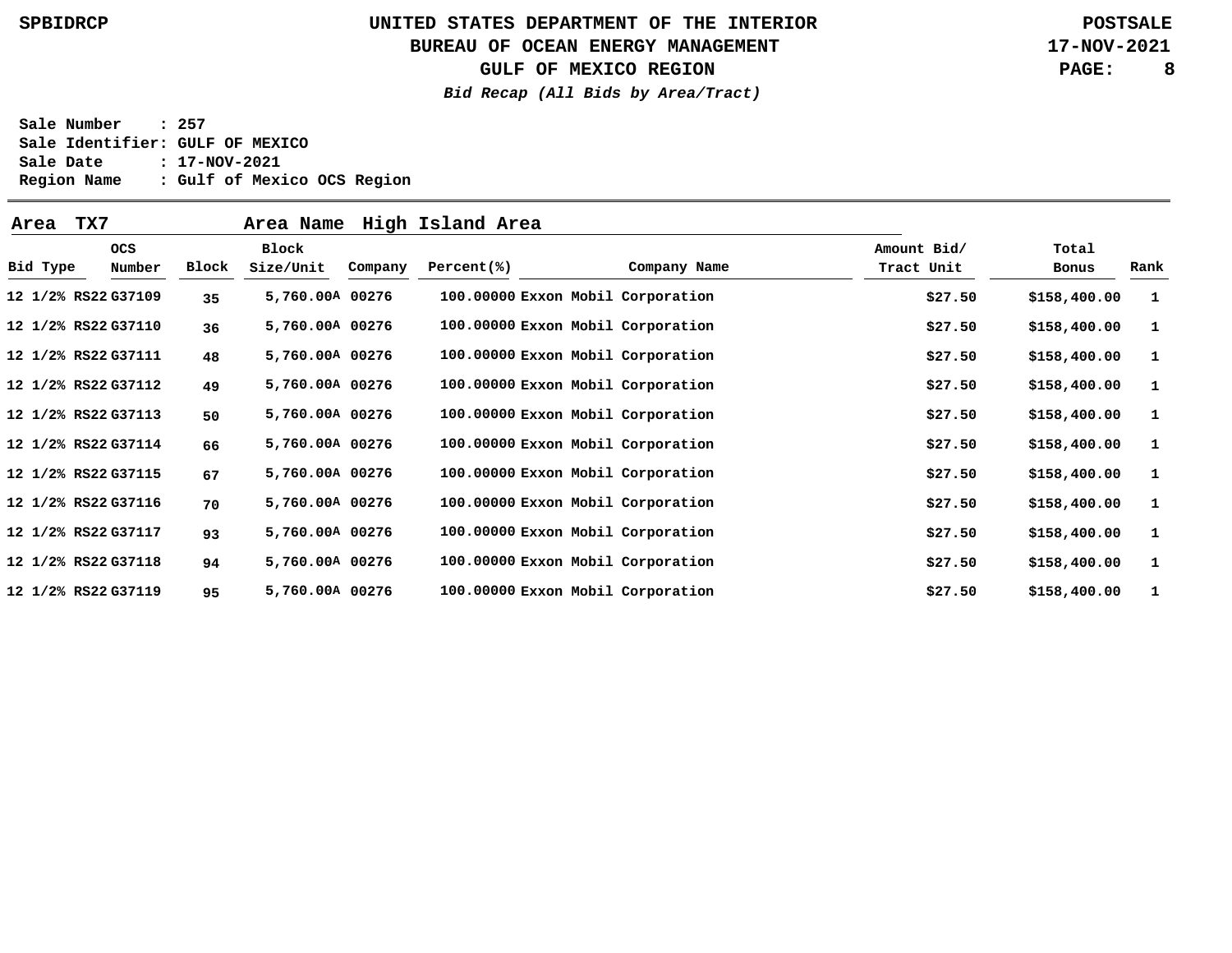### **BUREAU OF OCEAN ENERGY MANAGEMENT**

**GULF OF MEXICO REGION**

**Bid Recap (All Bids by Area/Tract)**

**17-NOV-2021 PAGE: 9**

| Area               | NG15-01    |        |       | Area Name          |         | East Breaks |                                                   |  |                           |                |      |
|--------------------|------------|--------|-------|--------------------|---------|-------------|---------------------------------------------------|--|---------------------------|----------------|------|
| Bid Type           | <b>OCS</b> | Number | Block | Block<br>Size/Unit | Company | Percent(% ) | Company Name                                      |  | Amount Bid/<br>Tract Unit | Total<br>Bonus | Rank |
| 18 3/4% R22 G37120 |            |        | 566   | 5,760.00A 02277    |         |             | 100.00000 BHP Billiton Petroleum (Deepwater) Inc. |  | \$100.11                  | \$576,612.00   | -1   |
| 18 3/4% R22 G37121 |            |        | 567   | 5,760.00A 02277    |         |             | 100.00000 BHP Billiton Petroleum (Deepwater) Inc. |  | \$100.11                  | \$576,612.00   | -1   |
| 18 3/4% R22 G37122 |            |        | 610   | 5,760.00A 02277    |         |             | 100.00000 BHP Billiton Petroleum (Deepwater) Inc. |  | \$100.11                  | \$576,612.00   | -1   |
| 18 3/4% R22 G37123 |            |        | 611   | 5,760.00A 02277    |         |             | 100.00000 BHP Billiton Petroleum (Deepwater) Inc. |  | \$100.11                  | \$576,612.00   | -1   |
| 18 3/4% R22 G37124 |            |        | 639   | 5,760.00A 02219    |         |             | 100.00000 Anadarko US Offshore LLC                |  | \$104.38                  | \$601,252.00   | -1   |
| 18 3/4% R22 G37125 |            |        | 640   | 5,760.00A 02219    |         |             | 100.00000 Anadarko US Offshore LLC                |  | \$104.38                  | \$601,252.00   | -1   |
| 18 3/4% R22 G37126 |            |        | 684   | 5,760.00A 02219    |         |             | 100.00000 Anadarko US Offshore LLC                |  | \$104.38                  | \$601,252.00   | -1   |
| 18 3/4% R22 G37127 |            |        | 685   | 5,760.00A 02219    |         |             | 100.00000 Anadarko US Offshore LLC                |  | \$104.38                  | \$601,252.00   | -1   |
| 18 3/4% R22 G37128 |            |        | 686   | 5,760.00A 02219    |         |             | 100.00000 Anadarko US Offshore LLC                |  | \$104.38                  | \$601,252.00   | -1   |
| 18 3/4% R22 G37129 |            |        | 730   | 5,760.00A 02219    |         |             | 100.00000 Anadarko US Offshore LLC                |  | \$104.38                  | \$601,252.00   |      |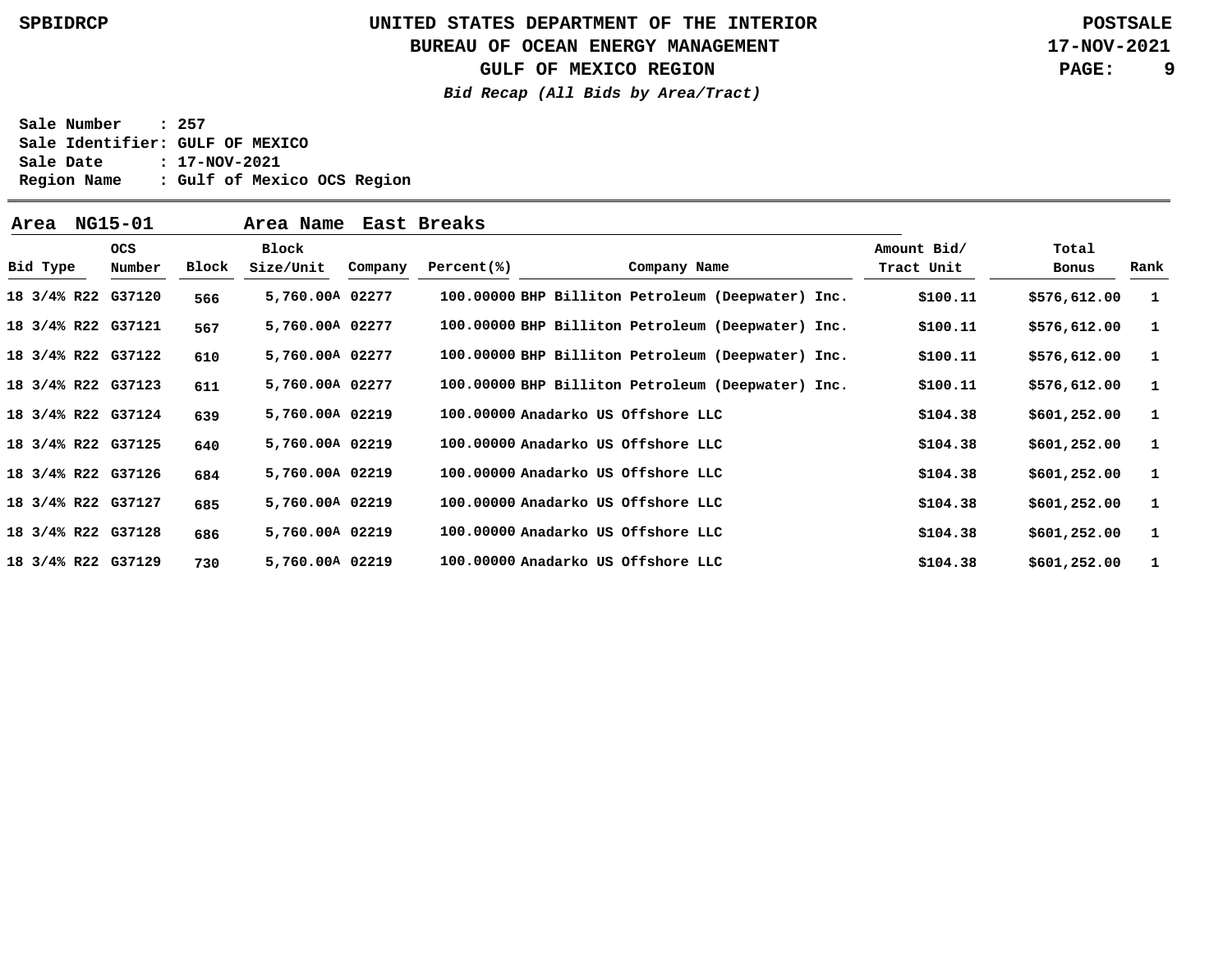### **BUREAU OF OCEAN ENERGY MANAGEMENT**

**GULF OF MEXICO REGION**

**Bid Recap (All Bids by Area/Tract)**

**17-NOV-2021 PAGE: 10**

| Area               | NG15-02              |       | Area Name          |         | Garden Banks |                                    |              |                                                   |                           |                |              |
|--------------------|----------------------|-------|--------------------|---------|--------------|------------------------------------|--------------|---------------------------------------------------|---------------------------|----------------|--------------|
| Bid Type           | <b>OCS</b><br>Number | Block | Block<br>Size/Unit | Company | Percent(% )  |                                    | Company Name |                                                   | Amount Bid/<br>Tract Unit | Total<br>Bonus | Rank         |
| 18 3/4% R21 G37130 |                      | 492   | 5,760.00A 02219    |         |              | 100.00000 Anadarko US Offshore LLC |              |                                                   | \$104.38                  | \$601, 252.00  | - 1          |
| 18 3/4% R21 G37131 |                      | 536   | 5,760.00A 02219    |         |              | 100.00000 Anadarko US Offshore LLC |              |                                                   | \$104.38                  | \$601, 252.00  | - 1          |
| 18 3/4% R21 G37132 |                      | 537   | 5,760.00A 02219    |         |              | 100.00000 Anadarko US Offshore LLC |              |                                                   | \$104.38                  | \$601,252.00   | - 1          |
| 18 3/4% R21 G37133 |                      | 581   | 5,760.00A 02219    |         |              | 100.00000 Anadarko US Offshore LLC |              |                                                   | \$104.38                  | \$601, 252.00  | - 1          |
| 18 3/4% R21 G37134 |                      | 582   | 5,760.00A 02219    |         |              | 100.00000 Anadarko US Offshore LLC |              |                                                   | \$104.38                  | \$601, 252.00  | - 1          |
| 18 3/4% R22 G37135 |                      | 663   | 5,760.00A 02277    |         |              |                                    |              | 100.00000 BHP Billiton Petroleum (Deepwater) Inc. | \$159.83                  | \$920,612.00   | $\mathbf{1}$ |
| 18 3/4% R22 G37136 |                      | 664   | 5,760.00A 02277    |         |              |                                    |              | 100.00000 BHP Billiton Petroleum (Deepwater) Inc. | \$142.47                  | \$820,612.00   | - 1          |
| 18 3/4% R22 G37137 |                      | 711   | 5,760.00A 02219    |         |              | 100.00000 Anadarko US Offshore LLC |              |                                                   | \$104.38                  | \$601, 252.00  | - 1          |
| 18 3/4% R22 G37138 |                      | 712   | 5,760.00A 02219    |         |              | 100.00000 Anadarko US Offshore LLC |              |                                                   | \$104.38                  | \$601,252.00   | $\mathbf{1}$ |
| 18 3/4% R22 G37139 |                      | 713   | 5,760.00A 02219    |         |              | 100.00000 Anadarko US Offshore LLC |              |                                                   | \$104.38                  | \$601,252.00   | $\mathbf{1}$ |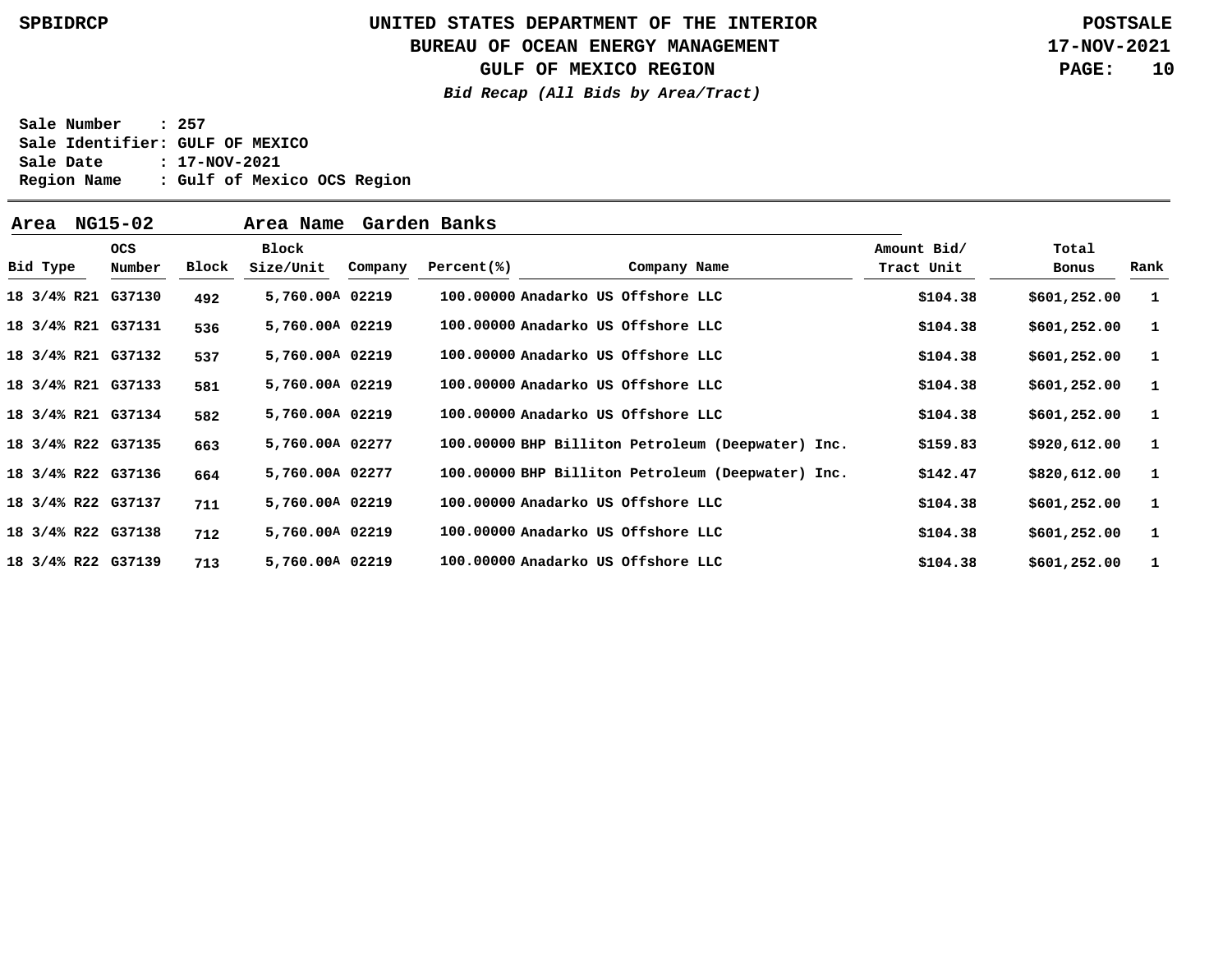### **BUREAU OF OCEAN ENERGY MANAGEMENT**

**GULF OF MEXICO REGION**

**Bid Recap (All Bids by Area/Tract)**

**17-NOV-2021 PAGE: 11**

| NG15-04<br>Alaminos Canyon<br>Area Name<br>Area |  |                    |       |                    |         |             |                                    |              |                           |                 |              |
|-------------------------------------------------|--|--------------------|-------|--------------------|---------|-------------|------------------------------------|--------------|---------------------------|-----------------|--------------|
| Bid Type                                        |  | ocs<br>Number      | Block | Block<br>Size/Unit | Company | Percent(% ) |                                    | Company Name | Amount Bid/<br>Tract Unit | Total<br>Bonus  | Rank         |
|                                                 |  | 18 3/4% R22 G37140 | 214   | 5,760.00A 02219    |         |             | 100.00000 Anadarko US Offshore LLC |              | \$104.38                  | \$601, 252.00   | - 1          |
|                                                 |  | 18 3/4% R22 G37141 | 215   | 5,760.00A 02219    |         |             | 100.00000 Anadarko US Offshore LLC |              | \$104.38                  | \$601,252.00    | $\mathbf{1}$ |
|                                                 |  | 18 3/4% R22 G37142 | 216   | 5,760.00A 02219    |         |             | 100.00000 Anadarko US Offshore LLC |              | \$208.55                  | \$1,201,252.00  | $\mathbf{1}$ |
|                                                 |  | 18 3/4% R22 G37143 | 258   | 5,760.00A 02219    |         |             | 100.00000 Anadarko US Offshore LLC |              | \$607.86                  | \$3,501,252.00  | $\mathbf{1}$ |
|                                                 |  | 18 3/4% R22 G37144 | 259   | 5,760.00A 02219    |         |             | 100.00000 Anadarko US Offshore LLC |              | \$1,736.33                | \$10,001,252.00 |              |
|                                                 |  | 18 3/4% R22 G37145 | 260   | 5,760.00A 02219    |         |             | 100.00000 Anadarko US Offshore LLC |              | \$104.38                  | \$601, 252.00   |              |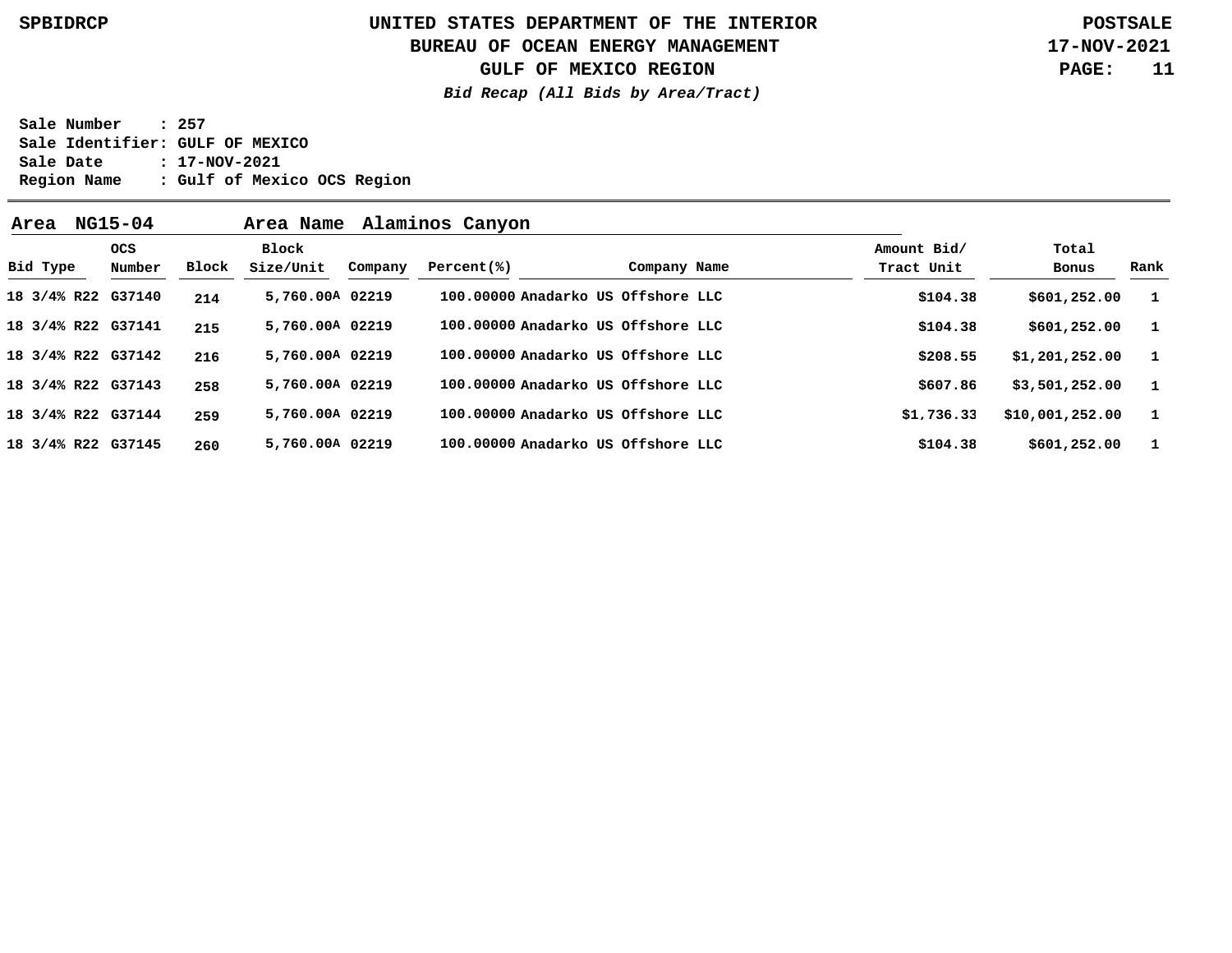### **BUREAU OF OCEAN ENERGY MANAGEMENT**

**GULF OF MEXICO REGION**

**Bid Recap (All Bids by Area/Tract)**

**17-NOV-2021 PAGE: 12**

| LA2<br>Area         |               |       | Area Name          |         | East Cameron Area |                                |                           |                |      |
|---------------------|---------------|-------|--------------------|---------|-------------------|--------------------------------|---------------------------|----------------|------|
| Bid Type            | ocs<br>Number | Block | Block<br>Size/Unit | Company | Percent(%)        | Company Name                   | Amount Bid/<br>Tract Unit | Total<br>Bonus | Rank |
| 12 1/2% RS22 G37146 |               | 214   | 5,000.00A 03615    |         |                   | 100.00000 DG Exploration, Inc. | \$25.02                   | \$125,100.00   |      |
| 12 1/2% RS22 G37147 |               | 215   | 5,000.00A 03615    |         |                   | 100.00000 DG Exploration, Inc. | \$25.02                   | \$125,100.00   |      |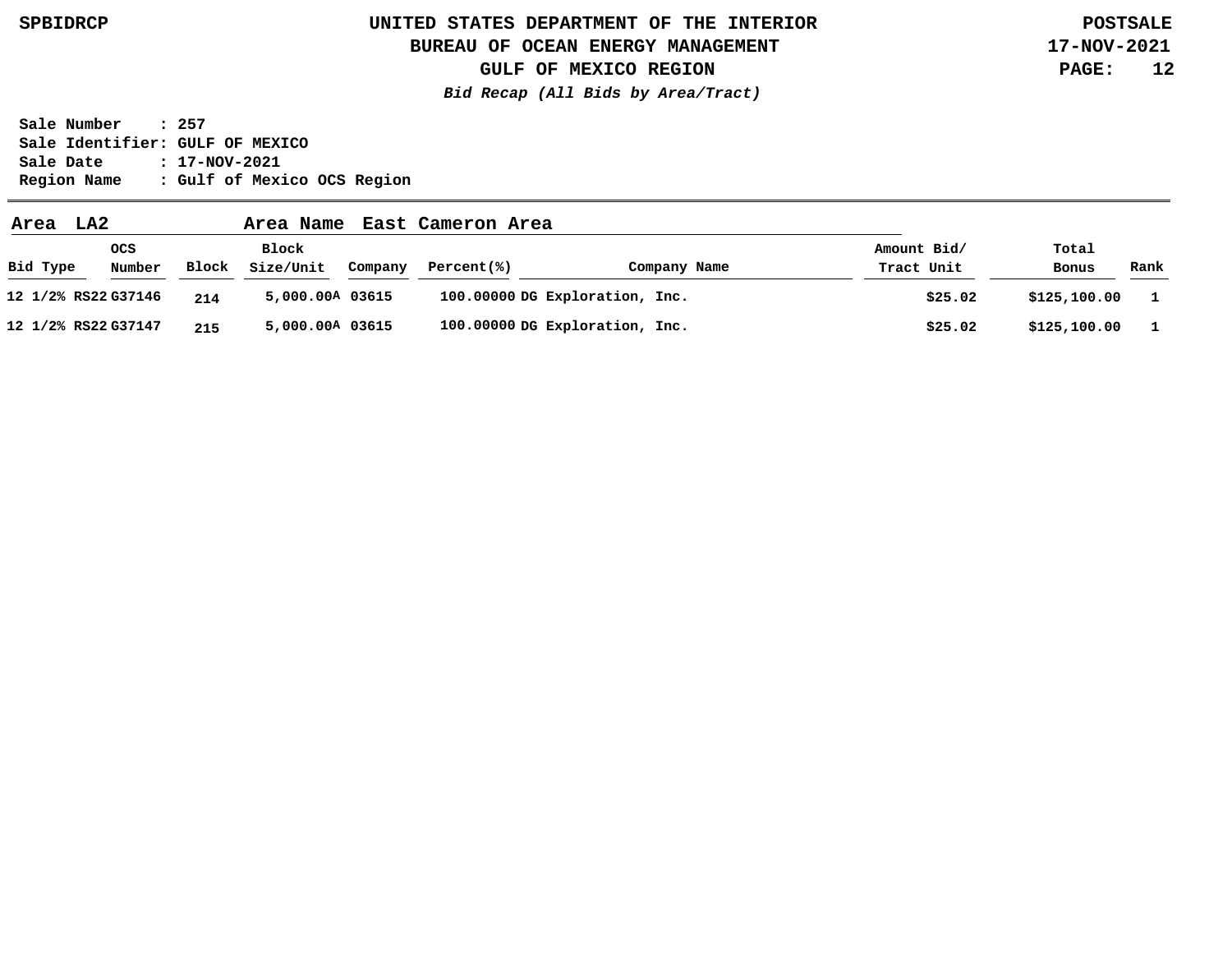### **BUREAU OF OCEAN ENERGY MANAGEMENT**

**17-NOV-2021 PAGE: 13**

**GULF OF MEXICO REGION Bid Recap (All Bids by Area/Tract)**

| Area     | LA2A                |       | Area Name          |         |            | East Cameron Area, South Addition |                           |                |      |
|----------|---------------------|-------|--------------------|---------|------------|-----------------------------------|---------------------------|----------------|------|
| Bid Type | ocs<br>Number       | Block | Block<br>Size/Unit | Company | Percent(%) | Company Name                      | Amount Bid/<br>Tract Unit | Total<br>Bonus | Rank |
|          | 12 1/2% RS22 G37148 | 271   | 3,660.25A 03615    |         |            | 100.00000 DG Exploration, Inc.    | \$25.04                   | \$91,650.00    |      |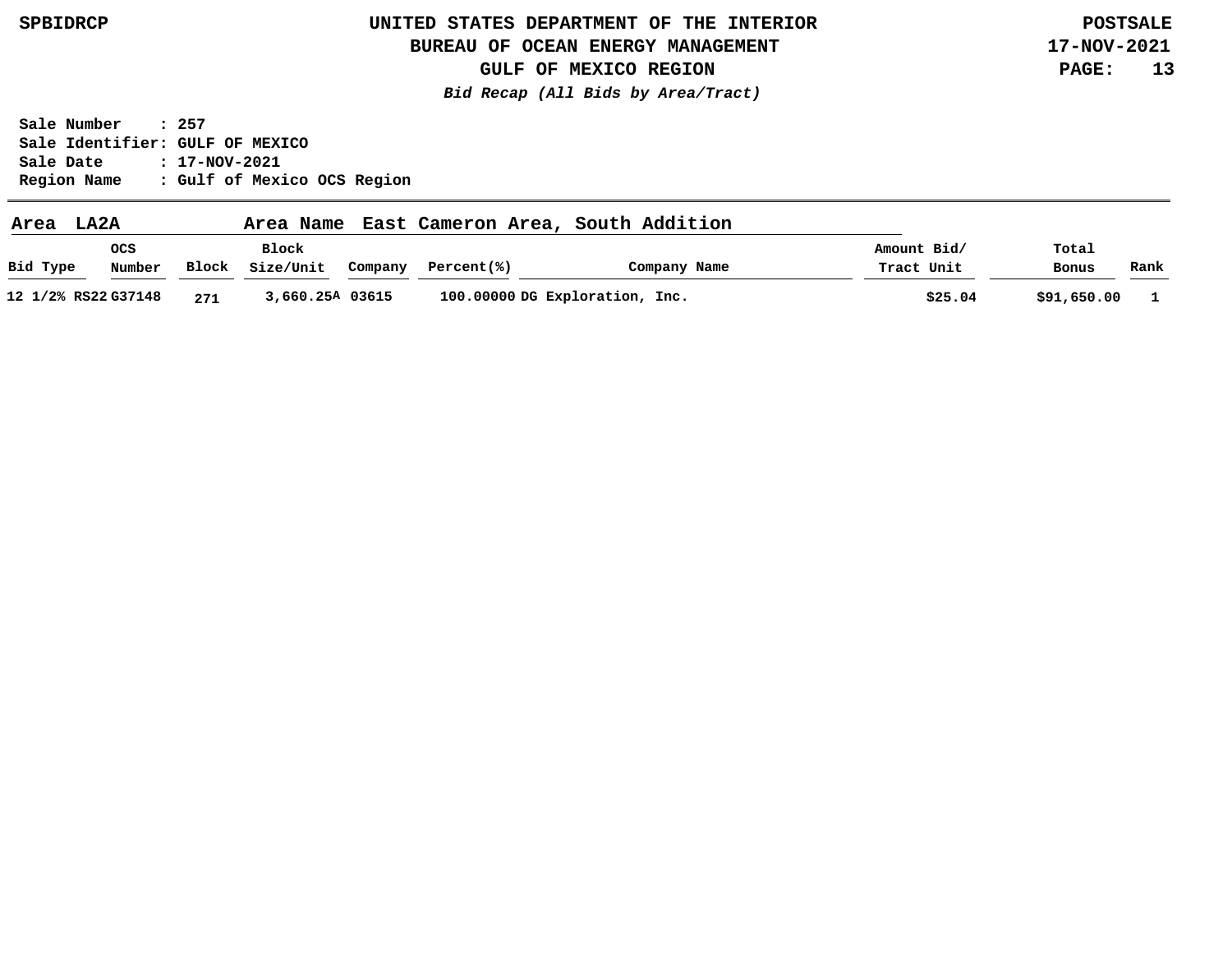### **BUREAU OF OCEAN ENERGY MANAGEMENT**

**GULF OF MEXICO REGION**

**Bid Recap (All Bids by Area/Tract)**

**17-NOV-2021 PAGE: 14**

| Area LA3B                 |       | Area Name          |         |             | Vermilion Area, South Addition   |                           |                |              |
|---------------------------|-------|--------------------|---------|-------------|----------------------------------|---------------------------|----------------|--------------|
| ocs<br>Bid Type<br>Number | Block | Block<br>Size/Unit | Company | Percent(% ) | Company Name                     | Amount Bid/<br>Tract Unit | Total<br>Bonus | Rank         |
| 12 1/2% RS22 G37149       | 262   | 5,485.36A 03615    |         |             | 100.00000 DG Exploration, Inc.   | \$25.04                   | \$137,350.00   | -1           |
| 12 1/2% RS22 G37150       | 263   | 5,000.00A 03615    |         |             | 100.00000 DG Exploration, Inc.   | \$25.02                   | \$125,100.00   | - 1          |
| 12 1/2% RS22 G37151       | 281   | 5,541.47A 03615    |         |             | 100.00000 DG Exploration, Inc.   | \$25.03                   | \$138,700.00   | -1           |
| 12 1/2% RS22 G37152       | 338   | 5,000.00A 02790    |         |             | 100.00000 Focus Exploration, LLC | \$25.67                   | \$128,338.00   | $\mathbf{1}$ |
| 12 1/2% RS22 G37153       | 405   | 5,000.00A 03583    |         |             | 100.00000 Juneau Oil & Gas, LLC  | \$26.36                   | \$131,777.00   | - 1          |
| 12 1/2% RS22 G37154       | 406   | 5,000.00A 03583    |         |             | 100.00000 Juneau Oil & Gas, LLC  | \$26.36                   | \$131,777.00   | - 1          |
| 12 1/2% RS22 G37155       | 407   | 5,000.00A 03583    |         |             | 100.00000 Juneau Oil & Gas, LLC  | \$25.16                   | \$125,777.00   | $\mathbf{1}$ |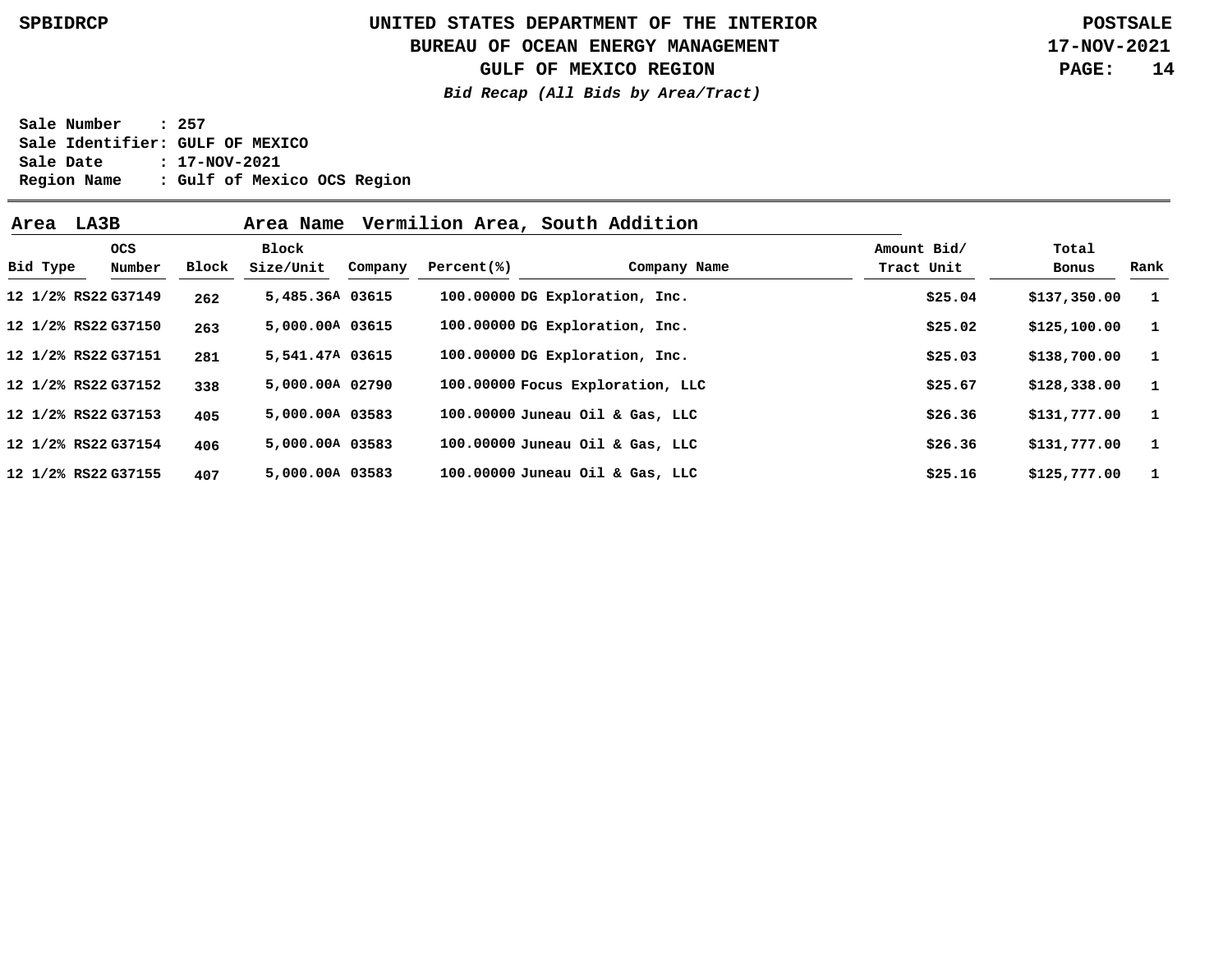### **BUREAU OF OCEAN ENERGY MANAGEMENT**

**GULF OF MEXICO REGION**

**Bid Recap (All Bids by Area/Tract)**

**17-NOV-2021 PAGE: 15**

| Area     | LA3A                 |       | Area Name          |         | South Marsh Island Area     |                                |                           |                |              |
|----------|----------------------|-------|--------------------|---------|-----------------------------|--------------------------------|---------------------------|----------------|--------------|
| Bid Type | <b>OCS</b><br>Number | Block | Block<br>Size/Unit | Company | Percent(% )                 | Company Name                   | Amount Bid/<br>Tract Unit | Total<br>Bonus | Rank         |
|          | 12 1/2% RS22 G37156  | 47    | 5,000.00A 03615    |         |                             | 100.00000 DG Exploration, Inc. | \$25.30                   | \$126,500.00   | $\mathbf{1}$ |
|          | 12 1/2% RS22 G37157  | 51    | 5,000.00A 03615    |         |                             | 100.00000 DG Exploration, Inc. | \$25.02                   | \$125,100.00   |              |
|          | 12 1/2% RS22 G37158  | 61    | 5,000.00A 02961    |         | 100.00000 Byron Energy Inc. |                                | \$26.05                   | \$130,260.00   | $\mathbf{1}$ |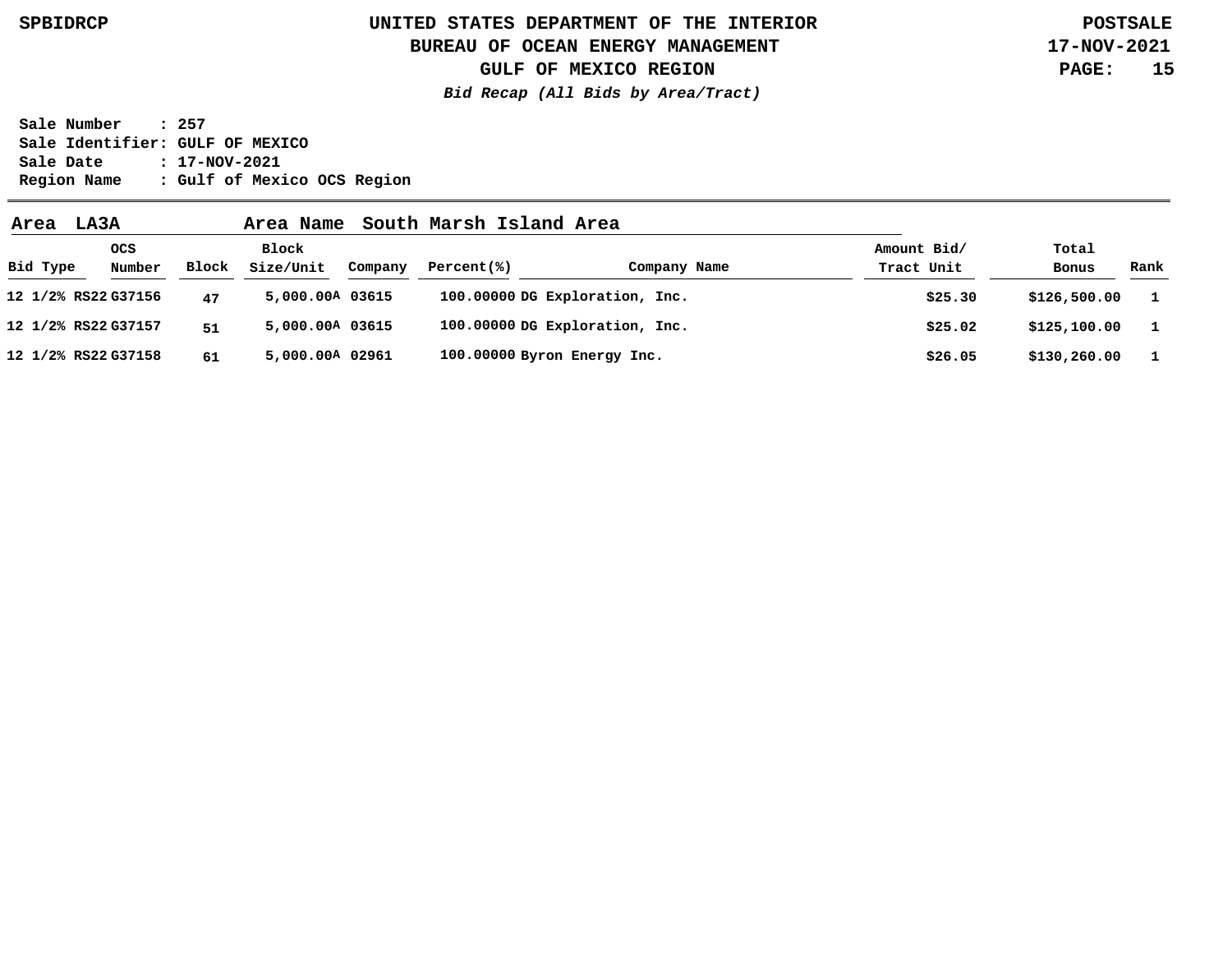### **BUREAU OF OCEAN ENERGY MANAGEMENT**

**GULF OF MEXICO REGION**

**Bid Recap (All Bids by Area/Tract)**

**17-NOV-2021 PAGE: 16**

| Area     | LA3C                |       | Area Name          |         |             | South Marsh Island Area, South Addition |                           |                |              |
|----------|---------------------|-------|--------------------|---------|-------------|-----------------------------------------|---------------------------|----------------|--------------|
| Bid Type | ocs<br>Number       | Block | Block<br>Size/Unit | Company | Percent(% ) | Company Name                            | Amount Bid/<br>Tract Unit | Total<br>Bonus | Rank         |
|          | 12 1/2% RS22 G37159 | 76    | 5,000.00A 03615    |         |             | 100.00000 DG Exploration, Inc.          | \$25.02                   | \$125,100.00   | $\mathbf{1}$ |
|          | 12 1/2% RS22 G37160 | 77    | 5,000.00A 03615    |         |             | 100.00000 DG Exploration, Inc.          | \$27.00                   | \$135,000.00   | - 1          |
|          | 12 1/2% RS22 G37161 | 160   | 5,000.00A 03615    |         |             | 100.00000 DG Exploration, Inc.          | \$25.02                   | \$125,100.00   | $\mathbf{1}$ |
|          | 12 1/2% RS22 G37162 | 172   | 5,000.00A 03615    |         |             | 100.00000 DG Exploration, Inc.          | \$25.02                   | \$125,100.00   | $\mathbf{1}$ |
|          | 12 1/2% RS22 G37163 | 177   | 5,000.00A 03615    |         |             | 100.00000 DG Exploration, Inc.          | \$25.02                   | \$125,100.00   | 1            |
|          | 12 1/2% RS22 G37164 | 188   | 5,000.00A 03615    |         |             | 100.00000 DG Exploration, Inc.          | \$25.02                   | \$125,100.00   | - 1          |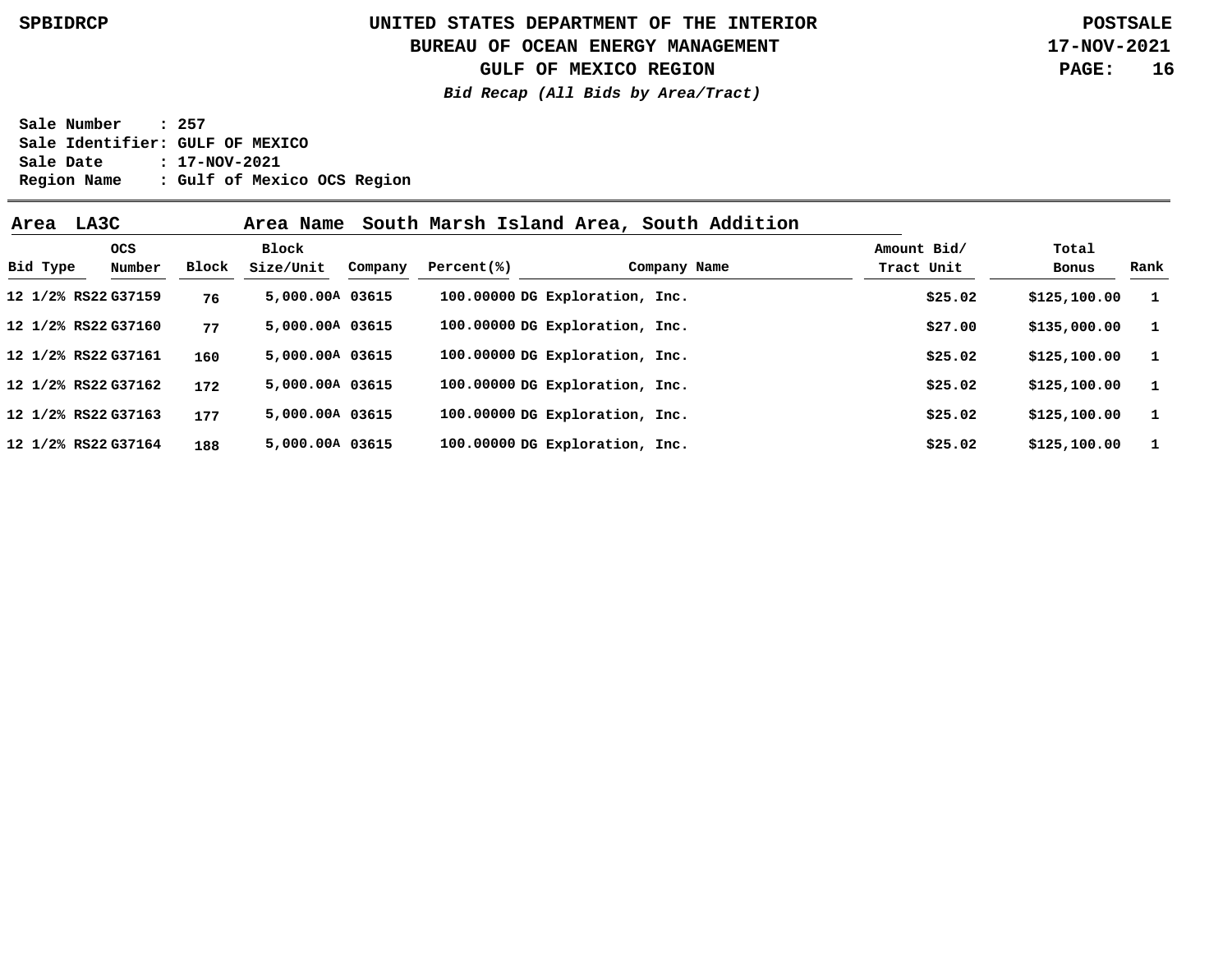### **BUREAU OF OCEAN ENERGY MANAGEMENT**

**GULF OF MEXICO REGION**

**Bid Recap (All Bids by Area/Tract)**

**17-NOV-2021 PAGE: 17**

| Area                | LA4                  |       | Area Name          |         | Eugene Island Area |                             |                           |                |      |
|---------------------|----------------------|-------|--------------------|---------|--------------------|-----------------------------|---------------------------|----------------|------|
| Bid Type            | <b>OCS</b><br>Number | Block | Block<br>Size/Unit | Company | Percent(% )        | Company Name                | Amount Bid/<br>Tract Unit | Total<br>Bonus | Rank |
| 12 1/2% RS22 G37165 |                      | 167   | 5,000.00A 02417    |         |                    | 100.00000 Arena Energy, LLC | \$28.42                   | \$142,123.00   |      |
| 12 1/2% RS22 G37166 |                      | 189   | 5,000.00A 02417    |         |                    | 100.00000 Arena Energy, LLC | \$28.42                   | \$142,123.00   |      |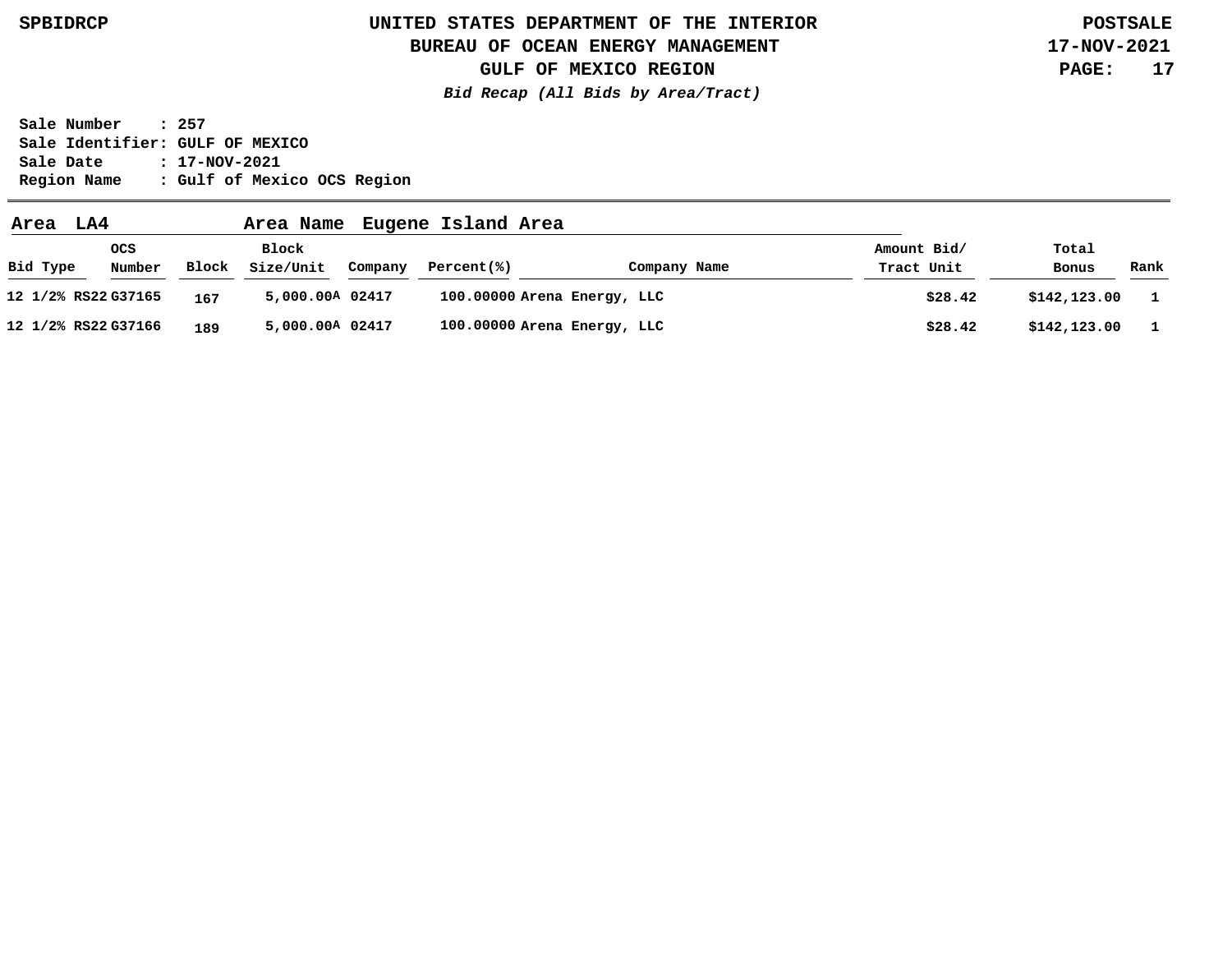### **BUREAU OF OCEAN ENERGY MANAGEMENT**

**17-NOV-2021 PAGE: 18**

**GULF OF MEXICO REGION**

**Bid Recap (All Bids by Area/Tract)**

| Area LA4A |                      |               | Area Name                 |         |            |                                    | Eugene Island Area, South Addition |                           |                |              |
|-----------|----------------------|---------------|---------------------------|---------|------------|------------------------------------|------------------------------------|---------------------------|----------------|--------------|
| Bid Type  | <b>OCS</b><br>Number | Block         | <b>Block</b><br>Size/Unit | Company | Percent(%) |                                    | Company Name                       | Amount Bid/<br>Tract Unit | Total<br>Bonus | Rank         |
|           | 12 1/2% RS22 G37167  | 295           | 5,000.00A 03583           |         |            | 100.00000 Juneau Oil & Gas, LLC    |                                    | \$27.16                   | \$135,777.00   | 1            |
|           | 12 1/2% RS22 G37168  | 305           | 5,000.00A 03475           |         |            | 100.00000 Blackcomb Energy, LLC    |                                    | \$30.00                   | \$150,000.00   | 1            |
|           | 12 1/2% RS22 G37169  | 315           | 2,500.00A 02417           |         |            | 100.00000 Arena Energy, LLC        |                                    | \$364.05                  | \$910,123.00   | $\mathbf 1$  |
|           | 12 1/2% RS22 G37170  | 329           | 5,000.00A 02417           |         |            | 100.00000 Arena Energy, LLC        |                                    | \$240.82                  | \$1,204,123.00 | 1            |
|           |                      |               |                           | 03672   |            | 50.00000 QuarterNorth Energy LLC   |                                    | \$27.00                   | \$135,000.00   | $\mathbf{2}$ |
|           |                      |               |                           | 02451   |            | 50.00000 GOM Shelf LLC             |                                    |                           |                |              |
|           |                      | ***G37170 *** | TRACT TOTALS              |         |            | TOTAL BIDS                         | 2                                  | TOTAL AMOUNT EXPOSED      | \$1,339,123.00 |              |
|           | 12 1/2% RS22 G37171  | 337           | 5,000.00A 02417           |         |            | 100.00000 Arena Energy, LLC        |                                    | \$68.42                   | \$342,123.00   | $\mathbf{1}$ |
|           | 12 1/2% RS22 G37172  | 342           | 5,000.00A 03583           |         |            | 100.00000 Juneau Oil & Gas, LLC    |                                    | \$30.16                   | \$150,777.00   | 1            |
|           |                      |               |                           | 02417   |            | 100.00000 Arena Energy, LLC        |                                    | \$28.42                   | \$142,123.00   | $\mathbf{2}$ |
|           |                      | ***G37172 *** | TRACT TOTALS              |         |            | <b>TOTAL BIDS</b>                  | 2                                  | TOTAL AMOUNT EXPOSED      | \$292,900.00   |              |
|           | 12 1/2% RS22 G37173  | 349           | 5,000.00A 02417           |         |            | 100.00000 Arena Energy, LLC        |                                    | \$28.42                   | \$142,123.00   | 1            |
|           | 12 1/2% RS22 G37174  | 352           | 5,000.00A 02417           |         |            | 100.00000 Arena Energy, LLC        |                                    | \$28.42                   | \$142,123.00   | 1            |
|           | 12 1/2% RS22 G37175  | 353           | 5,000.00A 02417           |         |            | 100.00000 Arena Energy, LLC        |                                    | \$28.42                   | \$142,123.00   | 1            |
|           |                      |               |                           | 03152   |            | 100.00000 Cox Oil Offshore, L.L.C. |                                    | \$25.00                   | \$125,000.00   | $\mathbf{2}$ |
|           |                      | ***G37175 *** | TRACT TOTALS              |         |            | TOTAL BIDS                         | $\mathbf{2}$                       | TOTAL AMOUNT EXPOSED      | \$267,123.00   |              |
|           | 12 1/2% RS22 G37176  | 354           | 5,000.00A 02417           |         |            | 100.00000 Arena Energy, LLC        |                                    | \$68.42                   | \$342,123.00   | 1            |
|           |                      |               |                           | 03583   |            | 100.00000 Juneau Oil & Gas, LLC    |                                    | \$26.16                   | \$130,777.00   | $\mathbf{2}$ |
|           |                      | ***G37176 *** | TRACT TOTALS              |         |            | TOTAL BIDS                         | 2                                  | TOTAL AMOUNT EXPOSED      | \$472,900.00   |              |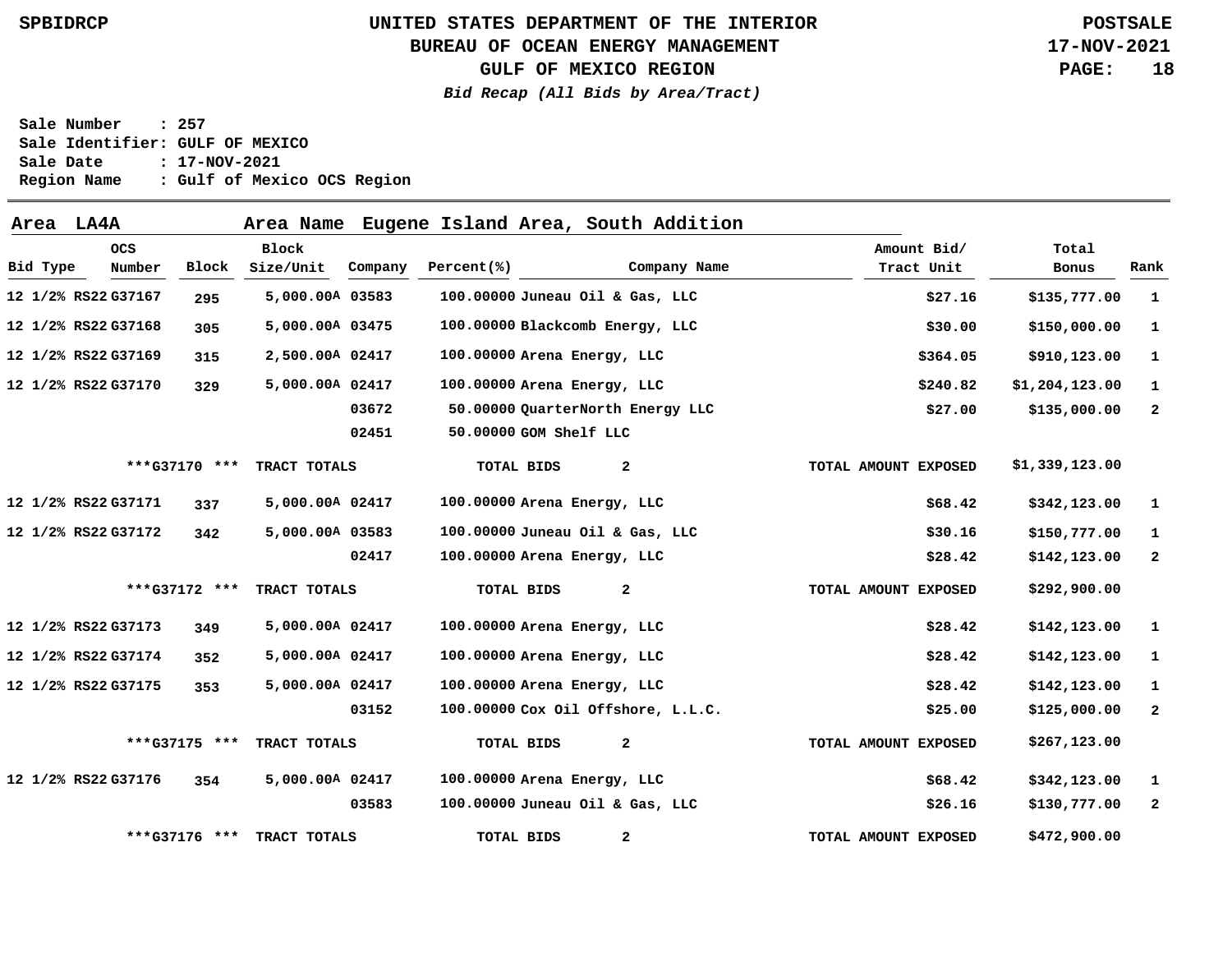### **BUREAU OF OCEAN ENERGY MANAGEMENT**

**GULF OF MEXICO REGION**

**Bid Recap (All Bids by Area/Tract)**

**17-NOV-2021 PAGE: 19**

| Area                | LA4A          |       | Area Name          |         |             | Eugene Island Area, South Addition |                           |                |      |
|---------------------|---------------|-------|--------------------|---------|-------------|------------------------------------|---------------------------|----------------|------|
| Bid Type            | ocs<br>Number | Block | Block<br>Size/Unit | Company | Percent(% ) | Company Name                       | Amount Bid/<br>Tract Unit | Total<br>Bonus | Rank |
| 12 1/2% RS22 G37177 |               | 385   | 5,000.00A 01284    |         |             | 100.00000 W & T Offshore, Inc.     | \$26.00                   | \$130,000.00   |      |
| 12 1/2% RS22 G37178 |               | 394   | 5,000.03A 02790    |         |             | 100.00000 Focus Exploration, LLC   | \$25.68                   | \$128,394.00   |      |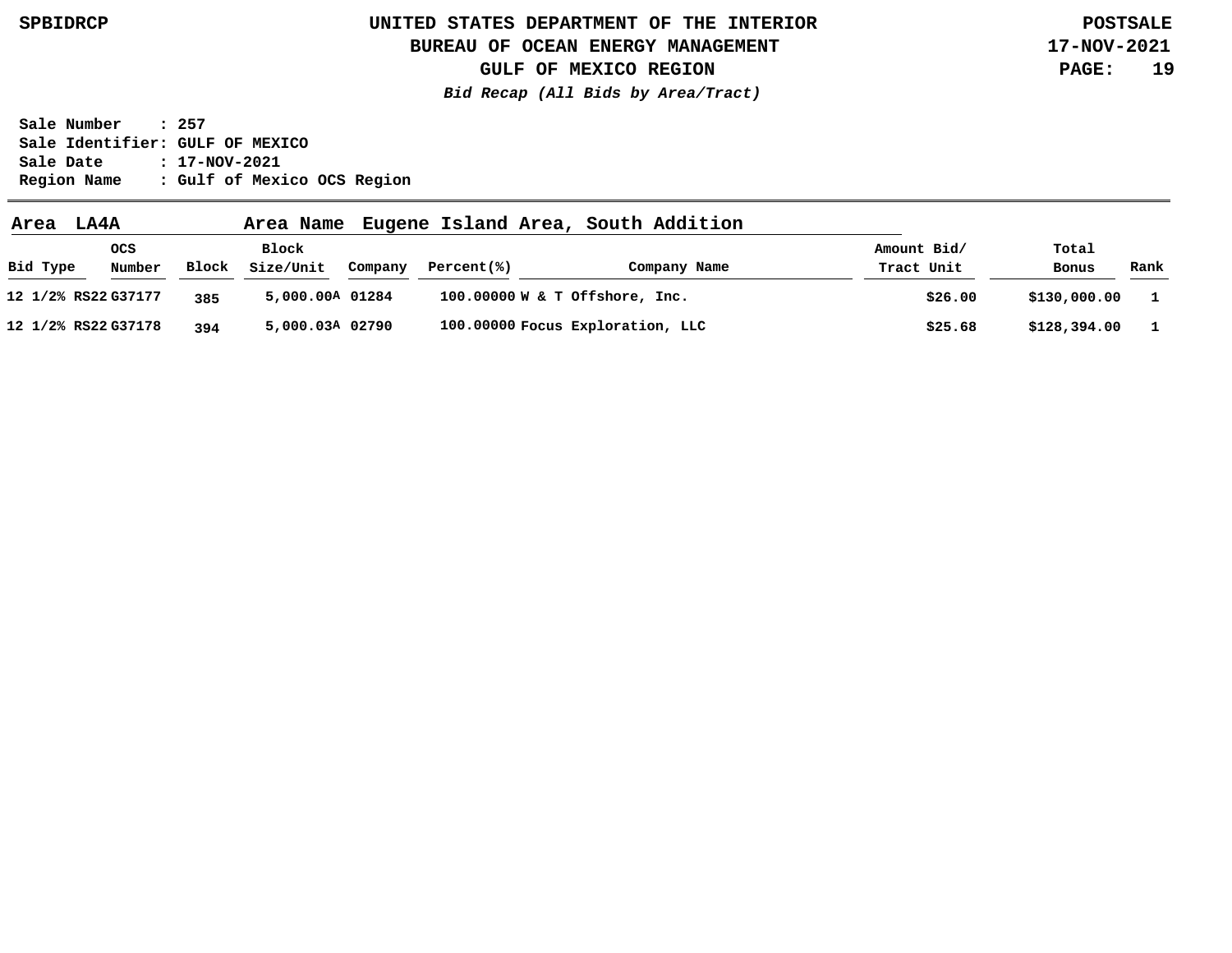### **UNITED STATES DEPARTMENT OF THE INTERIOR SPBIDRCP POSTSALE BUREAU OF OCEAN ENERGY MANAGEMENT**

**17-NOV-2021 PAGE: 20**

**GULF OF MEXICO REGION**

**Bid Recap (All Bids by Area/Tract)**

| Area     | LA5                 |       | Area Name          |         | Ship Shoal Area |                                           |                           |                |              |
|----------|---------------------|-------|--------------------|---------|-----------------|-------------------------------------------|---------------------------|----------------|--------------|
| Bid Type | OCS<br>Number       | Block | Block<br>Size/Unit | Company | Percent(% )     | Company Name                              | Amount Bid/<br>Tract Unit | Total<br>Bonus | Rank         |
|          | 12 1/2% RS22 G37179 | 26    | 4,776.36A 02790    |         |                 | 100.00000 Focus Exploration, LLC          | \$25.34                   | \$121,026.00   | $\mathbf{1}$ |
|          | 12 1/2% RS22 G37180 | 52    | 5,000.00A 02790    |         |                 | 100.00000 Focus Exploration, LLC          | \$25.61                   | \$128,052.00   | $\mathbf{1}$ |
|          | 12 1/2% RS22 G37181 | 120   | 2,500.00A 03517    |         |                 | 100.00000 F. F. Foster & Associates, Inc. | \$43.55                   | \$108,880.00   | $\mathbf{1}$ |
|          | 12 1/2% RS22 G37182 | 210   | 5,000.00A 02790    |         |                 | 100.00000 Focus Exploration, LLC          | \$25.64                   | \$128, 210.00  | $\mathbf{1}$ |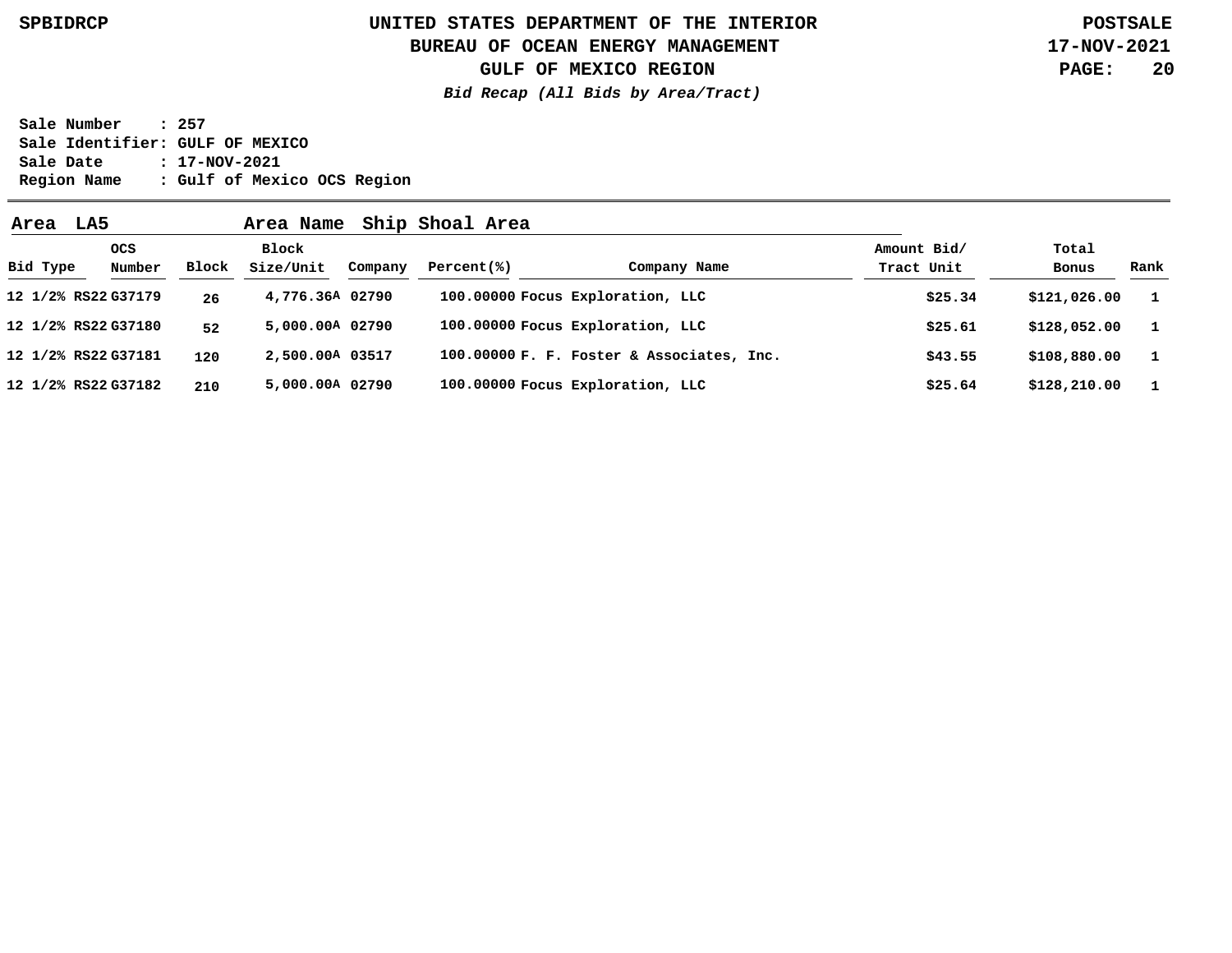### **BUREAU OF OCEAN ENERGY MANAGEMENT**

**17-NOV-2021 PAGE: 21**

**GULF OF MEXICO REGION Bid Recap (All Bids by Area/Tract)**

| Area     | LA5A                |              | Area Name                 |         | Ship Shoal Area, South Addition |              |                           |                |      |
|----------|---------------------|--------------|---------------------------|---------|---------------------------------|--------------|---------------------------|----------------|------|
| Bid Type | ocs<br>Number       | <b>Block</b> | <b>Block</b><br>Size/Unit | Company | Percent(%)                      | Company Name | Amount Bid/<br>Tract Unit | Total<br>Bonus | Rank |
|          | 12 1/2% RS22 G37183 | 360          | 5,000.00A 01284           |         | 100.00000 W & T Offshore, Inc.  |              | \$33.00                   | \$165,000.00   |      |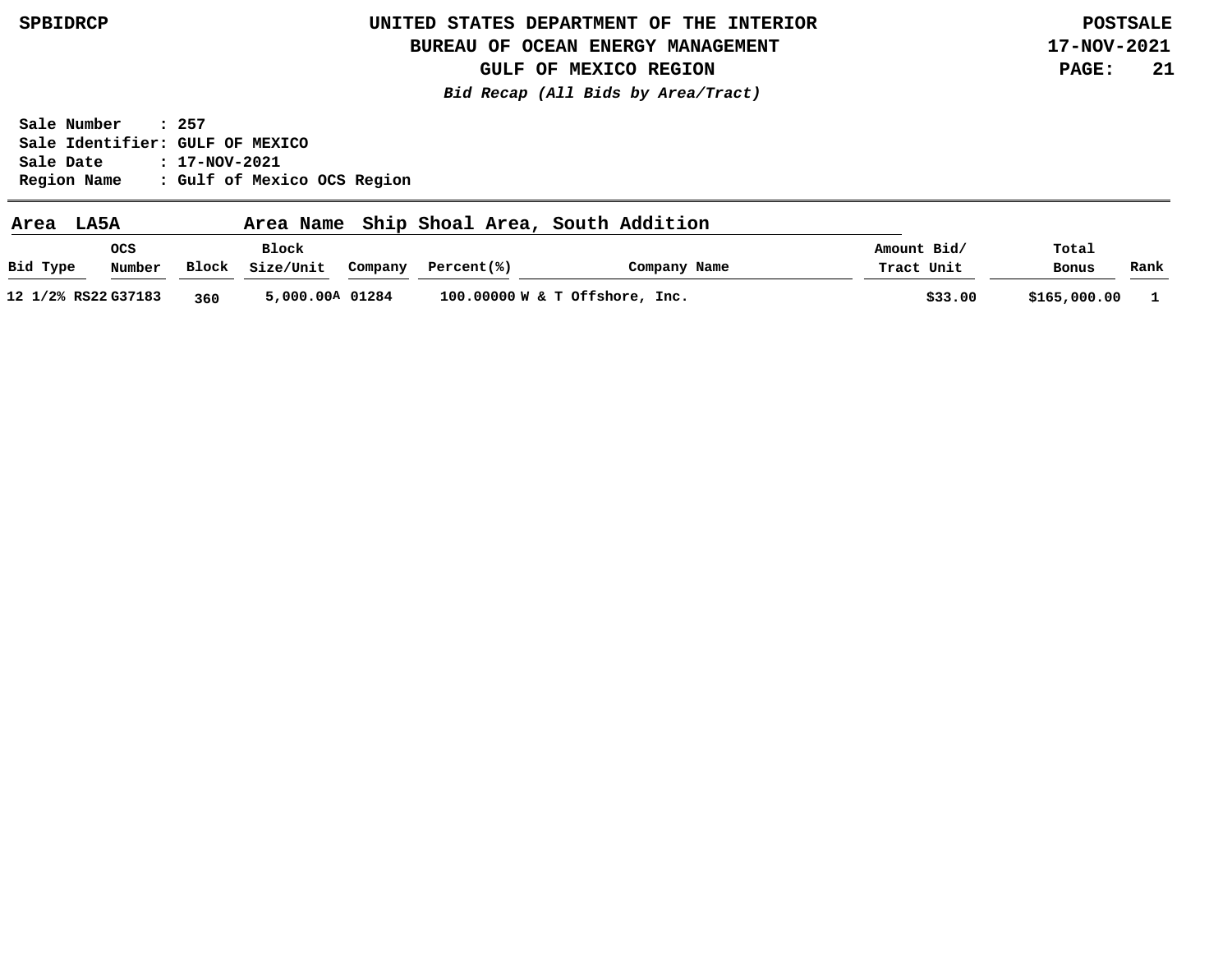### **BUREAU OF OCEAN ENERGY MANAGEMENT**

**GULF OF MEXICO REGION**

**Bid Recap (All Bids by Area/Tract)**

**17-NOV-2021 PAGE: 22**

| LA6<br>Area         |                      |              | Area Name          |         | South Timbalier Area |                                        |                           |                |      |
|---------------------|----------------------|--------------|--------------------|---------|----------------------|----------------------------------------|---------------------------|----------------|------|
| Bid Type            | <b>OCS</b><br>Number | <b>Block</b> | Block<br>Size/Unit | Company | Percent(%)           | Company Name                           | Amount Bid/<br>Tract Unit | Total<br>Bonus | Rank |
| 12 1/2% RS22 G37184 |                      | 48           | 5,000.00A 03502    |         |                      | 100.00000 Otto Energy (Gulf Two) LLC   | \$25.00                   | \$125,000.00   |      |
| 12 1/2% RS22 G37185 |                      | 133          | 5,000.00A 00730    |         |                      | 100.00000 Walter Oil & Gas Corporation | \$25.83                   | \$129,129.00   |      |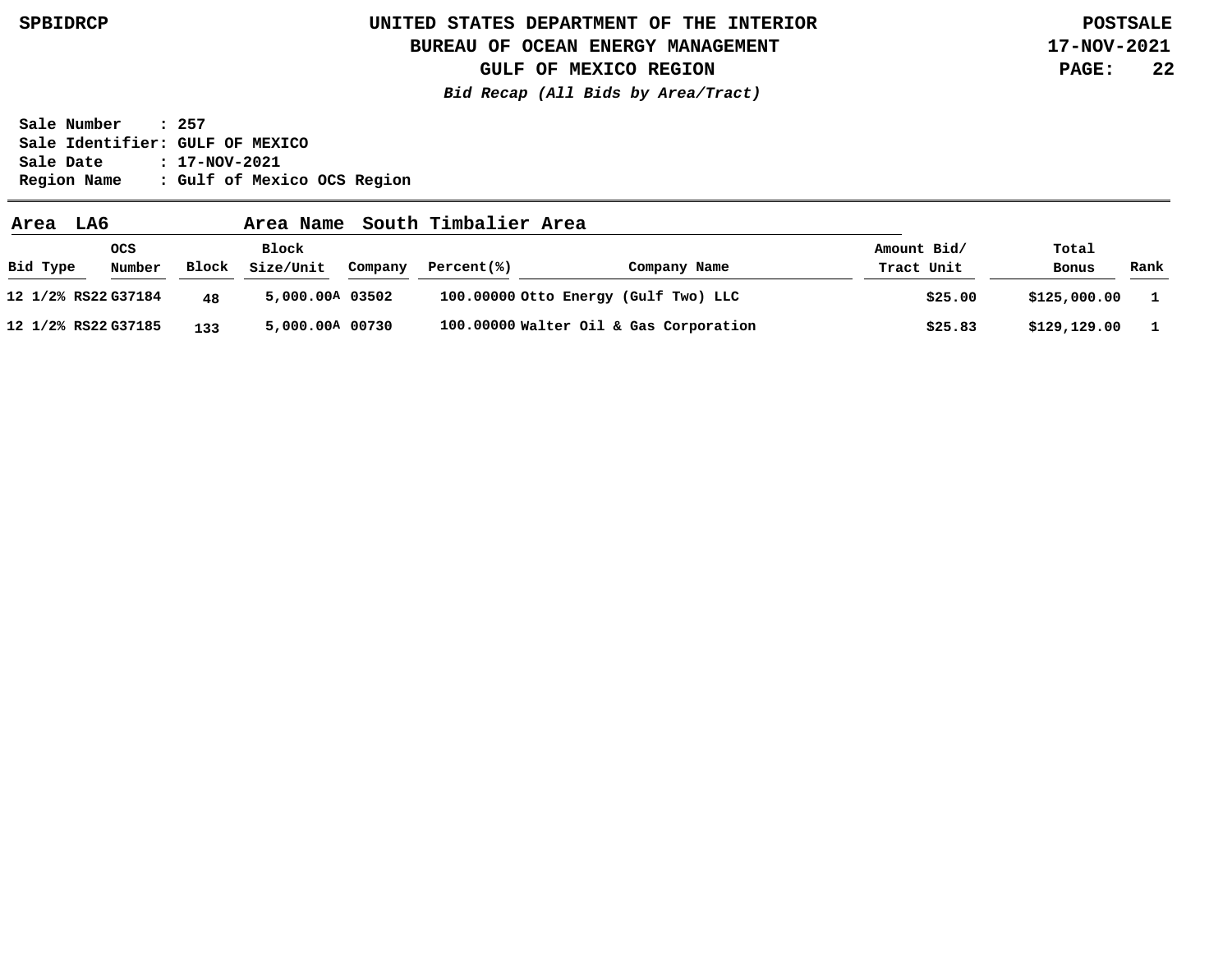### **BUREAU OF OCEAN ENERGY MANAGEMENT**

**GULF OF MEXICO REGION**

**Bid Recap (All Bids by Area/Tract)**

**17-NOV-2021 PAGE: 23**

| Area     | LA6B                |       | Area Name          |         | South Pelto Area |                             |                           |                |      |
|----------|---------------------|-------|--------------------|---------|------------------|-----------------------------|---------------------------|----------------|------|
| Bid Type | ocs<br>Number       | Block | Block<br>Size/Unit | Company | Percent(%)       | Company Name                | Amount Bid/<br>Tract Unit | Total<br>Bonus | Rank |
|          | 12 1/2% RS22 G37186 | 10    | 5,000.00A 02417    |         |                  | 100.00000 Arena Energy, LLC | \$28.42                   | \$142,123.00   |      |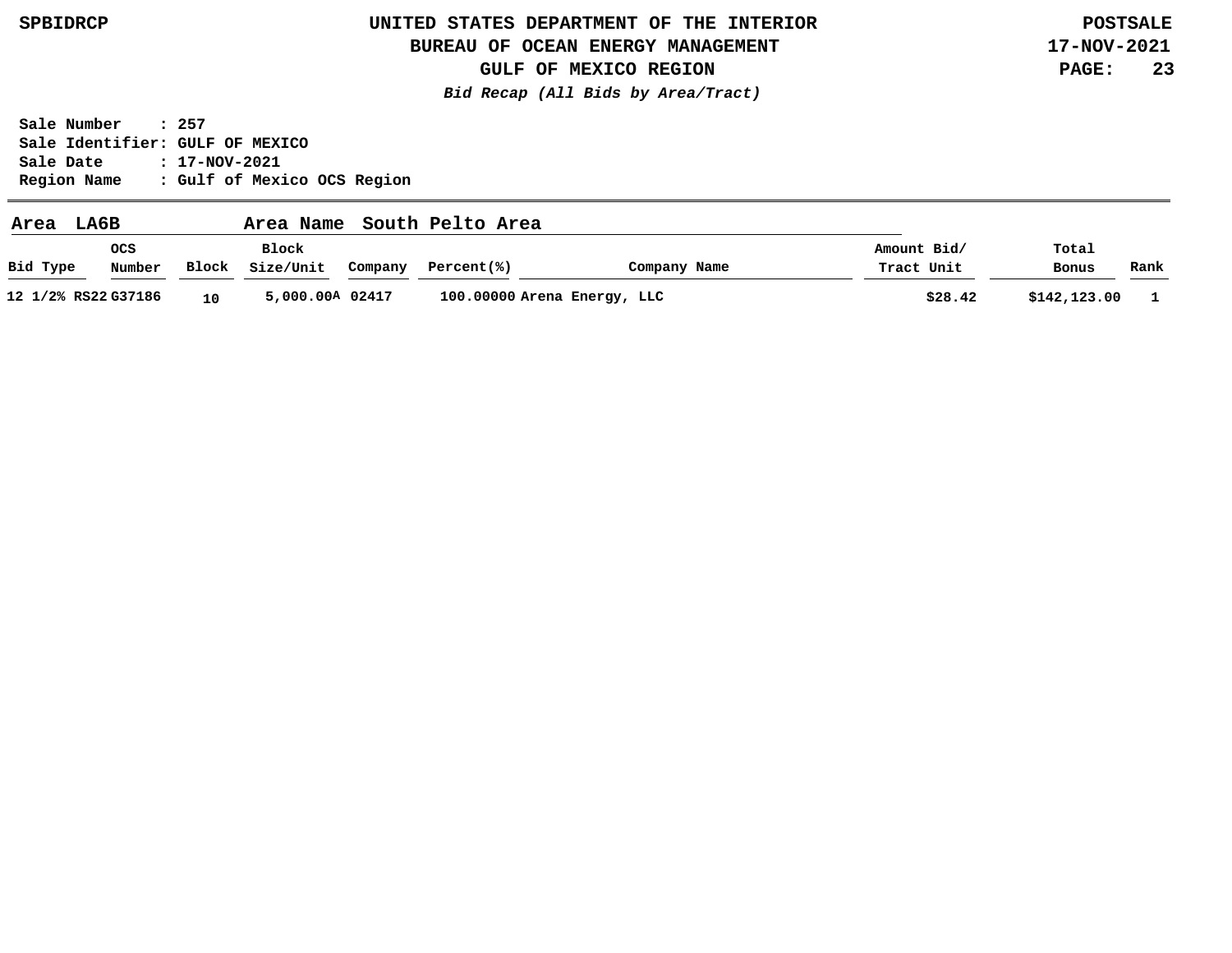### **BUREAU OF OCEAN ENERGY MANAGEMENT**

**GULF OF MEXICO REGION**

**Bid Recap (All Bids by Area/Tract)**

**17-NOV-2021 PAGE: 24**

| Area                | LA6C          |       | Area Name          |               | Bay Marchand Area      |              |                           |                |      |
|---------------------|---------------|-------|--------------------|---------------|------------------------|--------------|---------------------------|----------------|------|
| Bid Type            | ocs<br>Number | Block | Block<br>Size/Unit | Company       | Percent(% )            | Company Name | Amount Bid/<br>Tract Unit | Total<br>Bonus | Rank |
| 12 1/2% RS22 G37187 |               |       |                    | 244.83A 03481 | 100.00000 Cantium, LLC |              | \$25.02                   | \$6,125.00     |      |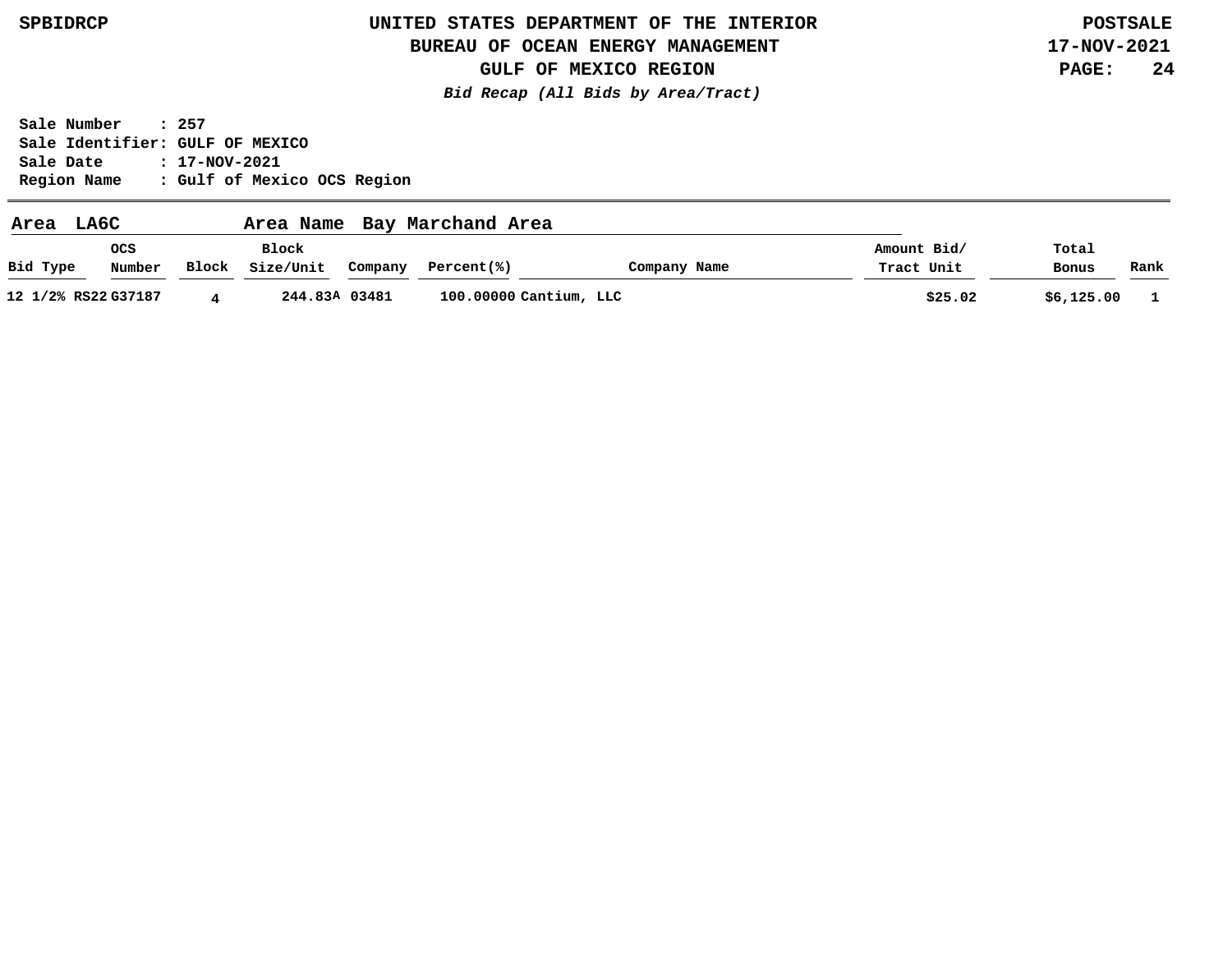### **BUREAU OF OCEAN ENERGY MANAGEMENT**

**17-NOV-2021 PAGE: 25**

**GULF OF MEXICO REGION Bid Recap (All Bids by Area/Tract)**

| Area     | LA6A                 |       | Area Name          |         | South Timbalier Area, | South Addition                   |                           |                |      |
|----------|----------------------|-------|--------------------|---------|-----------------------|----------------------------------|---------------------------|----------------|------|
| Bid Type | <b>OCS</b><br>Number | Block | Block<br>Size/Unit | Company | Percent(%)            | Company Name                     | Amount Bid/<br>Tract Unit | Total<br>Bonus | Rank |
|          | 12 1/2% RS22 G37188  | 306   | 5,000.00A 02790    |         |                       | 100.00000 Focus Exploration, LLC | \$25.66                   | \$128,306.00   |      |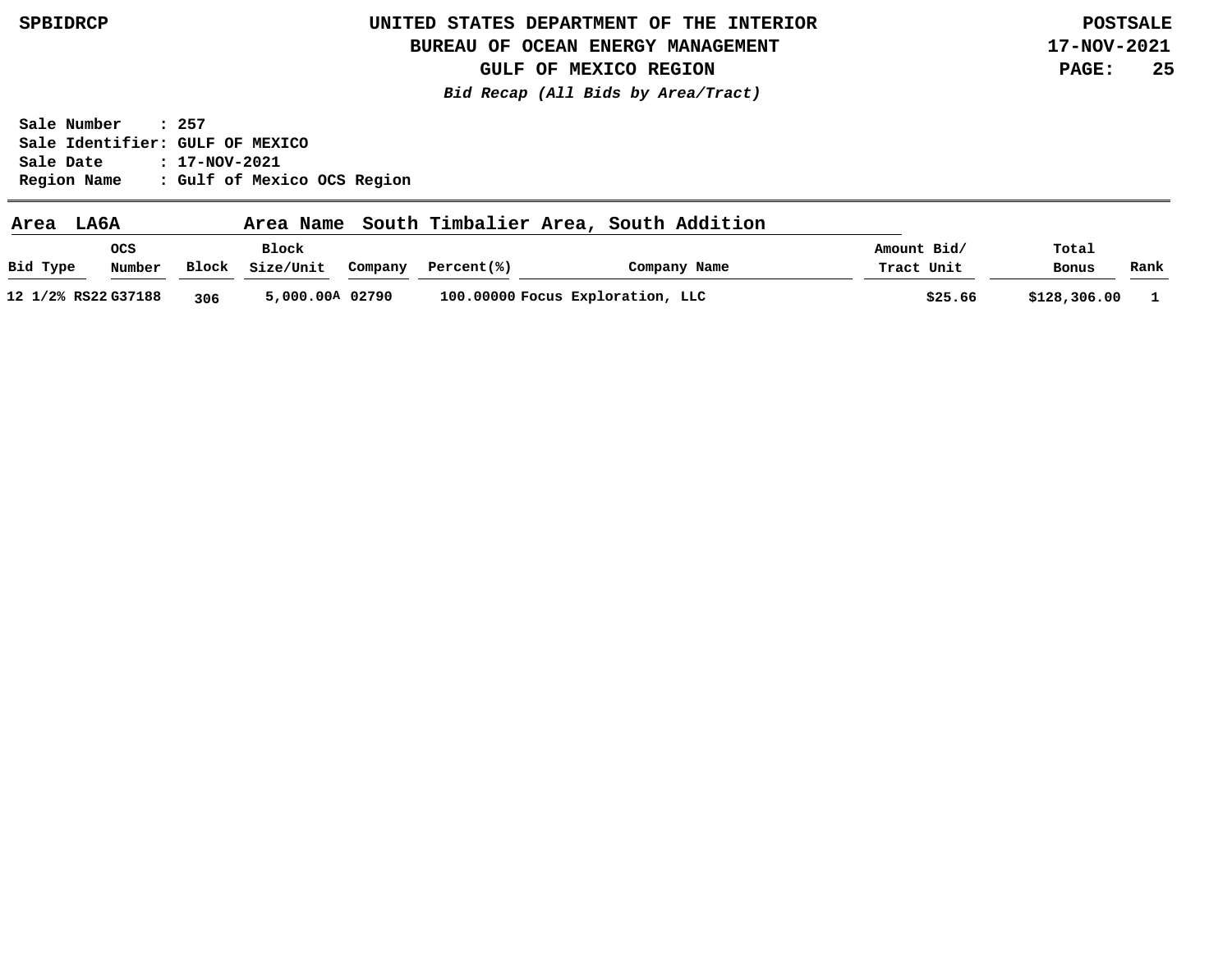### **BUREAU OF OCEAN ENERGY MANAGEMENT**

**17-NOV-2021 PAGE: 26**

**GULF OF MEXICO REGION Bid Recap (All Bids by Area/Tract)**

| Area     | LA8A                 |       | Area Name          |         |            | West Delta Area, South Addition |                           |                |      |
|----------|----------------------|-------|--------------------|---------|------------|---------------------------------|---------------------------|----------------|------|
| Bid Type | <b>OCS</b><br>Number | Block | Block<br>Size/Unit | Company | Percent(%) | Company Name                    | Amount Bid/<br>Tract Unit | Total<br>Bonus | Rank |
|          | 12 1/2% RS22 G37189  | 120   | 4,999.97A 02417    |         |            | 100.00000 Arena Energy, LLC     | \$28.42                   | \$142,123.00   |      |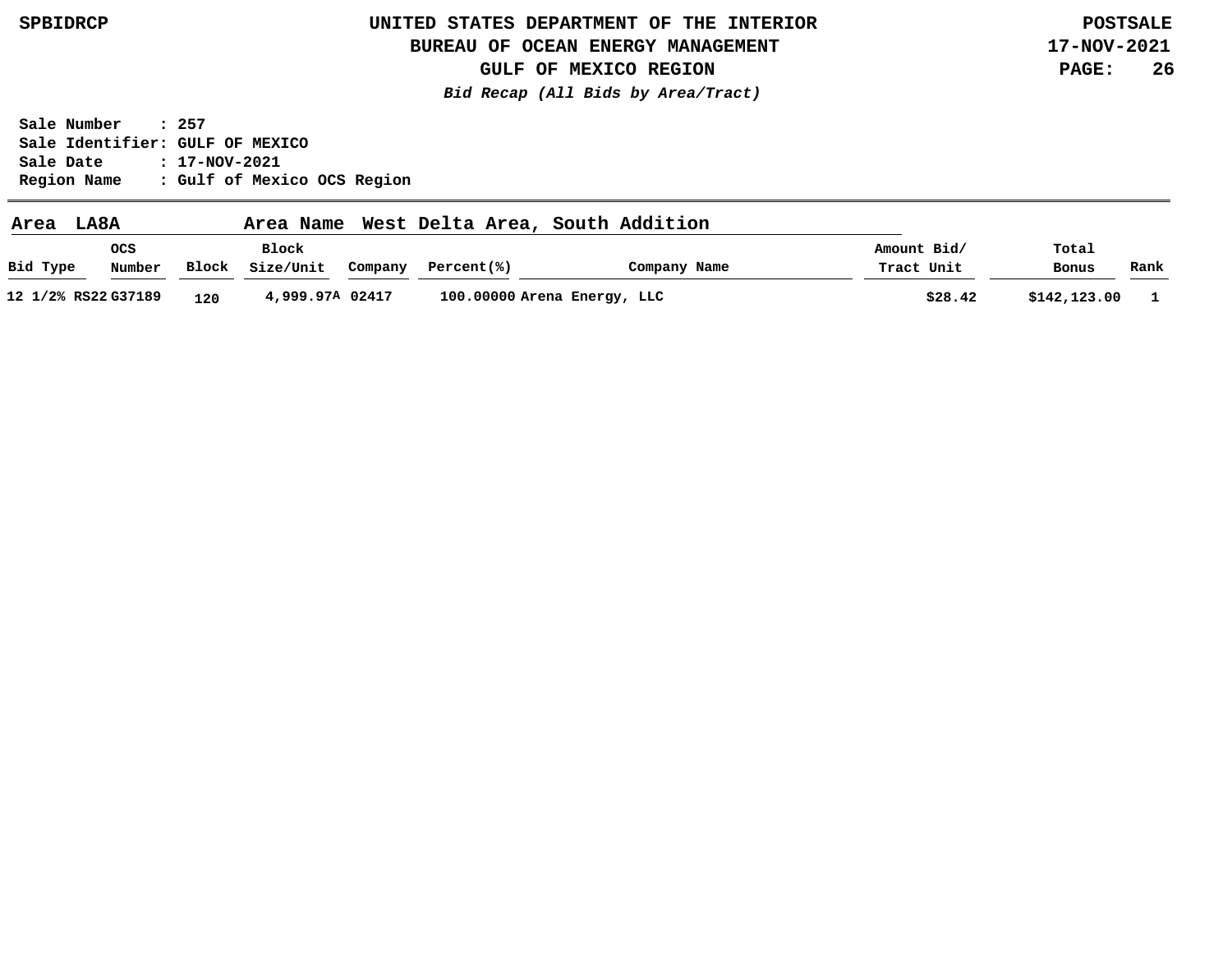### **BUREAU OF OCEAN ENERGY MANAGEMENT**

**17-NOV-2021 PAGE: 27**

**GULF OF MEXICO REGION Bid Recap (All Bids by Area/Tract)**

| Area                | LA10                 |       | Area Name          |         | Main Pass Area |                        |                           |                |      |
|---------------------|----------------------|-------|--------------------|---------|----------------|------------------------|---------------------------|----------------|------|
| Bid Type            | <b>OCS</b><br>Number | Block | Block<br>Size/Unit | Company | Percent(% )    | Company Name           | Amount Bid/<br>Tract Unit | Total<br>Bonus | Rank |
| 12 1/2% RS22 G37190 |                      | 127   | 2,497.28A 03481    |         |                | 100.00000 Cantium, LLC | \$25.01                   | \$62,450.00    |      |
| 12 1/2% RS22 G37191 |                      | 128   | 4,994.55A 03481    |         |                | 100.00000 Cantium, LLC | \$25.00                   | \$124,875.00   |      |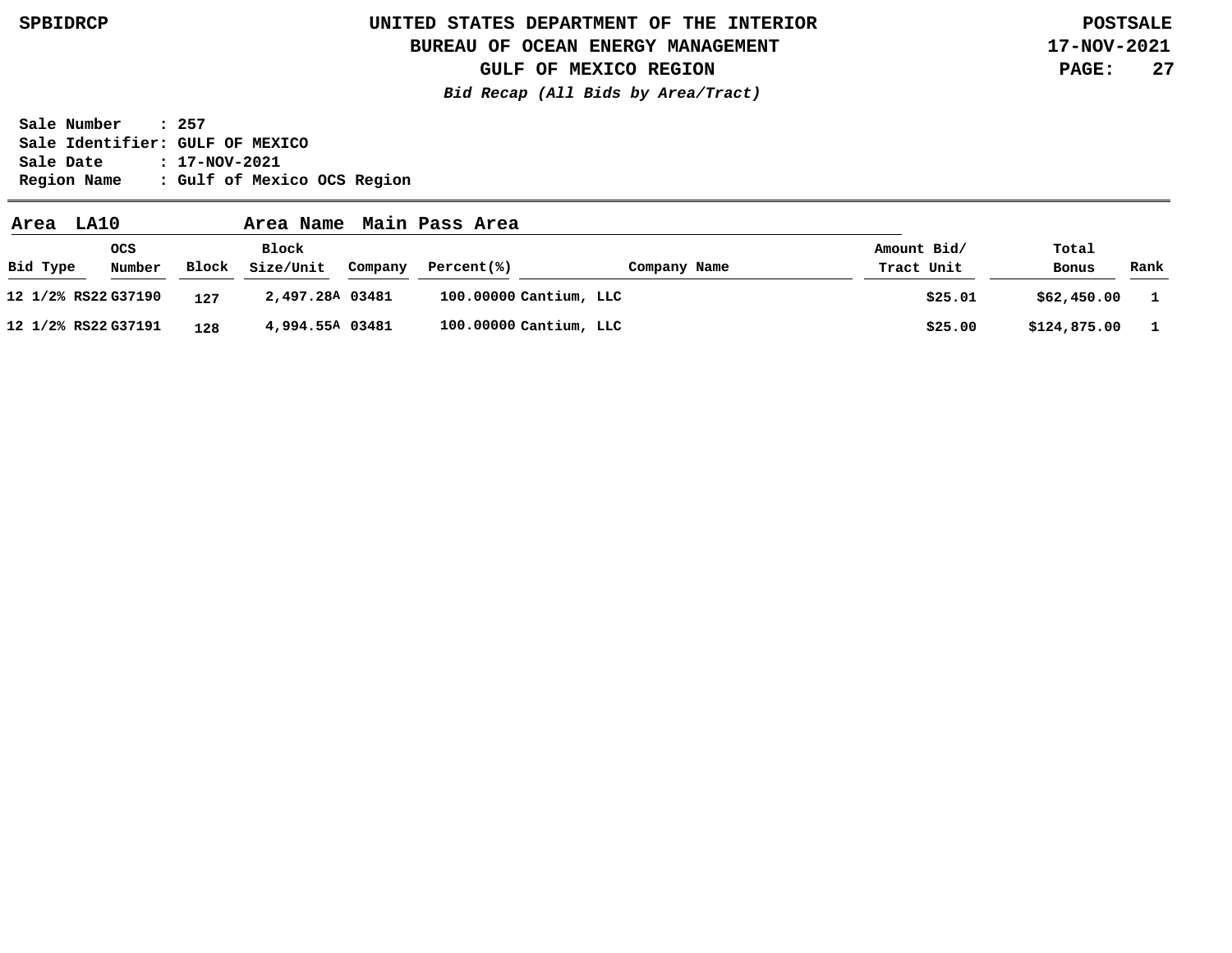# **UNITED STATES DEPARTMENT OF THE INTERIOR SPBIDRCP POSTSALE BUREAU OF OCEAN ENERGY MANAGEMENT**

**GULF OF MEXICO REGION**

**Bid Recap (All Bids by Area/Tract)**

**17-NOV-2021 PAGE: 28**

**Sale Number : 257 Sale Identifier: GULF OF MEXICO**

**Sale Date : 17-NOV-2021 Region Name : Gulf of Mexico OCS Region**

| Area                | NH16-07              |       | Area Name          |         | Viosca Knoll |                                     |                           |                |              |
|---------------------|----------------------|-------|--------------------|---------|--------------|-------------------------------------|---------------------------|----------------|--------------|
| Bid Type            | <b>OCS</b><br>Number | Block | Block<br>Size/Unit | Company | Percent(% )  | Company Name                        | Amount Bid/<br>Tract Unit | Total<br>Bonus | Rank         |
| 18 3/4% R22 G37192  |                      | 829   | 5,760.00A 00078    |         |              | 100.00000 Chevron U.S.A. Inc.       | \$111.30                  | \$641,106.00   | $\mathbf{1}$ |
| 18 3/4% R22 G37193  |                      | 873   | 5,760.00A 00078    |         |              | 100.00000 Chevron U.S.A. Inc.       | \$538.52                  | \$3,101,886.00 | $\mathbf{1}$ |
| 18 3/4% RS21 G37194 |                      | 988   | 5,760.00A 03247    |         |              | 100.00000 Talos Energy Offshore LLC | \$60.89                   | \$350,713.00   | $\mathbf{1}$ |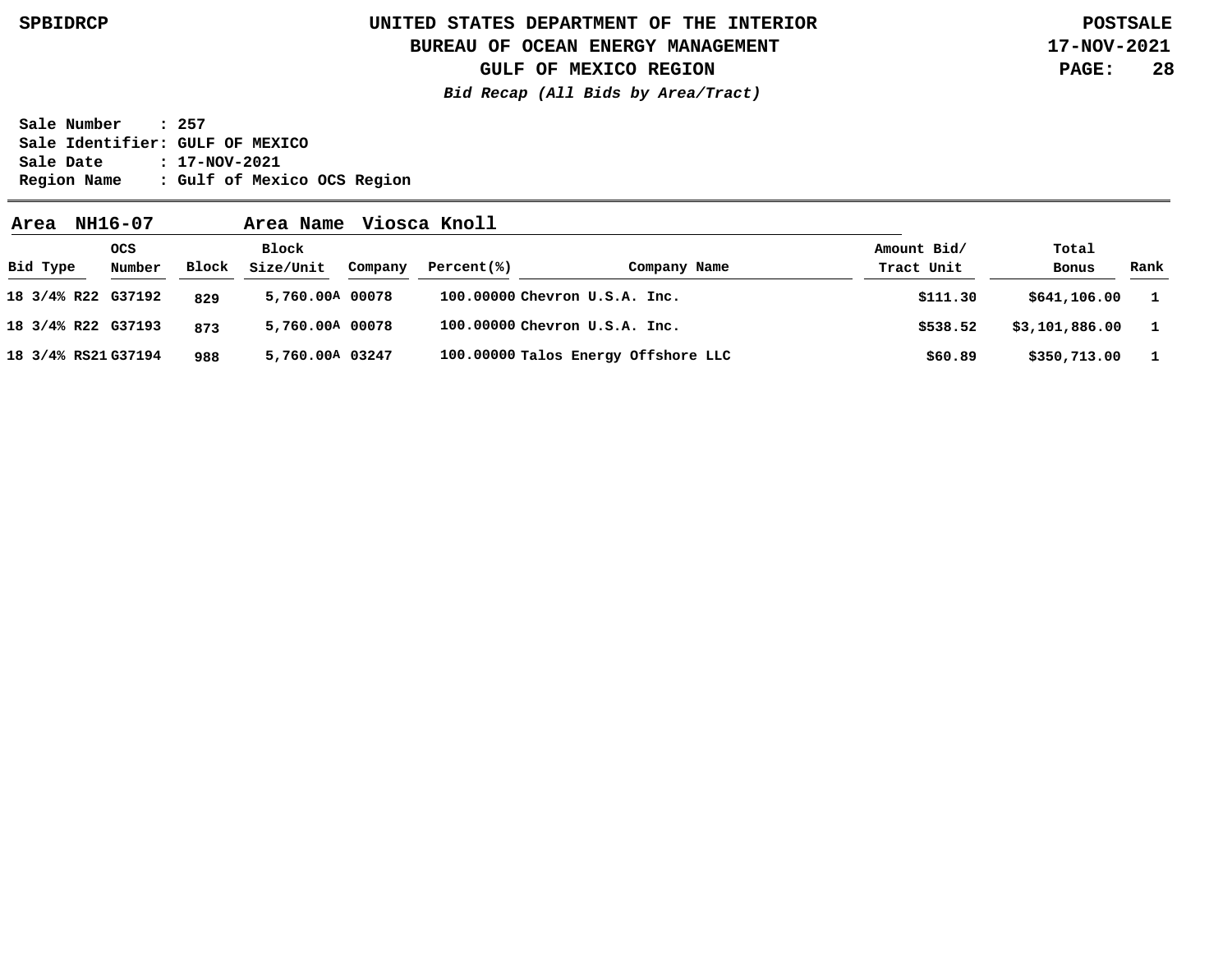# **UNITED STATES DEPARTMENT OF THE INTERIOR SPBIDRCP POSTSALE BUREAU OF OCEAN ENERGY MANAGEMENT**

**GULF OF MEXICO REGION**

**Bid Recap (All Bids by Area/Tract)**

**17-NOV-2021 PAGE: 29**

**Sale Number : 257 Sale Identifier: GULF OF MEXICO Sale Date : 17-NOV-2021 Region Name : Gulf of Mexico OCS Region**

**Area NH15-12 Area Name Ewing Bank G37195 18 3/4% R21 G37196 18 3/4% R21 G37197 18 3/4% R21 5,760.00 A 03026 5,760.00 A 00730 5,760.00 A 02790 918 920 966 1 1 1 \$594,683.00 \$580,137.00 \$600,966.00 \$103.24 \$100.72 \$104.33 100.00000 EnVen Energy Ventures, LLC 100.00000 Walter Oil & Gas Corporation 100.00000 Focus Exploration, LLC Bid Type OCS Number Block Block Size/Unit Company Percent(%) Company Name Amount Bid/ Tract Unit Total Bonus Rank**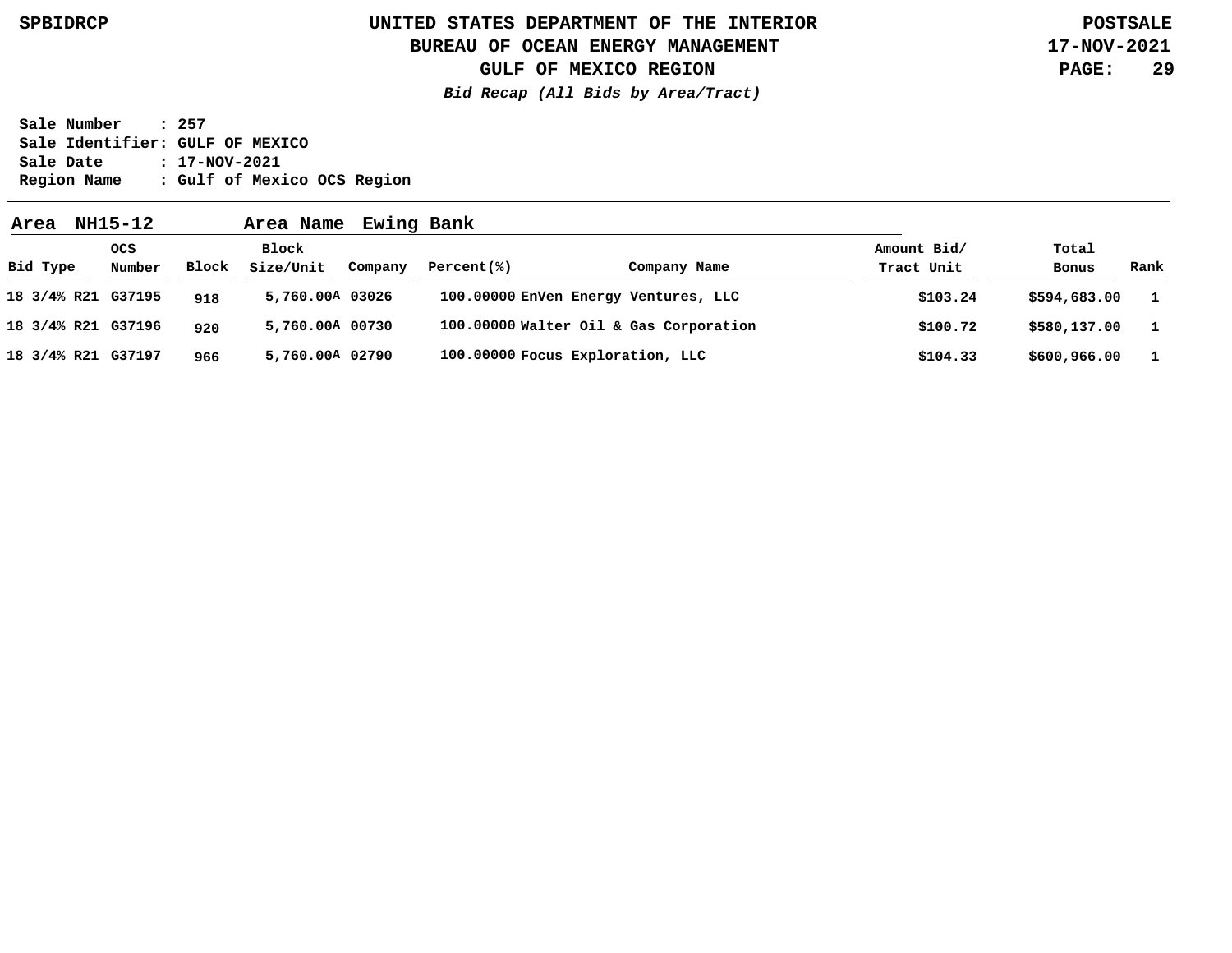### **BUREAU OF OCEAN ENERGY MANAGEMENT**

**GULF OF MEXICO REGION**

**Bid Recap (All Bids by Area/Tract)**

**17-NOV-2021 PAGE: 30**

| Area     | NH16-10            |               | Area Name       |         | Mississippi Canyon |                               |                                                     |                      |                |                |
|----------|--------------------|---------------|-----------------|---------|--------------------|-------------------------------|-----------------------------------------------------|----------------------|----------------|----------------|
|          | <b>OCS</b>         |               | <b>Block</b>    |         |                    |                               |                                                     | Amount Bid/          | Total          |                |
| Bid Type | Number             | Block         | Size/Unit       | Company | Percent(%)         |                               | Company Name                                        | Tract Unit           | Bonus          | Rank           |
|          | 18 3/4% R22 G37198 | 31            | 5,760.00A 03247 |         |                    |                               | 50.00000 Talos Energy Offshore LLC                  | \$108.63             | \$625,713.00   | $\mathbf{1}$   |
|          |                    |               |                 | 02058   |                    |                               | 50.00000 LLOG Exploration Offshore, L.L.C.          |                      |                |                |
|          | 18 3/4% R22 G37199 | 40            | 5,760.00A 00078 |         |                    | 100.00000 Chevron U.S.A. Inc. |                                                     | \$765.62             | \$4,409,990.00 | 1              |
|          |                    |               |                 | 02647   |                    | USA                           | 100.00000 Murphy Exploration & Production Company - | \$520.97             | \$3,000,814.00 | $\overline{a}$ |
|          |                    | ***G37199 *** | TRACT TOTALS    |         |                    | TOTAL BIDS                    | 2                                                   | TOTAL AMOUNT EXPOSED | \$7,410,804.00 |                |
|          | 18 3/4% R21 G37200 | 68            | 5,760.00A 03247 |         |                    |                               | 50.00000 Talos Energy Offshore LLC                  | \$225.30             | \$1,297,713.00 | $\mathbf{1}$   |
|          |                    |               |                 | 01999   |                    | 25.00000 Houston Energy, L.P. |                                                     |                      |                |                |
|          |                    |               |                 | 02668   |                    |                               | 25.00000 Red Willow Offshore, LLC                   |                      |                |                |
|          | 18 3/4% R21 G37201 | 69            | 5,760.00A 03247 |         |                    |                               | 50.00000 Talos Energy Offshore LLC                  | \$132.24             | \$761,713.00   | - 1            |
|          |                    |               |                 | 01999   |                    | 25.00000 Houston Energy, L.P. |                                                     |                      |                |                |
|          |                    |               |                 | 02668   |                    |                               | 25.00000 Red Willow Offshore, LLC                   |                      |                |                |
|          | 18 3/4% R22 G37202 | 117           | 5,760.00A 03247 |         |                    |                               | 100.00000 Talos Energy Offshore LLC                 | \$118.35             | \$681,713.00   | 1              |
|          | 18 3/4% R22 G37203 | 125           | 5,760.00A 02219 |         |                    |                               | 100.00000 Anadarko US Offshore LLC                  | \$104.38             | \$601,252.00   | 1              |
|          | 18 3/4% R22 G37204 | 165           | 5,760.00A 02647 |         |                    | USA                           | 100.00000 Murphy Exploration & Production Company - | \$100.84             | \$580,814.00   | -1             |
|          | 18 3/4% R22 G37205 | 210           | 5,760.00A 02481 |         |                    |                               | 100.00000 BP Exploration & Production Inc.          | \$123.47             | \$711,208.00   | 1              |
|          |                    |               |                 | 02219   |                    |                               | 100.00000 Anadarko US Offshore LLC                  | \$104.38             | \$601,252.00   | $\mathbf{2}$   |
|          |                    | ***G37205 *** | TRACT TOTALS    |         |                    | TOTAL BIDS                    | $\mathbf{2}$                                        | TOTAL AMOUNT EXPOSED | \$1,312,460.00 |                |
|          | 18 3/4% R22 G37206 | 295           | 5,760.00A 02481 |         |                    |                               | 100.00000 BP Exploration & Production Inc.          | \$123.47             | \$711,208.00   | 1              |
|          | 18 3/4% R22 G37207 | 462           | 5,760.00A 00078 |         |                    | 100.00000 Chevron U.S.A. Inc. |                                                     | \$420.44             | \$2,421,732.00 | 1              |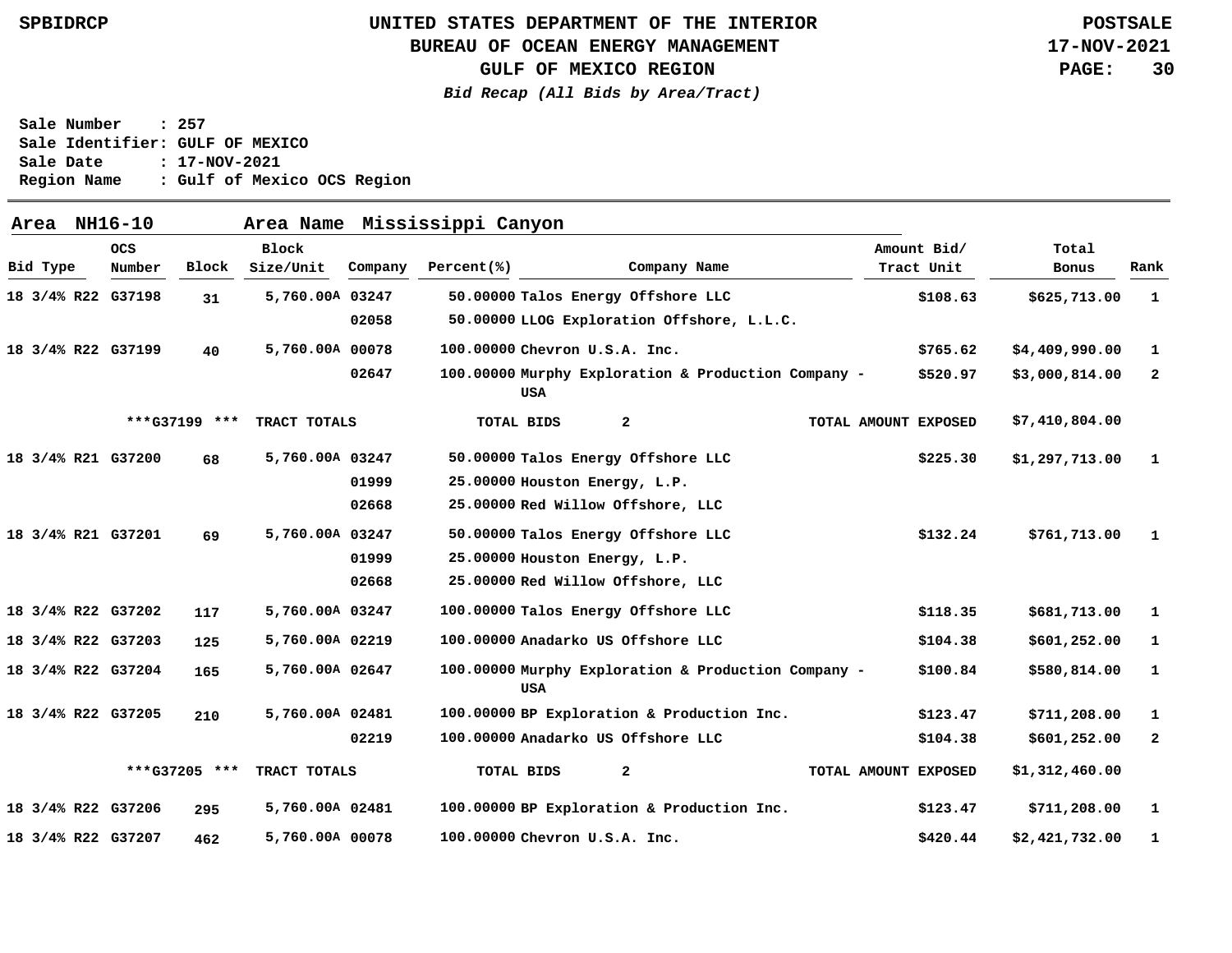### **BUREAU OF OCEAN ENERGY MANAGEMENT**

**17-NOV-2021 PAGE: 31**

**GULF OF MEXICO REGION**

**Bid Recap (All Bids by Area/Tract)**

| Area NH16-10       |                      |       | Area Name Mississippi Canyon |         |            |                                                                               |                                                     |                           |                |              |
|--------------------|----------------------|-------|------------------------------|---------|------------|-------------------------------------------------------------------------------|-----------------------------------------------------|---------------------------|----------------|--------------|
| Bid Type           | <b>OCS</b><br>Number | Block | Block<br>Size/Unit           | Company | Percent(%) | Company Name                                                                  |                                                     | Amount Bid/<br>Tract Unit | Total<br>Bonus | Rank         |
| 18 3/4% R22 G37208 |                      | 463   | 5,760.00A 00078              |         |            | 100.00000 Chevron U.S.A. Inc.                                                 |                                                     | \$420.44                  | \$2,421,732.00 | $\mathbf{1}$ |
| 18 3/4% R21 G37209 |                      | 499   | 5,760.00A 00078              |         |            | 100.00000 Chevron U.S.A. Inc.                                                 |                                                     | \$111.30                  | \$641,106.00   | 1            |
| 18 3/4% R22 G37210 |                      | 507   | 5,760.00A 00078              |         |            | 100.00000 Chevron U.S.A. Inc.                                                 |                                                     | \$156.22                  | \$899,847.00   | 1            |
| 18 3/4% R22 G37211 |                      | 512   | 5,760.00A 02219              |         |            | 100.00000 Anadarko US Offshore LLC                                            |                                                     | \$139.11                  | \$801,252.00   | 1            |
| 18 3/4% R21 G37212 |                      | 543   | 5,760.00A 00078              |         |            | 100.00000 Chevron U.S.A. Inc.                                                 |                                                     | \$111.30                  | \$641,106.00   | 1            |
| 18 3/4% R23 G37213 |                      | 610   | 5,760.00A 02481              |         |            | 100.00000 BP Exploration & Production Inc.                                    |                                                     | \$158.72                  | \$914,208.00   | 1            |
| 18 3/4% R22 G37214 |                      | 631   | 5,760.00A 00078              |         |            | 100.00000 Chevron U.S.A. Inc.                                                 |                                                     | \$111.30                  | \$641,106.00   | 1            |
| 18 3/4% R22 G37215 |                      | 632   | 5,760.00A 00078              |         |            | 100.00000 Chevron U.S.A. Inc.                                                 |                                                     | \$111.30                  | \$641,106.00   | $\mathbf{1}$ |
| 18 3/4% R23 G37216 |                      | 645   | 5,760.00A 02481              |         |            | 100.00000 BP Exploration & Production Inc.                                    |                                                     | \$106.11                  | \$611, 208.00  | $\mathbf{1}$ |
| 18 3/4% R23 G37217 |                      | 646   | 5,760.00A 02481              |         |            | 100.00000 BP Exploration & Production Inc.                                    |                                                     | \$105.42                  | \$607,246.00   | 1            |
| 18 3/4% R23 G37218 |                      | 685   | 5,760.00A 02481              |         |            | 100.00000 BP Exploration & Production Inc.                                    |                                                     | \$105.42                  | \$607,246.00   | 1            |
| 18 3/4% R23 G37219 |                      | 687   | 5,760.00A 02481              |         |            | 100.00000 BP Exploration & Production Inc.                                    |                                                     | \$105.42                  | \$607, 246.00  | 1            |
| 18 3/4% R22 G37220 |                      | 722   | 5,760.00A 02647              |         |            | USA                                                                           | 100.00000 Murphy Exploration & Production Company - | \$134.00                  | \$771,814.00   | 1            |
| 18 3/4% R23 G37221 |                      | 730   | 5,760.00A 02481              |         |            | 100.00000 BP Exploration & Production Inc.                                    |                                                     | \$105.42                  | \$607,246.00   | $\mathbf{1}$ |
| 18 3/4% R21 G37222 |                      | 795   | 5,760.00A 03410              | 03194   |            | 85.00000 Beacon Offshore Energy Operating LLC<br>15.00000 CSL Exploration, LP |                                                     | \$112.92                  | \$650,433.00   | 1            |
| 18 3/4% R21 G37223 |                      | 796   | 5,760.00A 02668              | 01999   |            | 50.00000 Red Willow Offshore, LLC<br>50.00000 Houston Energy, L.P.            |                                                     | \$152.72                  | \$879,658.00   | $\mathbf{1}$ |
| 18 3/4% R23 G37224 |                      | 815   | 5,760.00A 02058              |         |            | 100.00000 LLOG Exploration Offshore, L.L.C.                                   |                                                     | \$108.24                  | \$623,490.00   | $\mathbf{1}$ |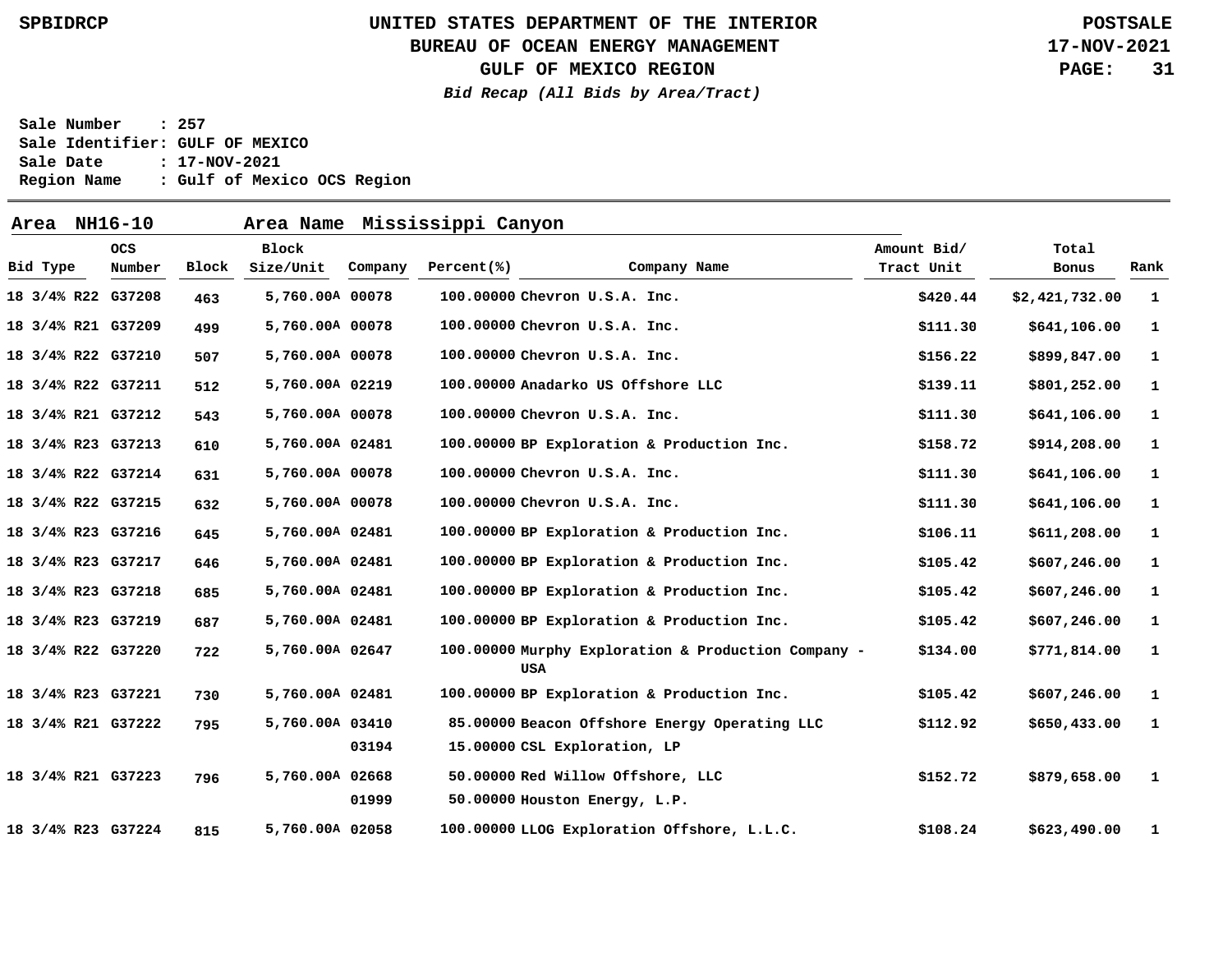### **BUREAU OF OCEAN ENERGY MANAGEMENT**

**GULF OF MEXICO REGION**

**Bid Recap (All Bids by Area/Tract)**

**17-NOV-2021 PAGE: 32**

| Area     | NH16-10              |               | Area Name          |         | Mississippi Canyon |                              |                                                     |                      |                           |                |              |
|----------|----------------------|---------------|--------------------|---------|--------------------|------------------------------|-----------------------------------------------------|----------------------|---------------------------|----------------|--------------|
| Bid Type | <b>OCS</b><br>Number | Block         | Block<br>Size/Unit | Company | Percent(% )        |                              | Company Name                                        |                      | Amount Bid/<br>Tract Unit | Total<br>Bonus | Rank         |
|          |                      |               |                    |         |                    |                              |                                                     |                      |                           |                |              |
|          | 18 3/4% R23 G37225   | 859           | 5,760.00A 02058    |         |                    |                              | 100.00000 LLOG Exploration Offshore, L.L.C.         |                      | \$108.24                  | \$623,490.00   | - 1          |
|          | 18 3/4% R21 G37226   | 885           | 5,760.00A 02481    |         |                    |                              | 100.00000 BP Exploration & Production Inc.          |                      | \$105.42                  | \$607, 246.00  | - 1          |
|          | 18 3/4% R22 G37227   | 895           | 5,760.00A 02668    |         |                    |                              | 99.00000 Red Willow Offshore, LLC                   |                      | \$131.72                  | \$758,724.00   | - 1          |
|          |                      |               |                    | 01999   |                    | 1.00000 Houston Energy, L.P. |                                                     |                      |                           |                |              |
|          | 18 3/4% R23 G37228   | 907           | 5,760.00A 02481    |         |                    |                              | 100.00000 BP Exploration & Production Inc.          |                      | \$105.42                  | \$607, 246.00  | - 1          |
|          | 18 3/4% R23 G37229   | 950           | 5,760.00A 02481    |         |                    |                              | 100.00000 BP Exploration & Production Inc.          |                      | \$105.42                  | \$607, 246.00  | $\mathbf{1}$ |
|          | 18 3/4% R23 G37230   | 953           | 5,760.00A 02481    |         |                    |                              | 100.00000 BP Exploration & Production Inc.          |                      | \$105.42                  | \$607, 246.00  | - 1          |
|          | 18 3/4% R22 G37231   | 971           | 5,760.00A 02481    |         |                    |                              | 100.00000 BP Exploration & Production Inc.          |                      | \$121.74                  | \$701, 208.00  | $\mathbf{1}$ |
|          |                      |               |                    | 02647   |                    | USA                          | 100.00000 Murphy Exploration & Production Company - |                      | \$111.43                  | \$641,814.00   | -2           |
|          |                      | ***G37231 *** | TRACT TOTALS       |         | TOTAL BIDS         |                              | $\mathbf{2}$                                        | TOTAL AMOUNT EXPOSED |                           | \$1,343,022.00 |              |
|          | 18 3/4% R23 G37232   | 997           | 5,760.00A 02481    |         |                    |                              | 100.00000 BP Exploration & Production Inc.          |                      | \$105.42                  | \$607, 246.00  | -1           |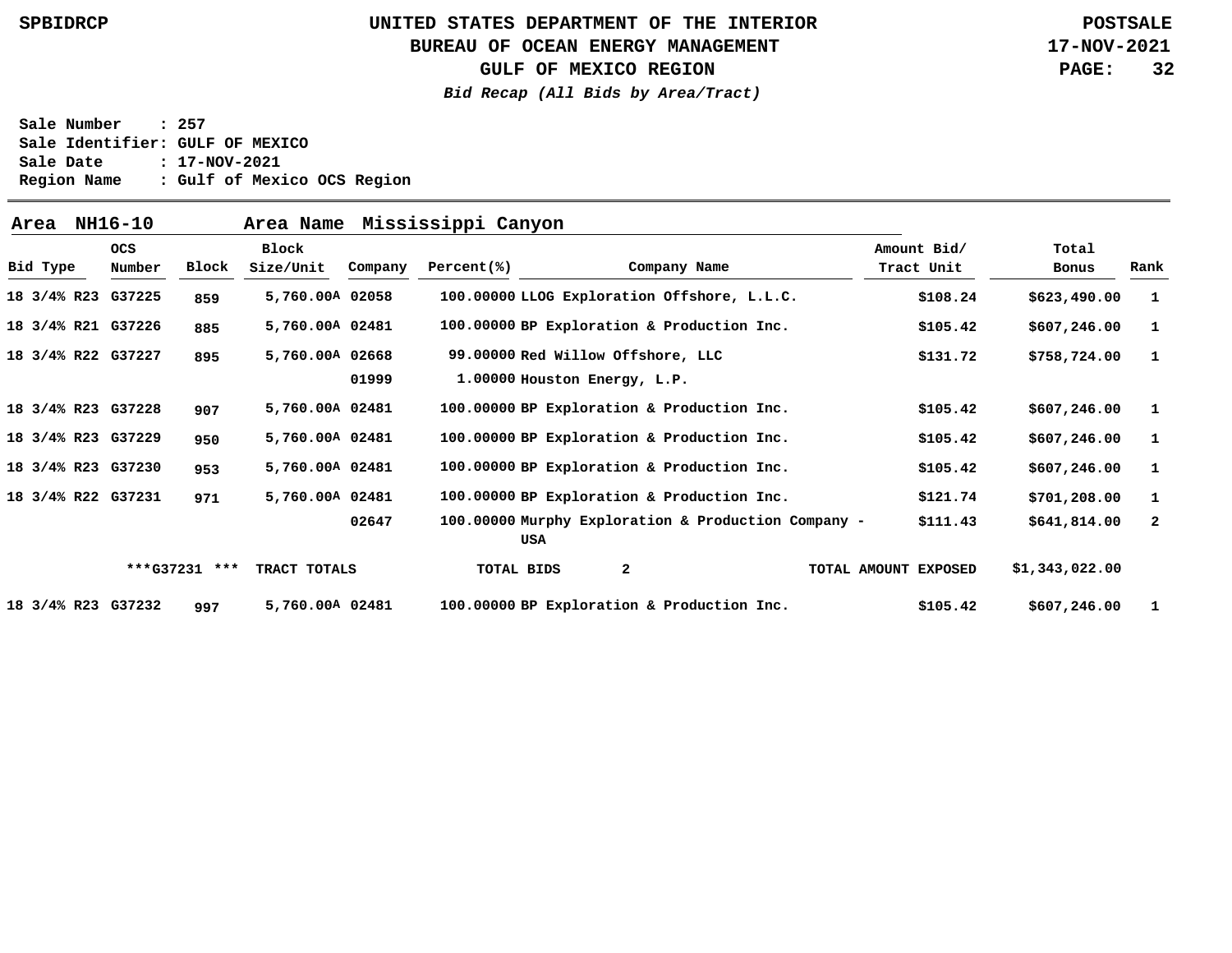### **BUREAU OF OCEAN ENERGY MANAGEMENT**

**GULF OF MEXICO REGION**

**Bid Recap (All Bids by Area/Tract)**

**17-NOV-2021 PAGE: 33**

| Area NH16-11       |                      |       |                    |         | Area Name De Soto Canyon |                                            |                           |                |      |
|--------------------|----------------------|-------|--------------------|---------|--------------------------|--------------------------------------------|---------------------------|----------------|------|
| Bid Type           | <b>OCS</b><br>Number | Block | Block<br>Size/Unit | Company | Percent(%)               | Company Name                               | Amount Bid/<br>Tract Unit | Total<br>Bonus | Rank |
| 18 3/4% R23 G37233 |                      | 89    | 2,261.37A 02219    |         |                          | 100.00000 Anadarko US Offshore LLC         | \$115.53                  | \$261, 252.00  | -1   |
| 18 3/4% R23 G37234 |                      | 226   | 5,760.00A 00689    |         |                          | 100.00000 Shell Offshore Inc.              | \$100.45                  | \$578,612.00   | 1    |
| 18 3/4% R23 G37235 |                      | 269   | 5,760.00A 00689    |         |                          | 100.00000 Shell Offshore Inc.              | \$100.45                  | \$578,612.00   | 1    |
| 18 3/4% R23 G37236 |                      | 270   | 5,760.00A 00689    |         |                          | 100.00000 Shell Offshore Inc.              | \$100.45                  | \$578,612.00   | 1    |
| 18 3/4% R22 G37237 |                      | 323   | 5,760.00A 02481    |         |                          | 100.00000 BP Exploration & Production Inc. | \$101.26                  | \$583,246.00   | 1    |
| 18 3/4% R22 G37238 |                      | 324   | 5,760.00A 02481    |         |                          | 100.00000 BP Exploration & Production Inc. | \$101.26                  | \$583,246.00   | 1    |
| 18 3/4% R22 G37239 |                      | 363   | 5,760.00A 02481    |         |                          | 100.00000 BP Exploration & Production Inc. | \$101.26                  | \$583,246.00   | 1    |
| 18 3/4% R22 G37240 |                      | 366   | 5,760.00A 02481    |         |                          | 100.00000 BP Exploration & Production Inc. | \$101.26                  | \$583,246.00   | 1    |
| 18 3/4% R22 G37241 |                      | 367   | 5,760.00A 02481    |         |                          | 100.00000 BP Exploration & Production Inc. | \$101.26                  | \$583,246.00   | 1    |
| 18 3/4% R22 G37242 |                      | 368   | 5,760.00A 02481    |         |                          | 100.00000 BP Exploration & Production Inc. | \$101.26                  | \$583,246.00   | 1    |
| 18 3/4% R23 G37243 |                      | 397   | 5,760.00A 00689    |         |                          | 100.00000 Shell Offshore Inc.              | \$130.66                  | \$752,612.00   | 1    |
| 18 3/4% R22 G37244 |                      | 407   | 5,760.00A 02481    |         |                          | 100.00000 BP Exploration & Production Inc. | \$101.26                  | \$583,246.00   | 1    |
| 18 3/4% R22 G37245 |                      | 408   | 5,760.00A 02481    |         |                          | 100.00000 BP Exploration & Production Inc. | \$101.26                  | \$583,246.00   | 1    |
| 18 3/4% R22 G37246 |                      | 409   | 5,760.00A 02481    |         |                          | 100.00000 BP Exploration & Production Inc. | \$101.26                  | \$583,246.00   | 1    |
| 18 3/4% R22 G37247 |                      | 410   | 5,760.00A 02481    |         |                          | 100.00000 BP Exploration & Production Inc. | \$101.26                  | \$583,246.00   | 1    |
| 18 3/4% R22 G37248 |                      | 451   | 5,760.00A 02481    |         |                          | 100.00000 BP Exploration & Production Inc. | \$101.26                  | \$583,246.00   | 1    |
| 18 3/4% R22 G37249 |                      | 452   | 5,760.00A 02481    |         |                          | 100.00000 BP Exploration & Production Inc. | \$101.26                  | \$583,246.00   | 1    |
| 18 3/4% R22 G37250 |                      | 453   | 5,760.00A 02481    |         |                          | 100.00000 BP Exploration & Production Inc. | \$101.26                  | \$583,246.00   | 1    |
| 18 3/4% R22 G37251 |                      | 496   | 5,760.00A 02481    |         |                          | 100.00000 BP Exploration & Production Inc. | \$101.26                  | \$583,246.00   | 1    |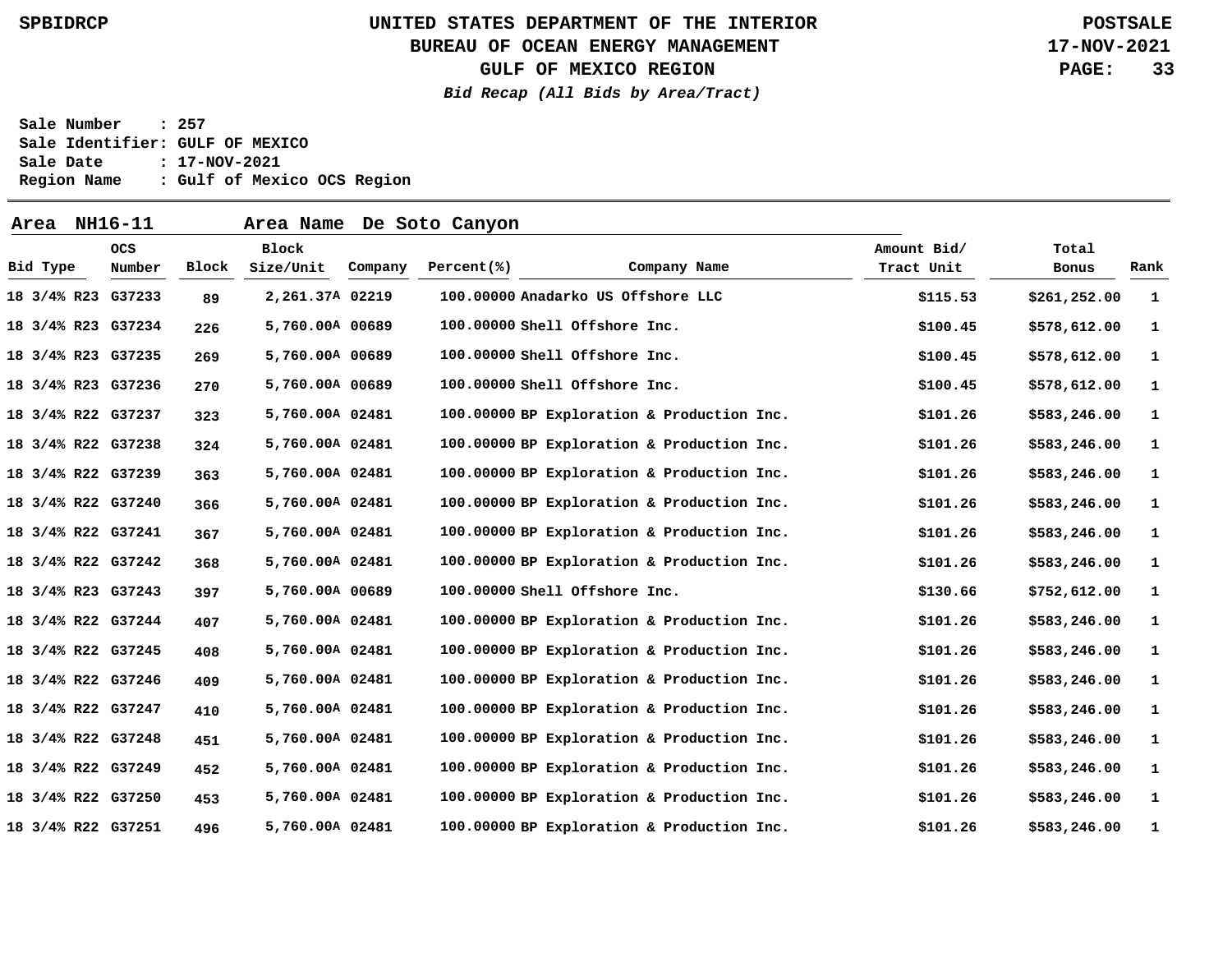### **BUREAU OF OCEAN ENERGY MANAGEMENT**

**17-NOV-2021 PAGE: 34**

**GULF OF MEXICO REGION Bid Recap (All Bids by Area/Tract)**

| Area               | NH16-11       |       | Area Name          |         | De Soto Canyon |                                            |                           |                |      |
|--------------------|---------------|-------|--------------------|---------|----------------|--------------------------------------------|---------------------------|----------------|------|
| Bid Type           | ocs<br>Number | Block | Block<br>Size/Unit | Company | Percent(%)     | Company Name                               | Amount Bid/<br>Tract Unit | Total<br>Bonus | Rank |
| 18 3/4% R22 G37252 |               | 542   | 5,760.00A 02481    |         |                | 100.00000 BP Exploration & Production Inc. | \$101.26                  | \$583,246.00   |      |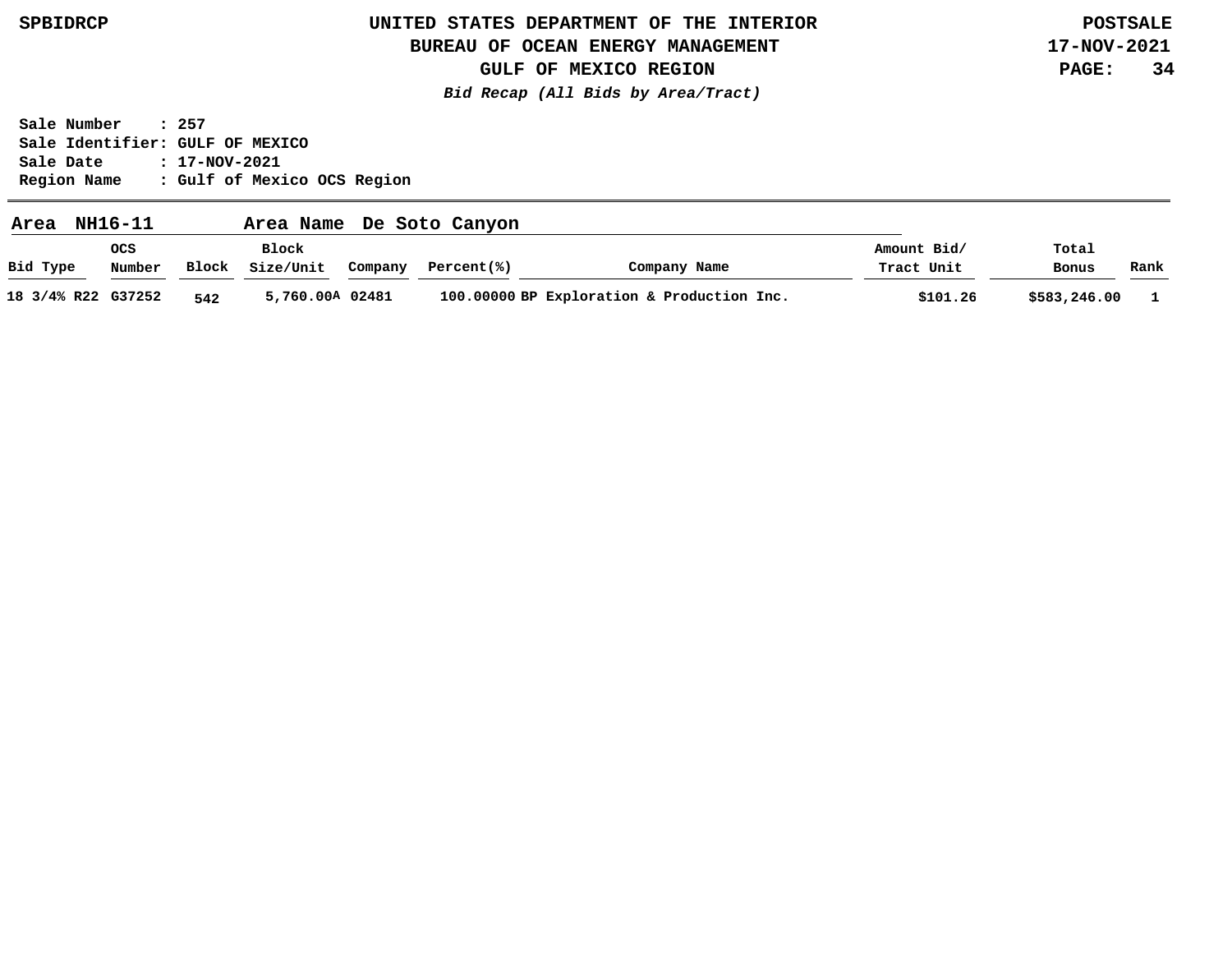**BUREAU OF OCEAN ENERGY MANAGEMENT**

**GULF OF MEXICO REGION**

**Bid Recap (All Bids by Area/Tract)**

**17-NOV-2021 PAGE: 35**

| Area               | NG15-02              |       |                    |         |             |                                                   |                           |                |              |
|--------------------|----------------------|-------|--------------------|---------|-------------|---------------------------------------------------|---------------------------|----------------|--------------|
| Bid Type           | <b>OCS</b><br>Number | Block | Block<br>Size/Unit | Company | Percent(% ) | Company Name                                      | Amount Bid/<br>Tract Unit | Total<br>Bonus | Rank         |
| 18 3/4% R22 G37253 |                      | 511   | 5,760.00A 00689    |         |             | 100.00000 Shell Offshore Inc.                     | \$113.30                  | \$652,612.00   |              |
| 18 3/4% R22 G37254 |                      | 512   | 5,760.00A 00689    |         |             | 100.00000 Shell Offshore Inc.                     | \$113.30                  | \$652,612.00   |              |
| 18 3/4% R22 G37255 |                      | 654   | 5,760,00A 00689    |         |             | 100.00000 Shell Offshore Inc.                     | \$113.30                  | \$652,612.00   | $\mathbf{1}$ |
| 18 3/4% R22 G37256 |                      | 678   | 5,760.00A 02277    |         |             | 100.00000 BHP Billiton Petroleum (Deepwater) Inc. | \$100.11                  | \$576,612.00   | $\mathbf{1}$ |
| 18 3/4% R22 G37257 |                      | 698   | 5,760.00A 00689    |         |             | 100.00000 Shell Offshore Inc.                     | \$113.30                  | \$652,612.00   |              |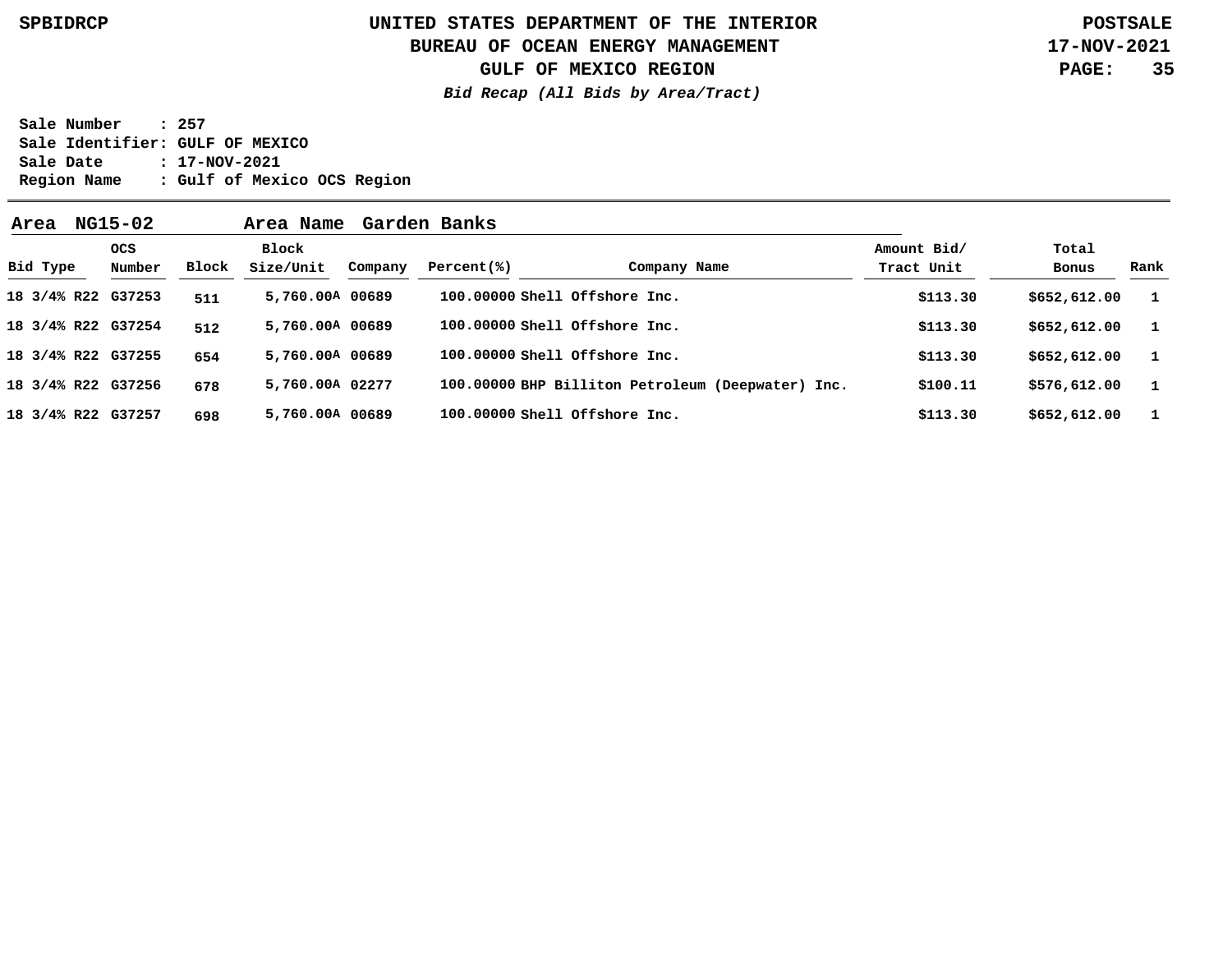### **BUREAU OF OCEAN ENERGY MANAGEMENT**

**GULF OF MEXICO REGION**

**Bid Recap (All Bids by Area/Tract)**

**17-NOV-2021 PAGE: 36**

| Area                | NG15-03              |       | Area Name Green Canyon |         |             |                                                            |                           |                |              |
|---------------------|----------------------|-------|------------------------|---------|-------------|------------------------------------------------------------|---------------------------|----------------|--------------|
| Bid Type            | <b>OCS</b><br>Number | Block | Block<br>Size/Unit     | Company | Percent(% ) | Company Name                                               | Amount Bid/<br>Tract Unit | Total<br>Bonus | Rank         |
| 18 3/4% RS21 G37258 |                      | 19    | 5,760.00A 02481        |         |             | 100.00000 BP Exploration & Production Inc.                 | \$26.26                   | \$151,246.00   | <sup>1</sup> |
| 18 3/4% R21 G37259  |                      | 62    | 5,760.00A 02481        |         |             | 100.00000 BP Exploration & Production Inc.                 | \$105.42                  | \$607,246.00   | 1            |
| 18 3/4% R21 G37260  |                      | 63    | 5,760.00A 02481        |         |             | 100.00000 BP Exploration & Production Inc.                 | \$105.42                  | \$607,246.00   | $\mathbf{1}$ |
| 18 3/4% R21 G37261  |                      | 79    | 5,760.00A 02277        |         |             | 100.00000 BHP Billiton Petroleum (Deepwater) Inc.          | \$619.90                  | \$3,570,612.00 | $\mathbf{1}$ |
| 18 3/4% R22 G37262  |                      | 126   | 5,760.00A 02647        |         |             | 100.00000 Murphy Exploration & Production Company -<br>USA | \$104.48                  | \$601,814.00   | 1            |
| 18 3/4% RS21 G37263 |                      | 136   | 5,760.00A 00078        |         |             | 100.00000 Chevron U.S.A. Inc.                              | \$111.30                  | \$641,106.00   | 1            |
| 18 3/4% R21 G37264  |                      | 137   | 5,760.00A 00078        |         |             | 100.00000 Chevron U.S.A. Inc.                              | \$111.30                  | \$641,106.00   | -1           |
| 18 3/4% R21 G37265  |                      | 147   | 5,760.00A 00689        |         |             | 100.00000 Shell Offshore Inc.                              | \$113.30                  | \$652,612.00   | $\mathbf{1}$ |
| 18 3/4% R21 G37266  |                      | 154   | 5,760.00A 03247        |         |             | 37.50000 Talos Energy Offshore LLC                         | \$202.73                  | \$1,167,713.00 | $\mathbf{1}$ |
|                     |                      |       |                        | 03672   |             | 37.50000 QuarterNorth Energy LLC                           |                           |                |              |
|                     |                      |       |                        | 02668   |             | 20.00000 Red Willow Offshore, LLC                          |                           |                |              |
|                     |                      |       |                        | 01999   |             | 5.00000 Houston Energy, L.P.                               |                           |                |              |
| 18 3/4% R21 G37267  |                      | 181   | 5,760.00A 00078        |         |             | 100.00000 Chevron U.S.A. Inc.                              | \$111.30                  | \$641,106.00   | -1           |
| 18 3/4% R21 G37268  |                      | 191   | 5,760.00A 00689        |         |             | 100.00000 Shell Offshore Inc.                              | \$486.56                  | \$2,802,612.00 | -1           |
| 18 3/4% R22 G37269  |                      | 228   | 5,760.00A 00078        |         |             | 100.00000 Chevron U.S.A. Inc.                              | \$156.22                  | \$899,847.00   | $\mathbf{1}$ |
| 18 3/4% R22 G37270  |                      | 235   | 5,760.00A 00689        |         |             | 100.00000 Shell Offshore Inc.                              | \$113.30                  | \$652,612.00   | $\mathbf{1}$ |
| 18 3/4% R22 G37271  |                      | 271   | 5,760.00A 00078        |         |             | 100.00000 Chevron U.S.A. Inc.                              | \$335.72                  | \$1,933,761.00 | 1            |
| 18 3/4% R22 G37272  |                      | 272   | 5,760.00A 00078        |         |             | 100.00000 Chevron U.S.A. Inc.                              | \$156.22                  | \$899,847.00   | $\mathbf{1}$ |
| 18 3/4% R22 G37273  |                      | 277   | 5,760.00A 02481        |         |             | 75.00000 BP Exploration & Production Inc.                  | \$112.97                  | \$650,713.00   | $\mathbf{1}$ |
|                     |                      |       |                        | 03247   |             | 25.00000 Talos Energy Offshore LLC                         |                           |                |              |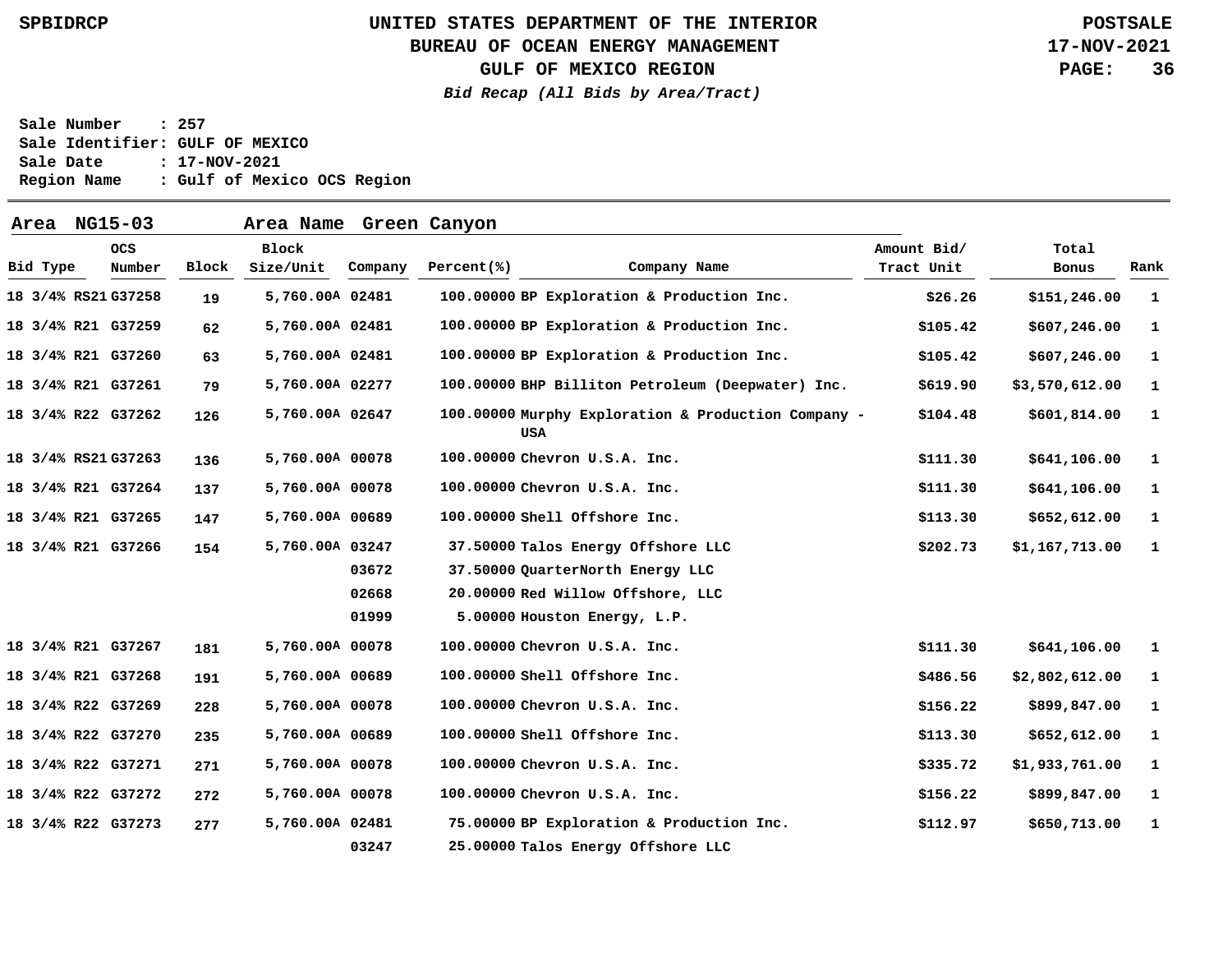### **BUREAU OF OCEAN ENERGY MANAGEMENT**

**GULF OF MEXICO REGION**

**Bid Recap (All Bids by Area/Tract)**

**17-NOV-2021 PAGE: 37**

| Area               | NG15-03              |               | Area Name Green Canyon    |         |            |                                    |                                            |                           |                |              |
|--------------------|----------------------|---------------|---------------------------|---------|------------|------------------------------------|--------------------------------------------|---------------------------|----------------|--------------|
| Bid Type           | <b>OCS</b><br>Number | Block         | <b>Block</b><br>Size/Unit | Company | Percent(%) |                                    | Company Name                               | Amount Bid/<br>Tract Unit | Total<br>Bonus | Rank         |
| 18 3/4% R22 G37274 |                      | 370           | 5,760.00A 02481           |         |            |                                    | 100.00000 BP Exploration & Production Inc. | \$158.72                  | \$914,208.00   | 1            |
| 18 3/4% R22 G37275 |                      | 372           | 5,760.00A 00078           |         |            | 100.00000 Chevron U.S.A. Inc.      |                                            | \$156.22                  | \$899,847.00   | 1            |
| 18 3/4% R22 G37276 |                      | 401           | 5,760.00A 00078           |         |            | 100.00000 Chevron U.S.A. Inc.      |                                            | \$111.30                  | \$641,106.00   | 1            |
| 18 3/4% R22 G37277 |                      | 415           | 5,760.00A 00078           |         |            | 100.00000 Chevron U.S.A. Inc.      |                                            | \$479.62                  | \$2,762,630.00 | 1            |
|                    |                      |               |                           | 02481   |            |                                    | 100.00000 BP Exploration & Production Inc. | \$149.52                  | \$861,208.00   | $\mathbf{2}$ |
|                    |                      | ***G37277 *** | TRACT TOTALS              |         |            | $\overline{a}$<br>TOTAL BIDS       |                                            | TOTAL AMOUNT EXPOSED      | \$3,623,838.00 |              |
| 18 3/4% R22 G37278 |                      | 445           | 5,760.00A 00078           |         |            | 100.00000 Chevron U.S.A. Inc.      |                                            | \$111.30                  | \$641,106.00   | -1           |
| 18 3/4% R22 G37279 |                      | 459           | 5,760.00A 00078           |         |            | 100.00000 Chevron U.S.A. Inc.      |                                            | \$205.71                  | \$1,184,862.00 | -1           |
| 18 3/4% R22 G37280 |                      | 463           | 5,760.00A 02219           |         |            | 100.00000 Anadarko US Offshore LLC |                                            | \$104.38                  | \$601,252.00   | 1            |
| 18 3/4% R22 G37281 |                      | 464           | 5,760.00A 00059           |         |            | 100.00000 Hess Corporation         |                                            | \$145.56                  | \$838,428.00   | -1           |
| 18 3/4% R22 G37282 |                      | 479           | 5,760.00A 00059           |         |            | 100.00000 Hess Corporation         |                                            | \$119.00                  | \$685,428.00   | $\mathbf{1}$ |
| 18 3/4% R22 G37283 |                      | 486           | 5,760.00A 00078           |         |            | 100.00000 Chevron U.S.A. Inc.      |                                            | \$156.22                  | \$899,847.00   | 1            |
| 18 3/4% R22 G37284 |                      | 487           | 5,760.00A 00078           |         |            | 100.00000 Chevron U.S.A. Inc.      |                                            | \$394.31                  | \$2,271,208.00 | 1            |
| 18 3/4% R22 G37285 |                      | 507           | 5,760.00A 02219           |         |            | 100.00000 Anadarko US Offshore LLC |                                            | \$434.25                  | \$2,501,252.00 | -1           |
| 18 3/4% R22 G37286 |                      | 530           | 5,760.00A 00078           |         |            | 100.00000 Chevron U.S.A. Inc.      |                                            | \$156.22                  | \$899,847.00   | 1            |
| 18 3/4% R22 G37287 |                      | 538           | 5,760.00A 02481           |         |            |                                    | 100.00000 BP Exploration & Production Inc. | \$105.42                  | \$607,246.00   | -1           |
| 18 3/4% R22 G37288 |                      | 550           | 5,760.00A 02219           |         |            | 100.00000 Anadarko US Offshore LLC |                                            | \$260.63                  | \$1,501,252.00 | -1           |
| 18 3/4% R22 G37289 |                      | 551           | 5,760.00A 02219           |         |            | 100.00000 Anadarko US Offshore LLC |                                            | \$1.041.88                | \$6,001,252.00 | -1           |
| 18 3/4% R22 G37290 |                      | 565           | 5,760.00A 02805           |         |            | 100.00000 Repsol E&P USA Inc.      |                                            | \$100.06                  | \$576,337.00   | 1            |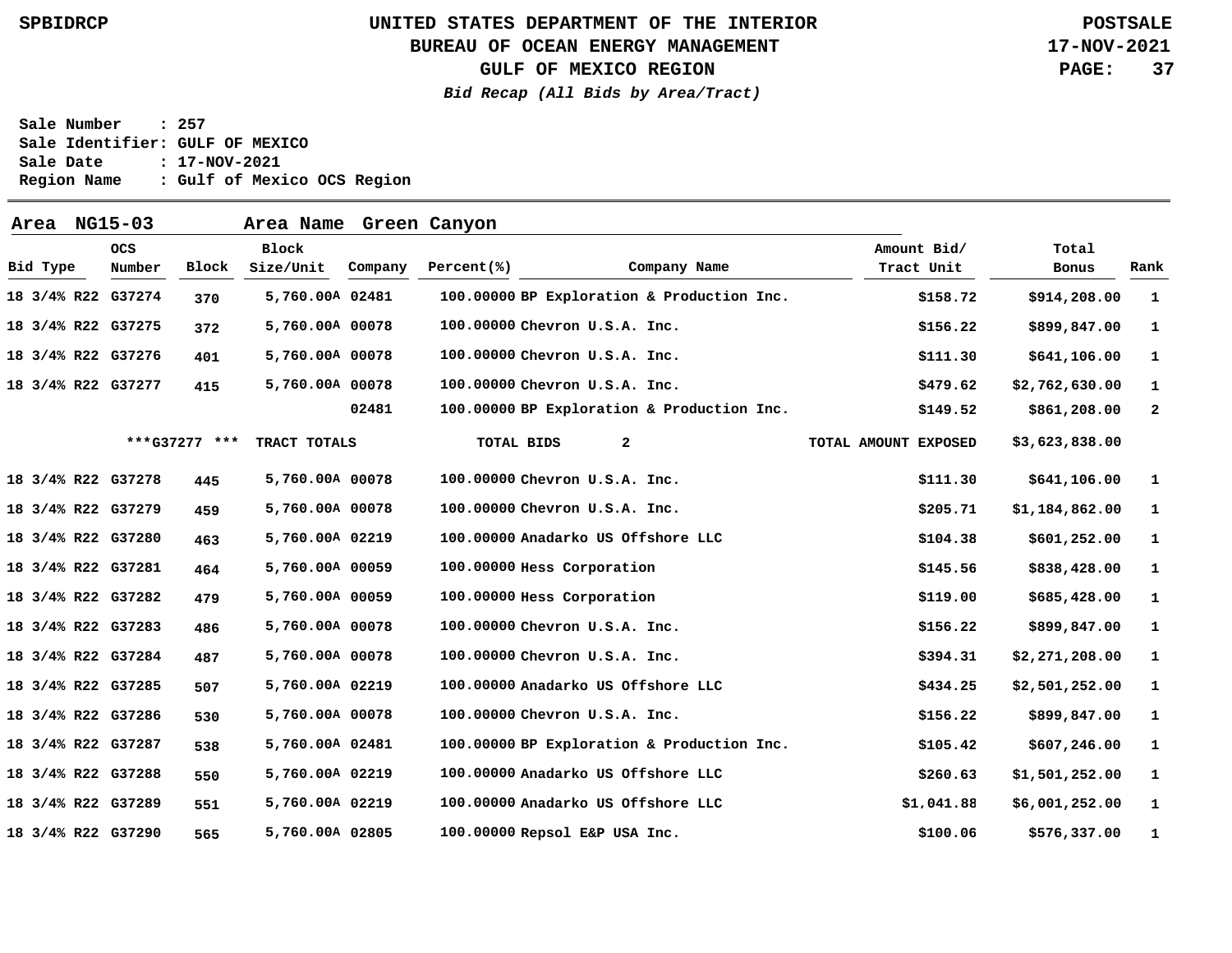### **BUREAU OF OCEAN ENERGY MANAGEMENT**

**GULF OF MEXICO REGION**

**Bid Recap (All Bids by Area/Tract)**

**17-NOV-2021 PAGE: 38**

| Area     | NG15-03            |               | Area Name Green Canyon    |         |                   |                                     |                                                    |                           |                |              |
|----------|--------------------|---------------|---------------------------|---------|-------------------|-------------------------------------|----------------------------------------------------|---------------------------|----------------|--------------|
| Bid Type | OCS<br>Number      | Block         | <b>Block</b><br>Size/Unit | Company | Percent(%)        |                                     | Company Name                                       | Amount Bid/<br>Tract Unit | Total<br>Bonus | Rank         |
|          | 18 3/4% R22 G37291 | 696           | 5,760.00A 03247           |         |                   | 100.00000 Talos Energy Offshore LLC |                                                    | \$136.76                  | \$787,713.00   | $\mathbf{1}$ |
|          | 18 3/4% R22 G37292 | 739           | 5,760.00A 02481           |         |                   |                                     | 100.00000 BP Exploration & Production Inc.         | \$122.79                  | \$707, 246.00  | -1           |
|          | 18 3/4% R22 G37293 | 740           | 5,760.00A 03247           |         |                   | 100.00000 Talos Energy Offshore LLC |                                                    | \$100.82                  | \$580,713.00   | -1           |
|          | 18 3/4% R22 G37294 | 777           | 5,760.00A 02481           |         |                   |                                     | 75.00000 BP Exploration & Production Inc.          | \$312.62                  | \$1,800,713.00 | 1            |
|          |                    |               |                           | 03247   |                   | 25.00000 Talos Energy Offshore LLC  |                                                    |                           |                |              |
|          |                    |               |                           | 00078   |                   | 100.00000 Chevron U.S.A. Inc.       |                                                    | \$205.71                  | \$1,184,862.00 | $\mathbf{2}$ |
|          |                    | ***G37294 *** | TRACT TOTALS              |         | <b>TOTAL BIDS</b> | 2                                   |                                                    | TOTAL AMOUNT EXPOSED      | \$2,985,575.00 |              |
|          | 18 3/4% R23 G37295 | 783           | 5,760.00A 02481           |         |                   |                                     | 100.00000 BP Exploration & Production Inc.         | \$122.79                  | \$707, 246.00  | $\mathbf{1}$ |
|          | 18 3/4% R23 G37296 | 904           | 5,760.00A 02219           |         |                   | 100.00000 Anadarko US Offshore LLC  |                                                    | \$104.38                  | \$601,252.00   | -1           |
|          | 18 3/4% R23 G37297 | 950           | 5,760.00A 02481           |         |                   |                                     | 100.00000 BP Exploration & Production Inc.         | \$105.42                  | \$607, 246.00  | $\mathbf{1}$ |
|          | 18 3/4% R23 G37298 | 951           | 5,760.00A 02481           |         |                   |                                     | 100.00000 BP Exploration & Production Inc.         | \$105.42                  | \$607, 246.00  | -1           |
|          | 18 3/4% R23 G37299 | 957           | 5,760.00A 00078           |         |                   | 100.00000 Chevron U.S.A. Inc.       |                                                    | \$136.60                  | \$786,842.00   | 1            |
|          | 18 3/4% R23 G37300 | 958           | 5,760.00A 00078           |         |                   | 100.00000 Chevron U.S.A. Inc.       |                                                    | \$136.60                  | \$786,842.00   | 1            |
|          | 18 3/4% R23 G37301 | 975           | 5,760.00A 03570           |         |                   |                                     | 100.00000 Beacon Offshore Energy Exploration LLC   | \$100.66                  | \$579,777.00   | - 1          |
|          | 18 3/4% R23 G37302 | 976           | 5,760.00A 03570           |         |                   |                                     | 100.00000 Beacon Offshore Energy Exploration LLC   | \$100.66                  | \$579,777.00   | 1            |
|          | 18 3/4% R23 G37303 | 997           | 5,760.00A 03362           |         |                   | LLC                                 | 100.00000 Kosmos Energy Gulf of Mexico Operations, | \$173.11                  | \$997,119.00   | 1            |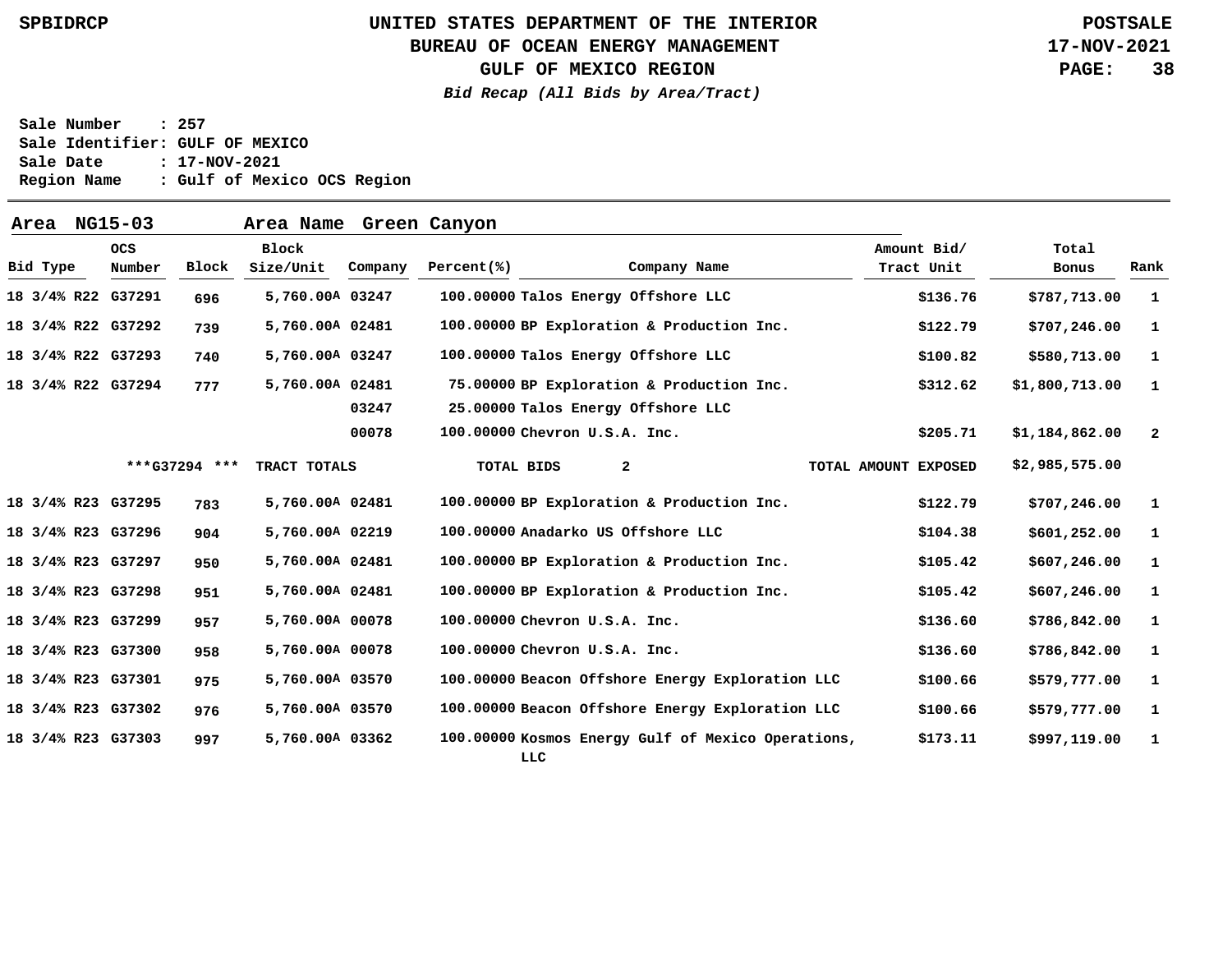### **UNITED STATES DEPARTMENT OF THE INTERIOR SPBIDRCP POSTSALE BUREAU OF OCEAN ENERGY MANAGEMENT**

**17-NOV-2021 PAGE: 39**

**GULF OF MEXICO REGION**

**Bid Recap (All Bids by Area/Tract)**

| Area               | NG16-01              |       | Area Name          |         | Atwater Valley |                                            |                           |                |              |
|--------------------|----------------------|-------|--------------------|---------|----------------|--------------------------------------------|---------------------------|----------------|--------------|
| Bid Type           | <b>OCS</b><br>Number | Block | Block<br>Size/Unit | Company | Percent(% )    | Company Name                               | Amount Bid/<br>Tract Unit | Total<br>Bonus | Rank         |
| 18 3/4% R22 G37304 |                      | 11    | 5,760.00A 02481    |         |                | 100.00000 BP Exploration & Production Inc. | \$105.42                  | \$607, 246.00  | $\mathbf{1}$ |
| 18 3/4% R22 G37305 |                      | 50    | 5,760.00A 02481    |         |                | 100.00000 BP Exploration & Production Inc. | \$132.15                  | \$761,208.00   | $\mathbf{1}$ |
| 18 3/4% R22 G37306 |                      | 54    | 5,760.00A 00689    |         |                | 100.00000 Shell Offshore Inc.              | \$703.58                  | \$4,052,612.00 | $\mathbf{1}$ |
| 18 3/4% R23 G37307 |                      | 452   | 5,760.00A 00078    |         |                | 100.00000 Chevron U.S.A. Inc.              | \$111.30                  | \$641,106.00   | $\mathbf{1}$ |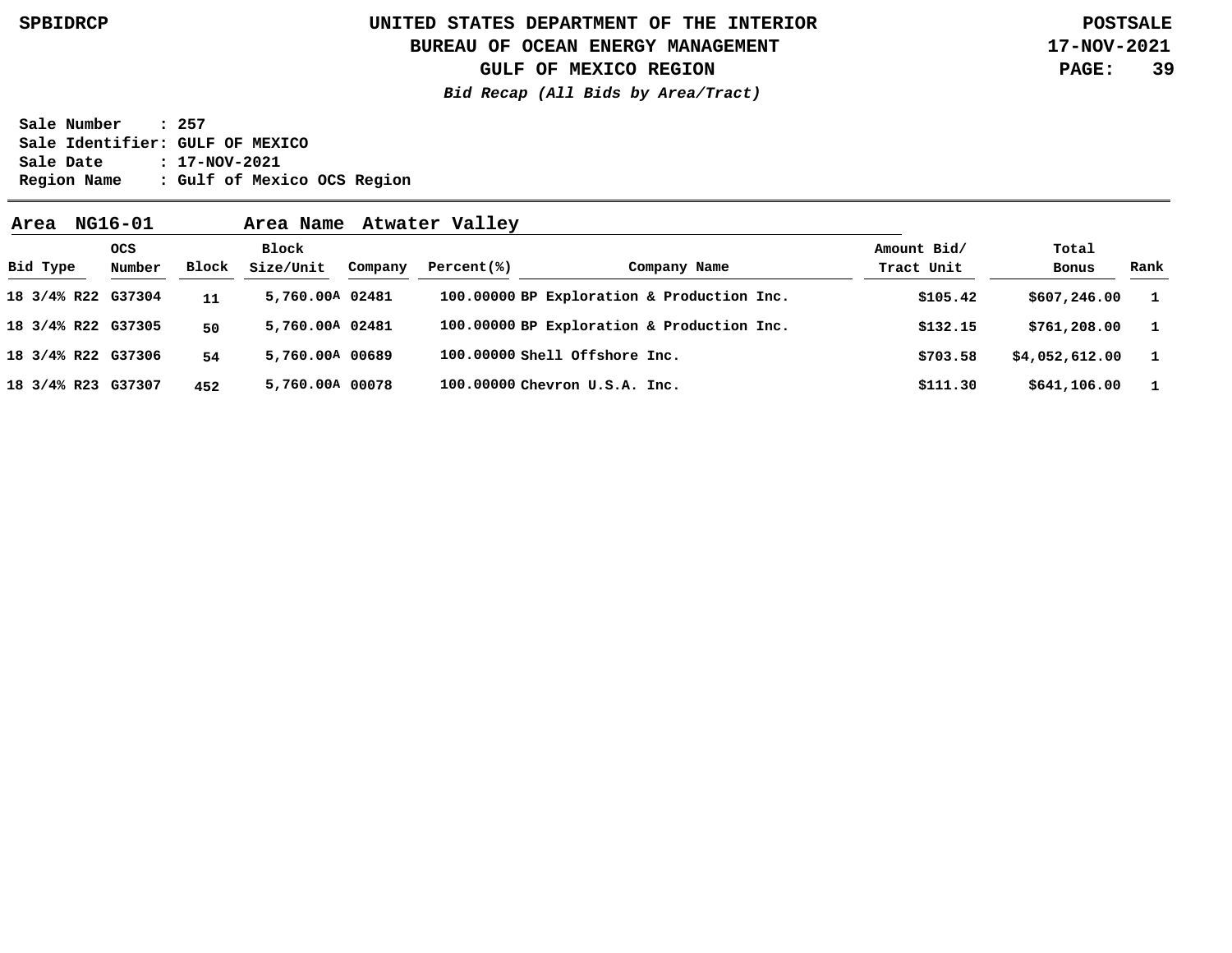### **UNITED STATES DEPARTMENT OF THE INTERIOR SPBIDRCP POSTSALE BUREAU OF OCEAN ENERGY MANAGEMENT**

**GULF OF MEXICO REGION**

**17-NOV-2021 PAGE: 40**

**Bid Recap (All Bids by Area/Tract)**

| Area               | NG16-02              |       | Area Name          |         | Lloyd Ridge |                                            |                           |                |              |
|--------------------|----------------------|-------|--------------------|---------|-------------|--------------------------------------------|---------------------------|----------------|--------------|
| Bid Type           | <b>OCS</b><br>Number | Block | Block<br>Size/Unit | Company | Percent(% ) | Company Name                               | Amount Bid/<br>Tract Unit | Total<br>Bonus | Rank         |
|                    | 18 3/4% R23 G37308   | 60    | 5,760.00A 02481    |         |             | 100.00000 BP Exploration & Production Inc. | \$101.26                  | \$583,246.00   | - 1          |
|                    | 18 3/4% R23 G37309   | 241   | 5,760.00A 02481    |         |             | 100.00000 BP Exploration & Production Inc. | \$101.26                  | \$583,246.00   | - 1          |
|                    | 18 3/4% R23 G37310   | 454   | 5,760.00A 02481    |         |             | 100.00000 BP Exploration & Production Inc. | \$105.42                  | \$607, 246.00  | $\mathbf{1}$ |
| 18 3/4% R23 G37311 |                      | 457   | 5,760.00A 02481    |         |             | 100.00000 BP Exploration & Production Inc. | \$105.42                  | \$607, 246.00  | $\mathbf{1}$ |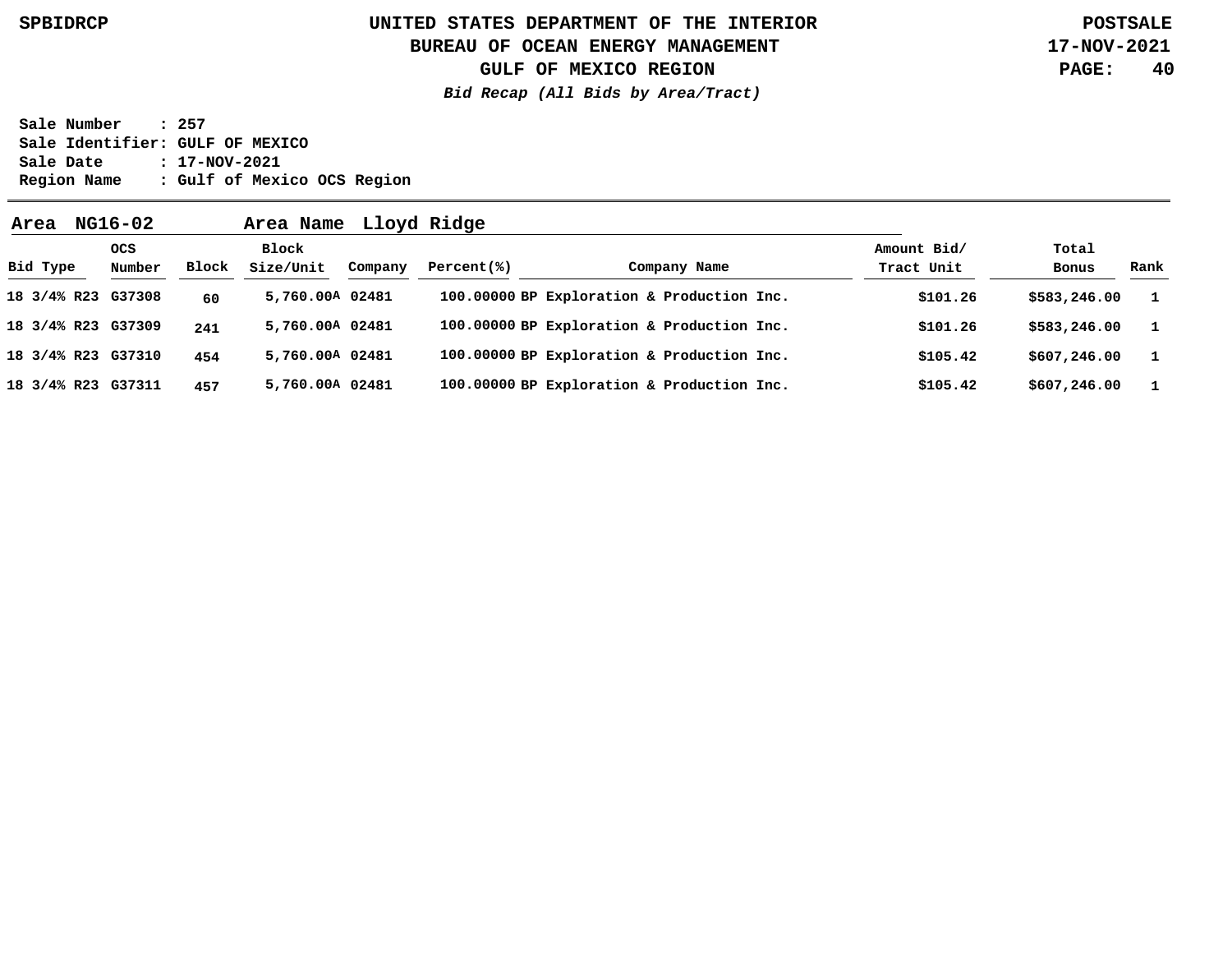### **BUREAU OF OCEAN ENERGY MANAGEMENT**

**GULF OF MEXICO REGION**

**Bid Recap (All Bids by Area/Tract)**

**17-NOV-2021 PAGE: 41**

| Area               | NG15-05    |       | Area Name       |         | Keathley Canyon |                                            |             |              |      |
|--------------------|------------|-------|-----------------|---------|-----------------|--------------------------------------------|-------------|--------------|------|
|                    | <b>OCS</b> |       | Block           |         |                 |                                            | Amount Bid/ | Total        |      |
| Bid Type           | Number     | Block | Size/Unit       | Company | Percent(%)      | Company Name                               | Tract Unit  | Bonus        | Rank |
| 18 3/4% R23 G37312 |            | 692   | 5,760.00A 02805 |         |                 | 50.00000 Repsol E&P USA Inc.               | \$127.08    | \$731,991.00 |      |
|                    |            |       |                 | 02058   |                 | 50.00000 LLOG Exploration Offshore, L.L.C. |             |              |      |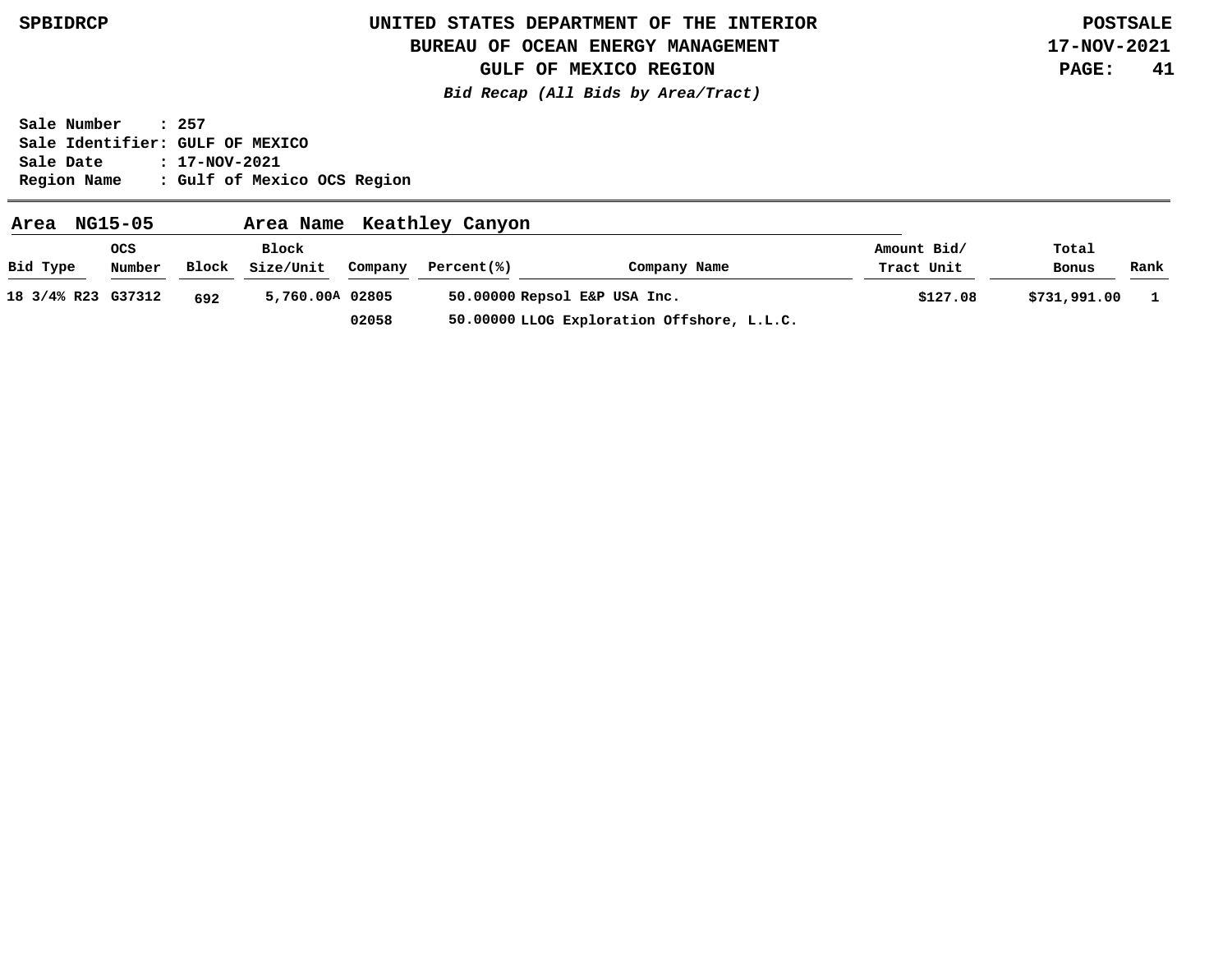### **BUREAU OF OCEAN ENERGY MANAGEMENT**

**GULF OF MEXICO REGION**

**Bid Recap (All Bids by Area/Tract)**

**17-NOV-2021 PAGE: 42**

| Area               | NG15-06              |                | Area Name                 |         | Walker Ridge |                                                  |                           |                |              |
|--------------------|----------------------|----------------|---------------------------|---------|--------------|--------------------------------------------------|---------------------------|----------------|--------------|
| Bid Type           | <b>OCS</b><br>Number | Block          | <b>Block</b><br>Size/Unit | Company | Percent(%)   | Company Name                                     | Amount Bid/<br>Tract Unit | Total<br>Bonus | Rank         |
| 18 3/4% R23 G37313 |                      | $\overline{4}$ | 5,760.00A 00689           |         |              | 100.00000 Shell Offshore Inc.                    | \$100.45                  | \$578,612.00   | 1            |
| 18 3/4% R23 G37314 |                      | 5              | 5,760.00A 00689           |         |              | 100.00000 Shell Offshore Inc.                    | \$100.45                  | \$578,612.00   | $\mathbf{1}$ |
| 18 3/4% R23 G37315 |                      | 7              | 5,760.00A 03570           |         |              | 100.00000 Beacon Offshore Energy Exploration LLC | \$110.38                  | \$635,777.00   | 1            |
| 18 3/4% R23 G37316 |                      | 48             | 5,760.00A 00689           |         |              | 100.00000 Shell Offshore Inc.                    | \$100.45                  | \$578,612.00   | $\mathbf{1}$ |
| 18 3/4% R23 G37317 |                      | 65             | 5,760.00A 02219           |         |              | 100.00000 Anadarko US Offshore LLC               | \$104.38                  | \$601,252.00   | 1            |
| 18 3/4% R23 G37318 |                      | 66             | 5,760.00A 02219           |         |              | 100.00000 Anadarko US Offshore LLC               | \$104.38                  | \$601,252.00   | 1            |
| 18 3/4% R23 G37319 |                      | 78             | 5,760.00A 00078           |         |              | 100.00000 Chevron U.S.A. Inc.                    | \$111.30                  | \$641,106.00   | $\mathbf{1}$ |
| 18 3/4% R23 G37320 |                      | 90             | 5,760.00A 00689           |         |              | 100.00000 Shell Offshore Inc.                    | \$100.45                  | \$578,612.00   | $\mathbf{1}$ |
| 18 3/4% R23 G37321 |                      | 91             | 5,760.00A 00689           |         |              | 100.00000 Shell Offshore Inc.                    | \$100.45                  | \$578,612.00   | 1            |
| 18 3/4% R23 G37322 |                      | 92             | 5,760.00A 00689           |         |              | 100.00000 Shell Offshore Inc.                    | \$100.45                  | \$578,612.00   | 1            |
| 18 3/4% R23 G37323 |                      | 121            | 5,760.00A 00078           |         |              | 100.00000 Chevron U.S.A. Inc.                    | \$111.30                  | \$641,106.00   | 1            |
| 18 3/4% R23 G37324 |                      | 122            | 5,760.00A 00078           |         |              | 100.00000 Chevron U.S.A. Inc.                    | \$111.30                  | \$641,106.00   | 1            |
| 18 3/4% R23 G37325 |                      | 134            | 5,760.00A 00689           |         |              | 100.00000 Shell Offshore Inc.                    | \$100.45                  | \$578,612.00   | $\mathbf 1$  |
| 18 3/4% R23 G37326 |                      | 135            | 5,760.00A 00689           |         |              | 100.00000 Shell Offshore Inc.                    | \$100.45                  | \$578,612.00   | 1            |
| 18 3/4% R23 G37327 |                      | 314            | 5,760.00A 02748           |         |              | 80.00000 Equinor Gulf of Mexico LLC              | \$356.25                  | \$2,051,979.00 | 1            |
|                    |                      |                |                           | 02805   |              | 20.00000 Repsol E&P USA Inc.                     |                           |                |              |
| 18 3/4% R23 G37328 |                      | 799            | 5,760.00A 00078           |         |              | 100.00000 Chevron U.S.A. Inc.                    | \$275.84                  | \$1,588,842.00 | 1            |
| 18 3/4% R23 G37329 |                      | 842            | 5,760.00A 00078           |         |              | 100.00000 Chevron U.S.A. Inc.                    | \$753.65                  | \$4,341,006.00 | 1            |
| 18 3/4% R23 G37330 |                      | 843            | 5,760.00A 00078           |         |              | 100.00000 Chevron U.S.A. Inc.                    | \$701.56                  | \$4,041,006.00 | 1            |
| 18 3/4% R23 G37331 |                      | 886            | 5,760.00A 00078           |         |              | 100.00000 Chevron U.S.A. Inc.                    | \$121.72                  | \$701,106.00   | 1            |